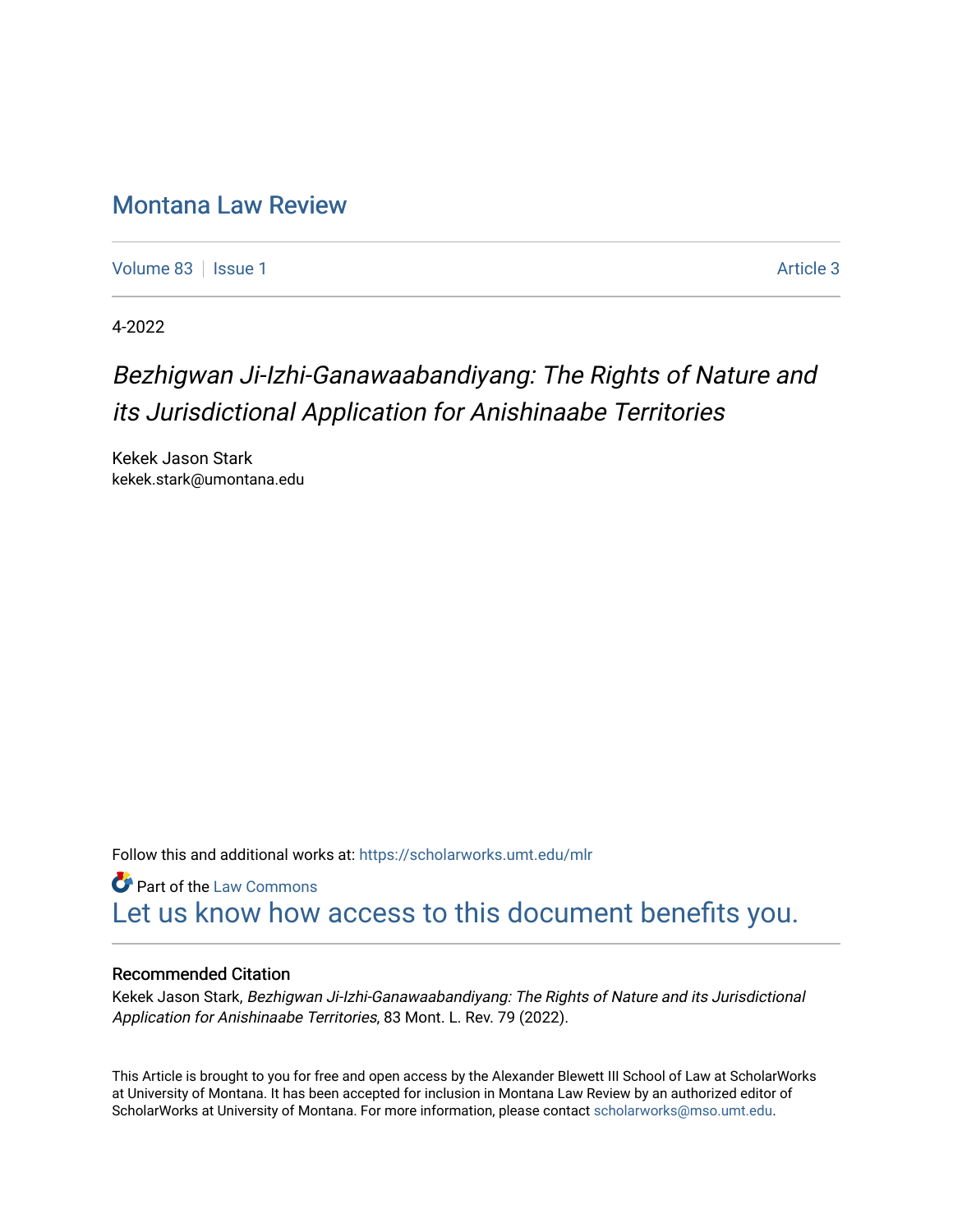# **BEZHIGWAN JI-IZHI-GANAWAABANDIYANG: THE RIGHTS OF NATURE AND ITS JURISDICTIONAL APPLICATION FOR ANISHINAABE TERRITORIES**

# **Kekek Jason Stark\***

| L    |                                                        |     |          |
|------|--------------------------------------------------------|-----|----------|
| II.  | GIDAKIIMINAAN (OUR EARTH)                              | 82  | $\bf{R}$ |
| III. | THE TREATY WITH MANOOMIN                               | 84  | R        |
| IV.  | THE RIGHTS OF NATURE MOVEMENT                          | 87  | R        |
|      | A. The Rights of Manoomin (Wild Rice)                  | 89  | $\bf{R}$ |
|      | V. THE EFFECTS OF THE INDIGENOUS CODIFICATION OF THE   |     |          |
|      |                                                        | 91  | $\bf{R}$ |
|      | A. Who Speaks on Behalf of the Resources?              | 91  | R        |
|      | The Proclaimed Rights of Sovereignty<br>B.             | 93  | $\bf{R}$ |
|      | C. Territorial Application—Subject Matter Jurisdiction | 94  | R        |
|      | 1.                                                     | 97  | R        |
|      | Consensual Relations<br>$a_{-}$                        | 99  | R        |
|      | Direct Effect on the Political Integrity, the<br>b.    |     |          |
|      | Economic Security, or the Health or Welfare of         |     |          |
|      |                                                        | 106 | $\bf{R}$ |
|      | Congressional Authorization<br>$c_{\cdot}$             | 110 | R        |
|      | 2.                                                     | 119 | R        |
|      | D. Tribal Authority over Law Enforcement Officers      | 120 | R        |
|      | Е.                                                     | 121 | R        |
| VI.  | EXPRESS CONGRESSIONAL DELEGATION                       | 122 | $\bf{R}$ |
| VII. |                                                        | 123 | R        |

#### I. INTRODUCTION

The spiritual teachings, histories, and cultures of Indigenous Nations can be found in their stories relating to their lands and waters.<sup>1</sup> These stories contain the deeply rooted principles inherent to Indigenous Nations' relationships with their traditional territories.2 For most Indigenous Nations,

<sup>\*</sup> Assistant Professor of Law, Alexander Blewett III School of Law at the University of Montana.

<sup>1.</sup> VINE DELORIA JR., *Reflection and Revelation: Knowing Land, Places and Ourselves, in* FOR THIS LAND: WRITINGS ON RELIGION IN AMERICA 250 (James Treat ed., 1999).

<sup>2.</sup> Tsosie v. Deschene, 12 Am. Tribal Law 55, 62–63 (Navajo 2014) (the Navajo Nation Supreme Court explained the origins of sacred law as follows: "In this society, this Court has an obligation to interpret Navajo law and enforce Navajo law. When we carry out that responsibility, that responsibility is not limited to an interpretation of statutory laws—those laws made by human beings to regulate other human beings in society. We consider ancient laws also. The ancient laws of the Holy People take precedence because these are sacred laws that we were placed here with. As an illustration, we recount the time in our history when the Navajo people, after being placed on this Earth, lived with the Holy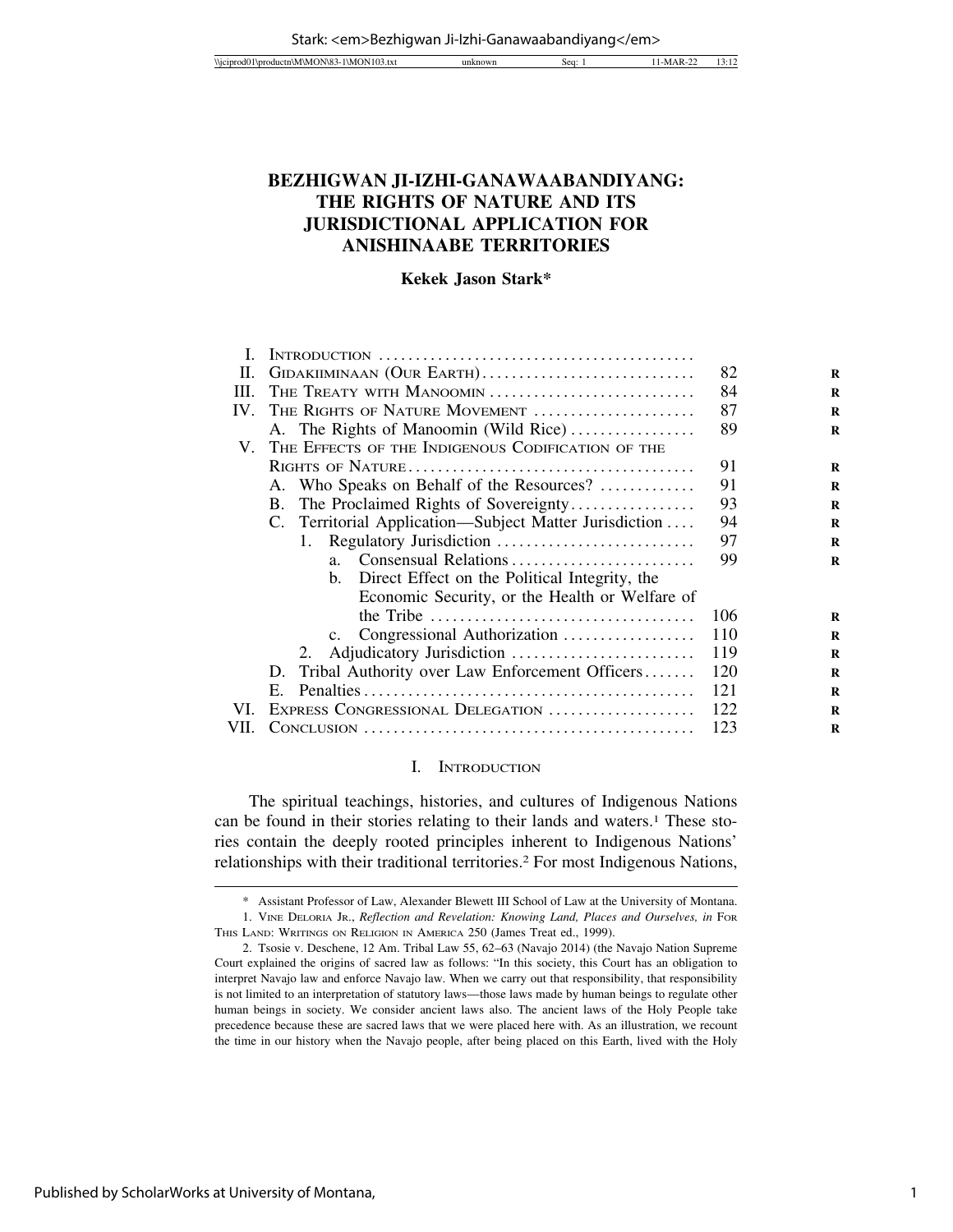the earth is considered to be alive.<sup>3</sup> As a living being, she has agency.<sup>4</sup> This notion, commonly referred to as the "rights of nature," is exemplified in the traditional law principles of Indigenous Nations, which are crucial for sustaining this relationship with their territorial lands and natural resources. Most recently, traditional law principles have informed the granting of legal status to wild rice, as in the case of *Manoomin; The White Earth Band of Ojibwe v. Minnesota Department of Natural Resources*. 5

3. Leroy Little Bear, *Aboriginal Relationships to the Land and Resources*, *in* SACRED LANDS: ABORIGINAL WORLD VIEWS, CLAIMS, AND CONFLICTS 19 (Jill Oakes et al. eds., 1998) ("To us land, as part of creation, is animate. It has spirit. Place is for the inter-relational network of all creation.").

4. Hannah White, *Indigenous Peoples, the International Trend Toward Legal Personhood for Nature, and the United States*, 43 AM. INDIAN L. REV. 129, 130 (2018).

5. Manoomin; White Earth Band of Ojibwe v. Minn. Dep't of Nat. Res., No. 0:21-cv-01869- WMW-LIB (White Earth Band of Ojibwe Tribal Ct. Aug. 5, 2021); *see also* Ktunaxa Nation v. British Columbia (Forests, Lands, and Nat. Res. Operations), 2 S.C.R. 386, 387–88, 392, 396, 410 (2017) (the traditional territory of the Ktunaxa Nation covers approximately 27,000 square miles within the Kootenay region of British Columbia, Alberta, Montana, Washington, and Idaho. Since time immemorial, the Ktunaxa people have engaged in seasonal hunting, fishing, and gathering within their traditional territory. The Ktunaxa fulfilled their subsistence, cultural, ceremonial, spiritual, and economic needs from nature. Within their traditional territory (in south-eastern British Columbia) is located an area the Ktunaxa call *Qat'muk*. *Qat'muk* is a place of spiritual significance for the Ktunaxa, because within the area resides the Grizzly Bear Spirit, which is a principal spirit according to Ktunaxa traditional law principles. Glacier Resorts sought government approval to build a year-round ski resort in *Qat'muk*. During the consultation process, the Ktunaxa raised the concern that the establishment of the ski resort within the area would disturb the Grizzly Bear Spirit that resides within the territory and would ultimately "drive Grizzly Bear Spirit from *Qat'muk* and therefore would irrevocably impair their religious beliefs and practices." In this case the Ktunaxa sought to "protect the presence of Grizzly Bear Spirit" within *Qat'muk* and the "subjective meaning they derive from it." The Court held that British Columbia did not have the duty to protect the object of belief or the spiritual focal point of worship, such as Grizzly Bear Spirit. The Court determined that it is the province's duty to protect "everyone's freedom to hold such beliefs and to manifest them in worship and practice or by teaching and dissemination." The Court held that the Minister was entitled deference in his decision that the Crown reasonably met its duty to consult and accommodate under the *Canadian Charter of Rights and Freedoms*, Part II of the *Constitution Act, 1982*, Section 35, as Section 35 guarantees a process, not a particular result. The Court utilized a balancing test between the Ktunaxa's 2(a) *Charter* right to freedom of religion and the Minister's statutory objectives to administer Crown land and dispose of it in the public interest); Amanda Pampuro, *Group Ends Quest Seeking Personhood for Colorado River*, COURTHOUSE NEWS SERV. (Dec. 5, 2017), https://perma.cc/A22W-ZQZG (discussing Colorado River Ecosystem v. Colorado, No. 1:17 cv-02316-NYW (D. Colo. Dec. 4, 2017), the Colorado Attorney General stated that the attempt to sue on behalf of the river "unacceptably impugned the state's sovereign authority to administer natural resources for public use.").

People so they would be educated about our ancient laws—the right and wrongs. But there came a time when the Holy People were about to leave. If you can picture that occasion, the people were in a hooghan and the Holy People were one-by-one filing out. One of them, *Haashch'éétii'í* (Talking God), poked his head back through the doorway and said, 'My children, there is one thing that I must tell you: do not forget the value system that we have given you.' In the Navajo language that system is expressed as *Naakits' áadahgo ójí*. Core to that system is the language. The value system—the law of the Navajo people—is embedded in the language. When *Haashch'éétii'* aid that to the people, that in itself became the establishment of a law—*bee haz'aanii*. Now you take that law and apply it. It is how our people survived as a society since time immemorial.").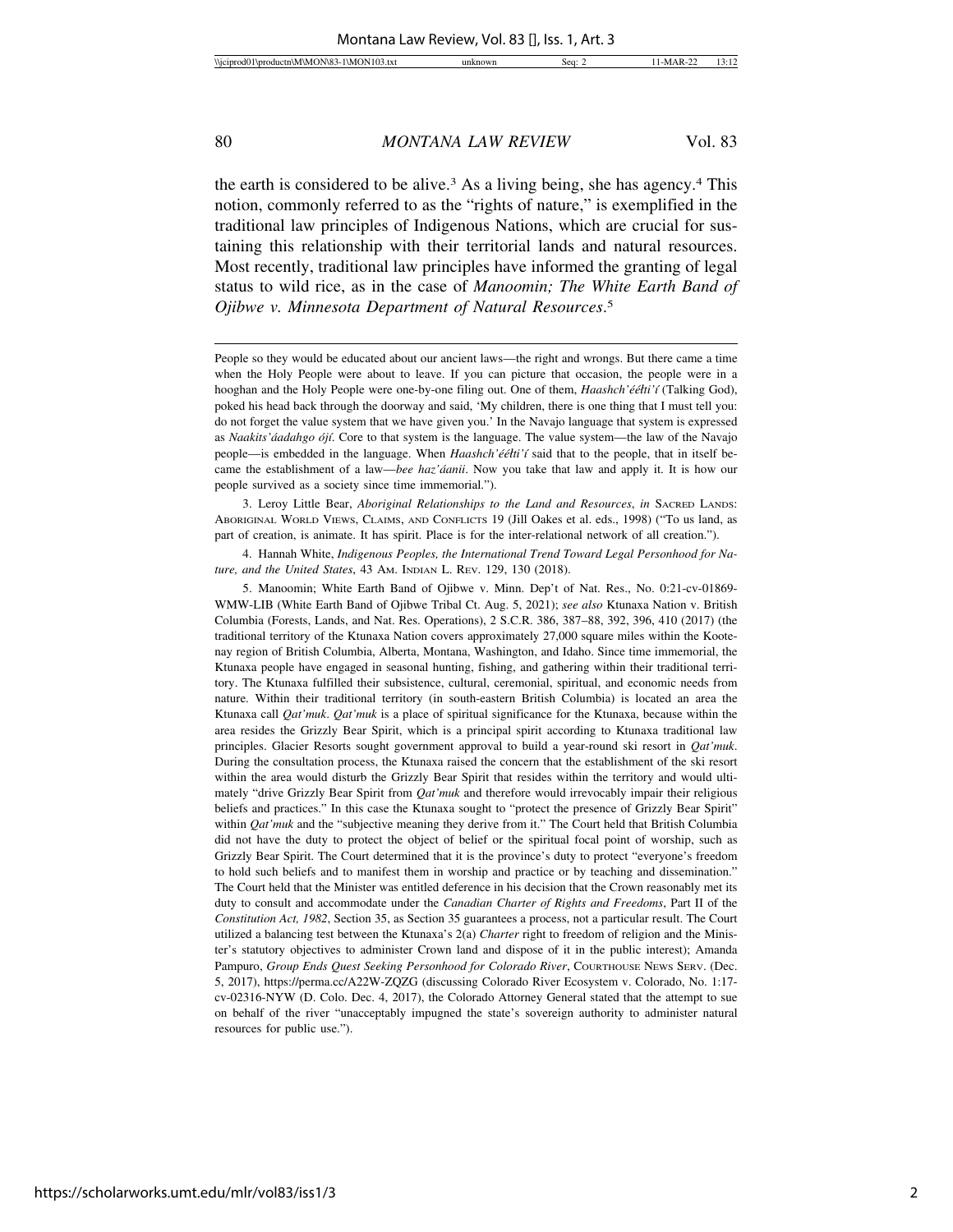#### \)\jciprod01\productn\M\MON\83-1\MON103.txt unknown Seq: 3 11-MAR-22 13:12

#### 2022 *BEZHIGWAN JI-IZHI-GANAWAABANDIYANG* 81

This article examines the tribal law acknowledging the Rights of Nature as a deeply embedded traditional Anishinaabe<sup>6</sup> law principle. This traditional law principle acknowledging the rights of nature is crucial for sustaining the Anishinaabe Nations' relationship with their territorial lands and natural resources. What does it mean to recognize the rights of manoomin (wild rice) to "exist, flourish, regenerate, and evolve" or to be protected in its traditional forms, natural diversity, and original integrity?7 This article then delineates the various ways that the White Earth Band of Ojibwe has codified their relationship with their territorial lands and natural resources into tribal law.8 While the rights of manoomin and similar laws have been widely touted in the press as important victories for tribal sovereignty, this article more deeply evaluates the practical effects and applications of this tribal law to determine whether this law can serve as a framework for other Tribal Nations or is merely a symbolic gesture.<sup>9</sup> Moving beyond symbolic gestures is essential for tribes to implement legal regimes more protective than those provided by states that may otherwise permit development activities by non-Indian parties within treaty territories.

As a matter of federal Indian law, the legal assertions in the Tribe's rights of manoomin enactments provide a complicated web of treaty-related jurisdictional protections for the Anishinaabe Nation. Furthermore, the Rights of Manoomin Ordinance establishes the beginnings of a tribal framework that can be utilized in the future as the tribal legal standard pursuant to numerous state and federal delegations. To further support these developments, this article advocates the need for legal reforms that can be exercised to strengthen the jurisdictional application of tribal law, including these im-

<sup>6.</sup> Anishinaabe is the general term that many Algonquian speaking peoples use to identify themselves including the Ojibwe, Cree, Saulteax, Odawa, Potawatomi, and others.

<sup>7.</sup> RIGHTS OF MANOOMIN ORDINANCE, White Earth Reservation Business Committee White Earth Band of Chippewa Indians, Res. No. 001-19-009 (Dec. 31, 2018); RIGHTS OF MANOOMIN, White Earth Reservation Business Committee White Earth Band of Chippewa Indians, Res. No. 001-19-010 (Dec. 31, 2018).

<sup>8.</sup> RIGHTS OF MANOOMIN ORDINANCE, White Earth Reservation Business Committee White Earth Band of Chippewa Indians, Res. No. 001-19-009 (Dec. 31, 2018); RIGHTS OF MANOOMIN, White Earth Reservation Business Committee White Earth Band of Chippewa Indians, Res. No. 001-19-010 (Dec. 31, 2018).

<sup>9.</sup> *See generally* RESOLUTION ESTABLISHING RIGHTS OF MANOOMIN ORDINANCE, 1855 Treaty Authority, Res. No. 2018-05 (Dec. 5, 2018); RESOLUTION ESTABLISHING RIGHTS OF THE KLAMATH RIVER, The Yurok Tribal Council, Res. No. 19-40 (May 9, 2019); Ponca Tribe of Oklahoma, Res. No. 01- 01092018 (on file with the author); Community Environmental Legal Defense Fund, *White Earth Band Enacts First-Of-Its-Kind Rights of Nature Law*, CELDF.COM (Feb. 6, 2019), https://perma.cc/C8KM-R9LH; Winona Laduke, *The White Earth Band of Ojibwe Legally Recognized the Rights of Wild Rice*, YES! MAGAZINE (Feb. 1, 2019), https://perma.cc/V4TP-UAWG; Jennifer Bjorhus, *Minnesota Tribe Asks: Can Wild Rice Have Its Own Legal Rights?*, STAR TRIB. (Feb. 9, 2019), https://perma.cc/N6LN-2WGN; Lulu Garcia-Navarro, *Tribe Gives Personhood to Klamath River*, NAT'L PUB. RADIO (Sept. 29, 2019), https://perma.cc/W994-K9KF.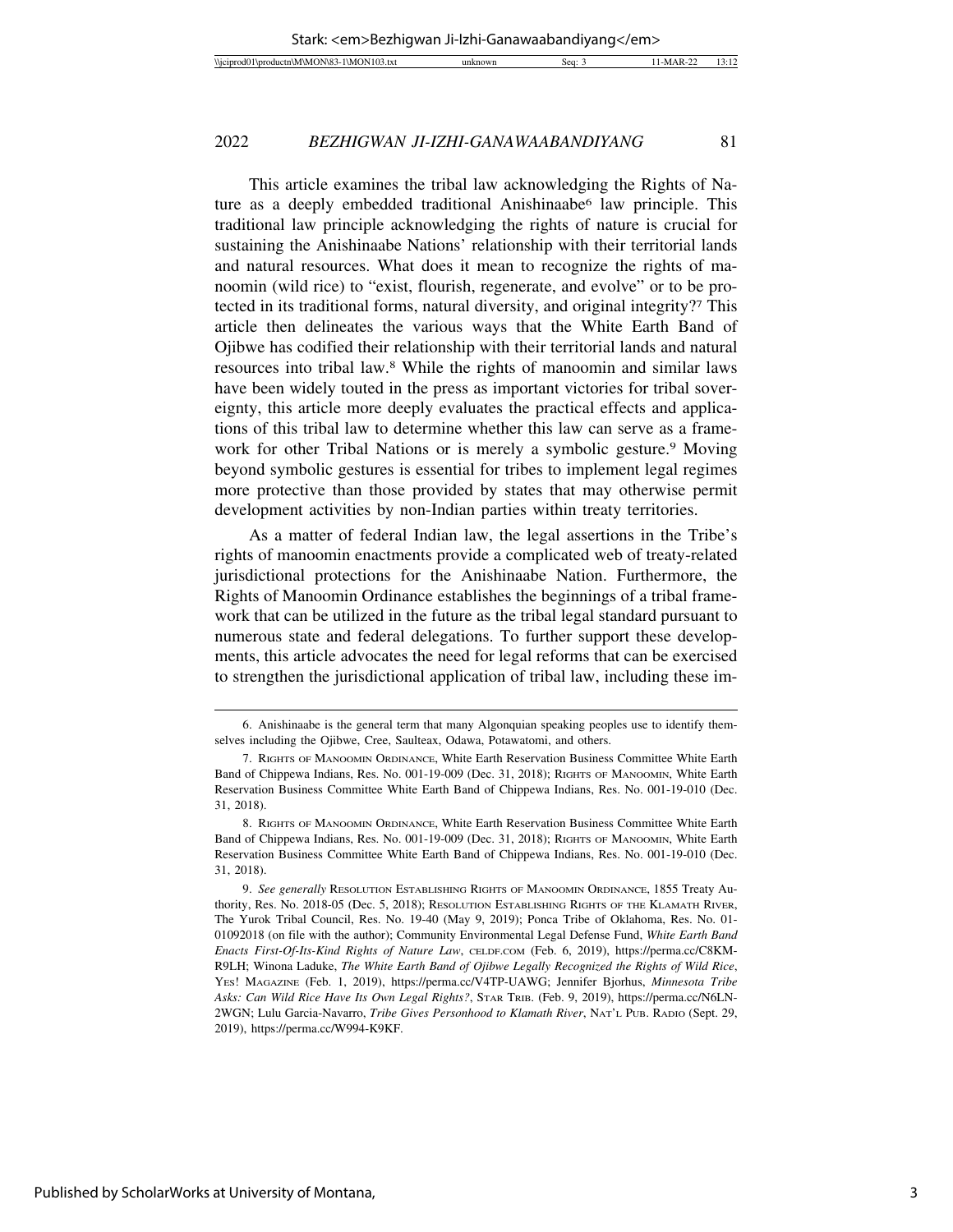portant assertions by the White Earth Band of Ojibwe acknowledging the rights of manoomin.

#### II. GIDAKIIMINAAN (OUR EARTH)

The traditional law principles of the Anishinaabe natural world are inherently domiciled in its creation story.<sup>10</sup> The following is a version of the Anishinaabe creation as told by Campbell Papequash:

The Great Spirit beheld a vision. In this dream He saw a vast sky filled with Sun, Earth, Moon, and Stars. He saw an Earth made of mountains and valleys, islands and lakes, plains and forests. He saw flowers, grasses, fruits, and trees. He saw crawling, flying, swimming, and walking beings. He saw and witnessed birth, life, growth and the end of things – decay. And at the same time He saw other things live on. Amidst change there was constancy. He touched wind and rain. He felt love and hate, fear and courage, joy and sadness. The Great Spirit meditated to understand His vision. In His wisdom, the Great Spirit understood that His vision had to be fulfilled. He was to bring into being an existence that He had seen, heard, and felt. Out of nothing He made the sacred fire, rock, water and the winds. Into each he breathed the breath of life. On each He gave with His breathe a different essence and nature. Each substance had its own power, which became its soul spirit. From these four substances the Great Spirit created the physical world of sun, moon, and stars.

To the sun, the Great Spirit gave the power of light and heat. To the earth, he gave the power of growth and healing. To the waters, He gave the power of purity and renewal. And to the winds, He gave the power of music and the breath of life itself.

On earth the Great Spirit formed mountains and valleys, plains and forests, islands and lakes, bays and rivers. Everything was in its place. Everything was beautiful. Then the Great Spirit made the plant beings. There were four kinds, flowers, grasses, fruits and trees. To each He gave a spirit of life, growth, healing, and beauty. Each he placed were it would be the most beneficial and would lend to the earth its great beauty, harmony and order. After the plant beings the Great Spirit created the animal beings, and conferred on each special powers and natures. There were four kinds: crawlers, winged ones, swimmers, and the four-legged beings.

Last of all, He made Man. Though last in the order of creation, least in the order of dependence, and weakest in bodily powers, Man had the greatest gift: the power to dream.

The Great Spirit then made the Great Laws of Nature for the wellbeing and the harmony of all things and all creatures. The Great Laws governed the world, and movement of the sun, earth, moon and the stars. The Great Laws

<sup>10.</sup> EDWARD BENTON-BENAI, THE MISHOMIS BOOK: THE VOICE OF THE OJIBWAY (Joe Liles ed., 1981).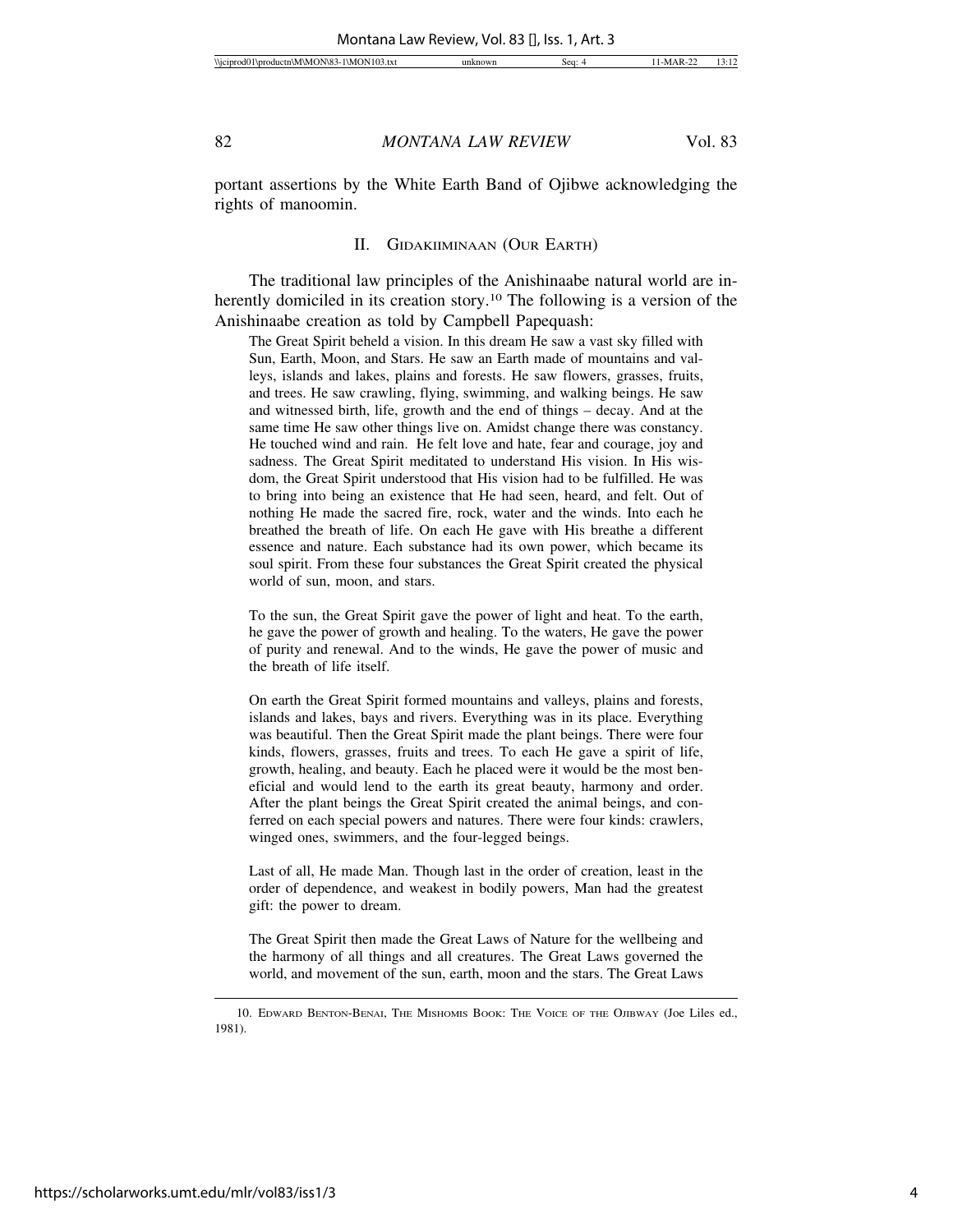of Nature governed the fire, rock, water, and winds. The Great Laws governed the rhythm and continuity of birth, life, growth, and decay. All things lived and worked by these laws. The Great Spirit had brought into existence His vision. . . .

There are four orders in creation: the physical world, the plant world, the animal world, and the human world. All four parts are so intertwined, and they make up life and one whole existence. With less than the four orders, life and being are incomplete and unintelligible. No one portion is self-sufficient or complete without, rather each component of creation derives its meaning from, and fulfils its function and purpose within the context of the whole creation. It is only by the relationship of the four orders that the world has sense and meaning. Without animals and plants, Man would have no meaning nor would he have much more meaning if he were not governed by some immutable law. There is a natural law. It is the law that everyone is ruled by, including all things in creation. It is an absolute law. It is a law that has no mercy. It is a law that will always prevail. The basis of this great law is peace. And peace is a dynamic force. Peace takes a lot of effort. It is harder to keep peace than to have war. For the wellbeing of all, there must be harmony in the world to be obtained by the observance of these laws.

Man must seek guidance outside himself. Before he can abide by this law, human beings must understand the framework of the ordinances of creation. In this way, Man will honor the order as was intended by the Great Spirit. Both Sun and Earth were mutually necessary and interdependent in the generation of life. The sun illuminates, the earth sustains with beauty and nourishment. One cannot give or behold life without the other.<sup>11</sup>

For Anishinaabe people, as Henry Flocken explains, "language, culture, our connection to all living things on earth, our ceremonies, all come together to create an umbilical cord to the land, creation and the creator."12 The Anishinaabe recognize creation as Gidakiiminaan (Our Earth).13 The Anishinaabe have maintained a continuous relationship with creation since time immemorial.14 As demonstrated by Campbell Papequash, this continu-

<sup>11.</sup> JAMES B. WALDRAM, THE WAY OF THE PIPE: ABORIGINAL SPIRITUALITY AND SYMBOLIC HEAL-ING IN CANADIAN PRISONS 82–85 (1997); s*ee also* BASIL JOHNSTON, OJIBWAY HERITAGE 11–13 (1976).

<sup>12.</sup> Henry Flocken, *Warriors for Gidanishinaabemowininaan*, 3.1 OSHKAABEWIS NATIVE J. 13 (1996).

<sup>13.</sup> GREAT LAKES INDIAN FISH & WILDLIFE COMM'N, GIDAKIIMINAAN (OUR EARTH): AN AN-ISHINAABE ATLAS OF THE 1836 (UPPER MICHIGAN), 1837, AND 1842 TREATY CEDED TERRITORIES (2007), https://perma.cc/P4Q8-SEHB; *see also Aki*, OJIBWE PEOPLE'S DICTIONARY, https://perma.cc/ 67LJ-CPLB (last visited Nov. 17, 2021).

<sup>14.</sup> Grand Council Treaty #3, *Manito Aki Inaakonigaawin*, https://perma.cc/3CLH-7VNP (last visited Nov. 17, 2021); *Treaty of October 2, 1863, with the Red Lake & Pembina Bands of Chippewas*, 38th Cong. 1st Sess. (Jan. 8, 1864) (Message from Abraham Lincoln, President of the United States, to the Senate); Treaty with the Red Lake and Pembina Bands of Chippewa, Chippewa-U.S., Oct. 2, 1863, 13 Stat. 667 (Chief Little Rock stated, "Now, my friend, I am going to show you how we came to occupy this land. The Master of Life placed us here, and gave it us for an inheritance.").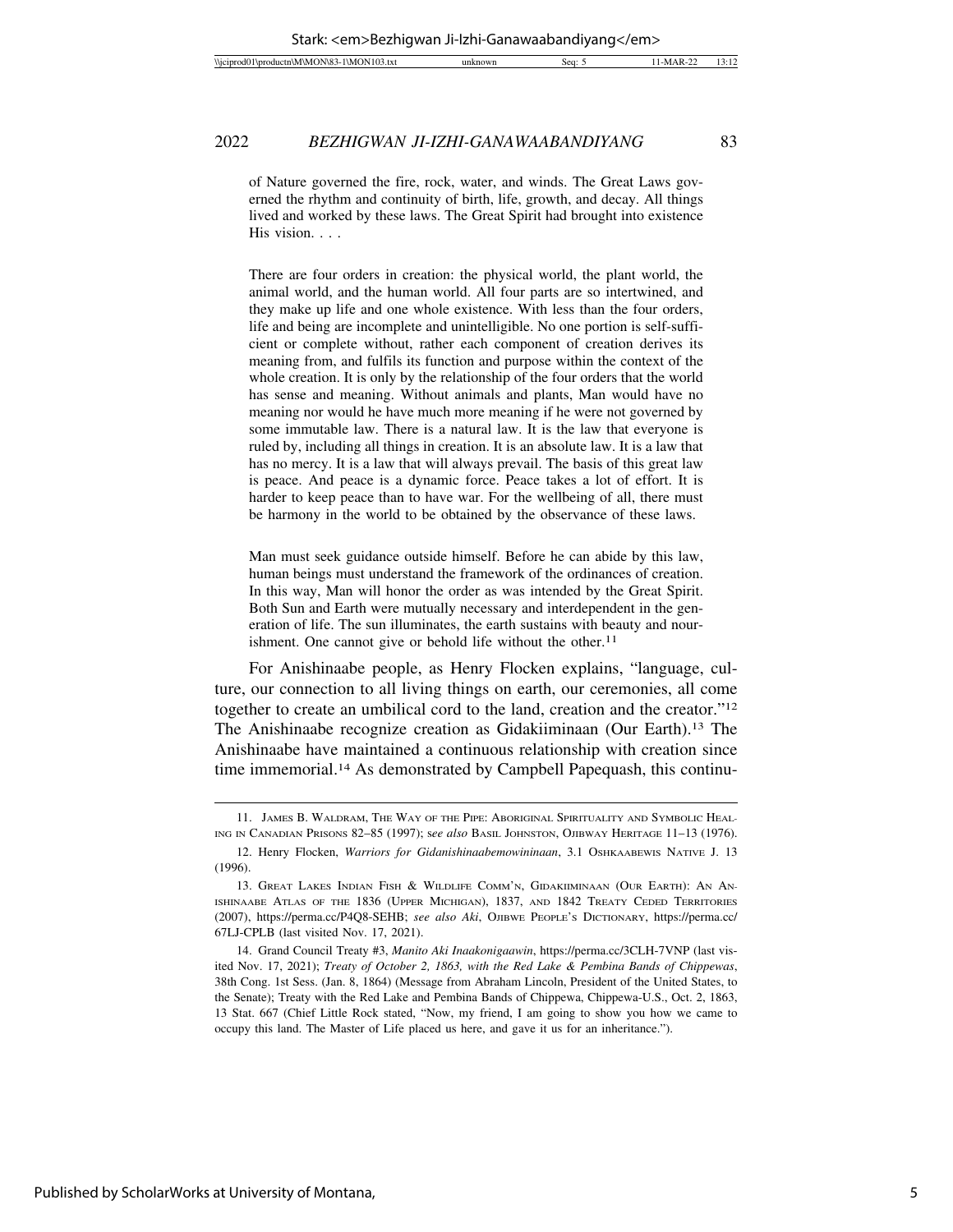ous relationship results in obligations and responsibilities to Gidakiiminaan as an inherently embedded principle of Anishinaabe traditional law.15

# III. THE TREATY WITH MANOOMIN

To the Anishinaabe, manoomin is "revered as a special gift from the Creator."16 *Aw manidoo gaa-pagidendang yo omaa akiing da-biijikaamigak manoomin*. 17 This concept is translated as the Creator is the one that put this wild rice to be growing here on earth.<sup>18</sup> Therefore, "the Anishinaabeg consider [their traditional territory] as a spiritual homeland, and manoomin a sacred gift—and medicine . . . "<sup>19</sup> This principle is evidenced by the following widespread teaching: *Giishpin waabamaad awiiya Anishinaabewid*

17. BAWDWAYWIDUN (EDDIE BENTON), MANOOMIN GAKINOO'AMAAGEWIN: WILD RICE TEACHING, in DIBAAJIMOWINAN: ANISHINAABE STORIES OF CULTURE AND RESPECT 162 (2013); *see also* Lac Courte Oreilles Tribal Code of Law tit. VI, § 1.501, https://perma.cc/3VL5-KH2Q.

18. BAWDWAYWIDUN, *supra* note 17, at 168. **R**

<sup>15.</sup> Heidi Kiiwetinepinesiik Stark, *Nenabozho's Smartberries: Rethinking Tribal Sovereignty and Accountability*, 2013 MICH. ST. L. REV. 339, 347 (2013); HEIDI KIIWETINIPINESIIK STARK, CHANGING THE TREATY QUESTION, in THE RIGHT RELATIONSHIP: REIMAGINING THE IMPLEMENTATION OF HISTORI-CAL TREATIES 268 (John Borrows & Michael Coyle eds., 2017) ("In invoking creation, in defining themselves as those last to be placed within creation, we recognize that we were brought into a complex web of relationships operating across *aki*. While our relationships to *aki* enable us to engage the land, animals, plants and *mandidoog* in meaningful ways that nourish us physically and spiritually, these relationships carry responsibilities. As the last placed within creation, we can not act in ways that would violate those relationships that came before us, they were already in existence across creation.").

<sup>16.</sup> PETER DAVID ET AL., MANOOMIN, VERSION 1.0 at 22 (2019); Fred Ackley, *Manoomin—A Gift from the Creator*, *in* PROCEEDINGS OF THE WILD RICE RESEARCH AND MANAGEMENT CONFERENCE 8, 8 (Lisa S. Willamson, et al. eds., 1999); Rachel Durkee Walker & Jill Doerfler, *Wild Rice: The Minnesota Legislature, A Distinctive Crop, Gmos, and Ojibwe Perspectives*, 32 HAMLINE L. REV. 499, 510 (2009). Erma Vizenor, former Chairwoman of the White Earth Band of Ojibwe, described the migration story of the Anishinaabe in *Natural Wild Rice in Minnesota: A Wild Rice Study Document Submitted to the Minnesota Legislature by the MNDNR* (Feb. 15, 2008), https://perma.cc/B9ZW-XHYG ("According to our sacred migration story, in the long ago a prophet at the third of seven fires beheld a vision from the Creator calling the Anishinaabe to move west (to a land previously occupied long ago) until they found the place 'where food grows on the water.' The Anishinaabeg of the upper Mississippi and western Great Lakes have for generations understood their connection to anishinaabe akiing (the land of the people) in terms of the presence of this plant as a gift from the Creator."); BRENDA J. CHILD, MY GRANDFATHER'S KNOCKING STICKS: OJIBWE FAMILY LIFE AND LABOR ON THE RESERVATION 161 (2014) ("Ojibwe people call wild rice manoomin, the good seed that grows in the water. Manoomin varies slightly in size and color, but it is always perfect. It is a sacred food intertwined in countless ways with Ojibwe spiritual practices, kinship relations, economies, gender roles, history, place, and contemporary existence. Naming feasts for infants and children always include wild rice, as do wakes and funerals and every meaningful cultural event in between birth and death.").

<sup>19.</sup> DAVID, *supra* note 16, at 25 (citing ACKLEY, *supra* note 16, at 8–10); *see also* James H. **R** Schlender, *Forward to* Proceedings of the WILD RICE RESEARCH AND MANAGEMENT CONFERENCE (Lisa S. Willamson, et al. eds., 1999).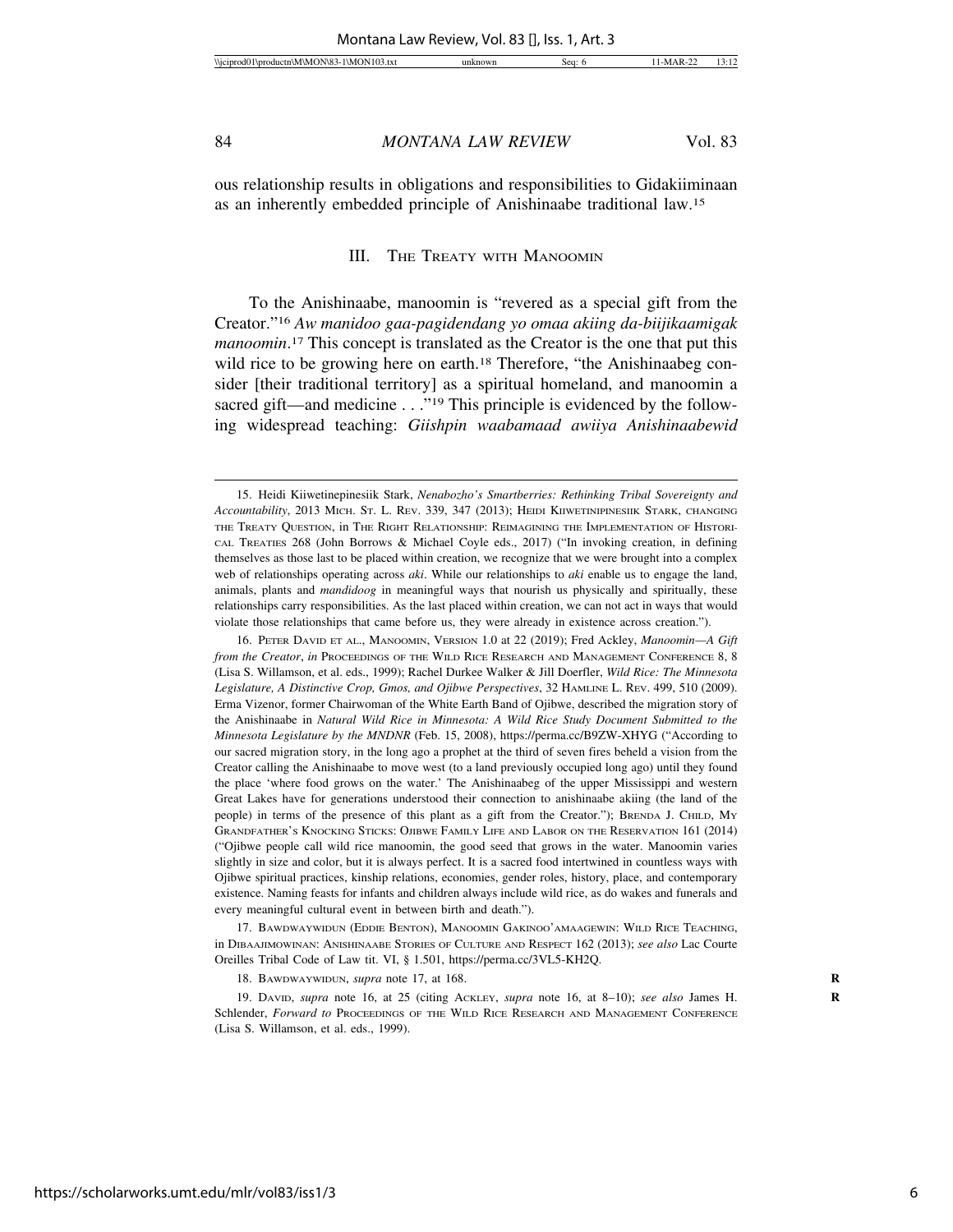#### \)\jciprod01\productn\M\MON\83-1\MON103.txt unknown Seq: 7 11-MAR-22 13:12

#### 2022 *BEZHIGWAN JI-IZHI-GANAWAABANDIYANG* 85

*giwii-mikaan manoomin*. 20 This concept is translated as wherever we find the Ojibwe people, we find wild rice.21

Through the gift of manoomin—by manoomin giving life to the Anishinaabe—the Anishinaabe have a cultural and spiritual relationship to manoomin, as evidenced in the following story:

Wenabozho dibaajimaa gaa-izhi-waabanda'igod manoomin iniw zhiishiiban, Anishinaabe enaajimod.

[As the Anishinaabeg Ojibwe tell the story, Wenabozho, the cultural hero of the Anishinaabeg, was introduced to wild rice by fortune, and by a duck.]

Ingoding gii-azhe-giiwe a'aw Wenabozho giizhi-giiyosed, gaawiin dash awiiya ogii-ayaawaasiin. Ani-naazikang ishkode ogii-waabamaan zhiishiiban namadabinid okaadakikong dazhi-ondeg.

[One evening Wenabozho returned from hunting, but he had no game. As he came towards his fire, there was a duck sitting on the edge of his kettle of boiling water.]

Baanimaa animisenid iniw zhiishiiban gii-piinzaabi okaadakikong a'aw Wenabozho wayaabandang manoomin agwandeg. Gaawiin ogiinisidawinanziin. Ogii-miijin i'iw okookaakakikong eteg. Ogii-maamo-minopidaan i'iw naboob apiich dash akina ishkweyaang gaa-kojipidang.

After the duck flew away, Wenabozho looked into the kettle and found wild rice floating upon the water, but he did not know what it was. He ate his supper from the kettle, and it was the best soup he had ever tasted.]

Mii dash gaa-izhi-gagwe mikan i'iw miijim gaa-mikang a'aw Zhiishiib gaaashamd. Baanamaa aanind gonagakin, Nenabozho gii-bakade. Nenabozho ogii-bimizha'aanan ingiw Zhiishiibag biinish dagoshiwag iwidi zaaga'iganing. Ogii-mikaan gitigaanan imaa zaaga'iganing. 'Gidaa-miijin niinawind' gaa-ikidowag ingiw gitigaanan.' Ni-chi-wiingipogozimin.' Omiijinan, Nenabozho ogii-nisidawanaan I'iw miijim gaa-miinaad a'aw Zhiishiib. "Aaniin ezhinikaazoyeg," Nenabozho gaa-kagwejimaag ingiw gitigaansan. "Manoomin indizhinikaazomin, Nenabozho," ingiw manoomin manidoog imaa aadazookaanag gaa-nakwetaagewaad.

[Later, Wenabozho set out to find the food that Zhiishiib had served him. After several days, Wenabozho, hungry, followed a flock of ducks to a lake. He found tall, slender plants growing from the water. "Eat us,

<sup>20.</sup> *Giishpin Waabamaad Awiiya Anishinaabewid Giwii-Mikaan Manoomin* (Animikiins Stark, trans.) (unpublished draft) (on file with the author).

<sup>21.</sup> *Id.*; *see also* THOMAS VENNUM JR., WILD RICE AND THE OJIBWAY PEOPLE 62 (1988) (Vennum notes: "Wenabozhoo and his grandmother then sow wild rice seed from the lake of its origin into another lake. This corresponds with a widely held Ojibway belief that rice, once discovered (given by Wenabozhoo to the Indians), was deliberately but spiritualty sown from its original source into other bodies of water.").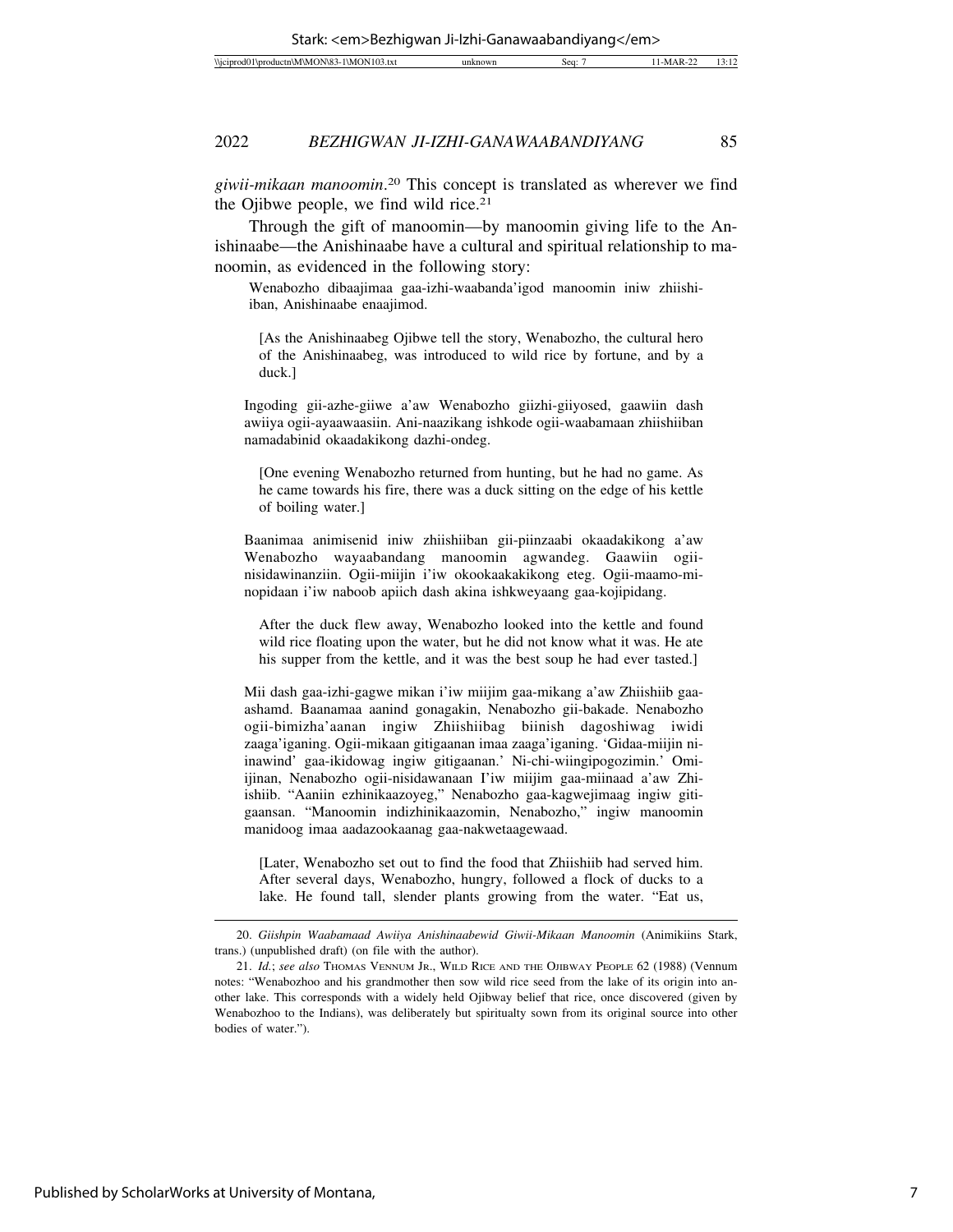Wenabozho," the plants said. "We're good to eat." Eating some, he realized it was the food Zhiishiib had given him. "What do you call yourselves," Wenabozho asked the beautiful plants. "We are called manoomin, Wenabozho," the manoomin manidoog (spirit) in the aadizookaanag answered.]

Niigaan ogii-kikendaan geget ge-dazhi-mikang miijim mizhodansig giiyosed.

[After that, when Wenabozho did not kill a deer, he knew where to find food to eat. $]^{22}$ 

As this story depicts, "by accepting this gift from the Creator, and from manoomin itself, the Anishinaabe have entered into a relationship with manoomin which entails correlative duties and responsibilities to the sacred plant."23 These duties and responsibilities are recognized by the "Treaty with Manoomin."<sup>24</sup> The principles of this Treaty are explained as follows:

[M]anoomin was "the spiritual foundation of Anishinaabeg people and government." In our treaty [with manoomin], we are to care and respect manoomin, which will ensure that it grows in abundance. In return, manoomin will care for Anishinaabeg and be a plentiful source of nourishment for our bodies. Throughout many hard winters, manoomin has sustained our people, making sure we did not starve. Our treaty relationship with manoomin is based on respect, care, reciprocity, and interdependence.<sup>25</sup>

In this regard, "manoomin is harvested not only for the benefits provided but also because not harvesting would show a lack of appreciation for this gift and disrespect for the Creator."26 This rule is further described in the following teaching:

Aw manidoo gaa-pagidendang yo omaa akiing da-biijikaamigak manoomin. Mii dash iw wenji-asemaakeyang geyaabi bimiwidoodyang yo'o midewaajimon. Geyaabi da-gikendamang, gaawiin eta go da-

<sup>22.</sup> DAVID, *supra* note 16, at 22–24 (quoting MANOOMINIKE-GIIZIS - GAA-PI-IZHI-MIKANG MA- **R** NOOMIN A'AW ANISHINAABE, THE WILD RICE MOON— OJIBWE LEGEND ABOUT THE DISCOVERY OF WILD RICE (Animikiins Stark & Gimiwan [Dustin Burnette] trans.)); Walker & Doerfler, *supra* note 16, **R** at 509 ("Ojibwe understand their relationship to wild rice through stories known to many from childhood. These legends explain the origin of wild rice, depicting the advent of specific 'heroes' and their connection to Humans, animals, and plants. One story describes how Wenabozhoo, the main Ojibwe 'culture hero,' was introduced to wild rice.").

<sup>23.</sup> DAVID, *supra* note 16, at 25; *see also* VENNUM, *supra* note 21, at 62 (Vennum notes: "Wild rice **R** is consequently a very special gift, with medicinal as well as nutritional values—a belief reflected in the Ojibwe use of wild rice as a food to promote recovery from sickness as well as for ceremonial feasts.").

<sup>24.</sup> Jana-Rae Yerxa, *Gii-kaapizigemin manoomin Neyaashing: A Resurgence of Anishinaabeg Nationhood*, 3 DECOLONIZATION 159, 162 (2014) ("Anishinaabeg's treaty with manoomin is one of our most significant and oldest treaties. We revisit and renew our treaty with manoomin every harvesting season.").

<sup>25.</sup> *Id.* at 163 (quoting KATHI AVERY KINEW, MANITO GITIGAAN: GOVERNANCE IN THE GREAT SPIRIT's GARDEN 152 (Sept. 1995) (Ph.D. thesis, University of Manitoba)).

<sup>26.</sup> DAVID, *supra* note 16, at 25; ACKLEY, *supra* note 16, at 8 ("Rice is from the Great Spirit and **R** there's laws put here for man on earth to obey and when they say its time, that's the time. You break that time, you're breaking a convent or an agreement you have with the Great Spirit.").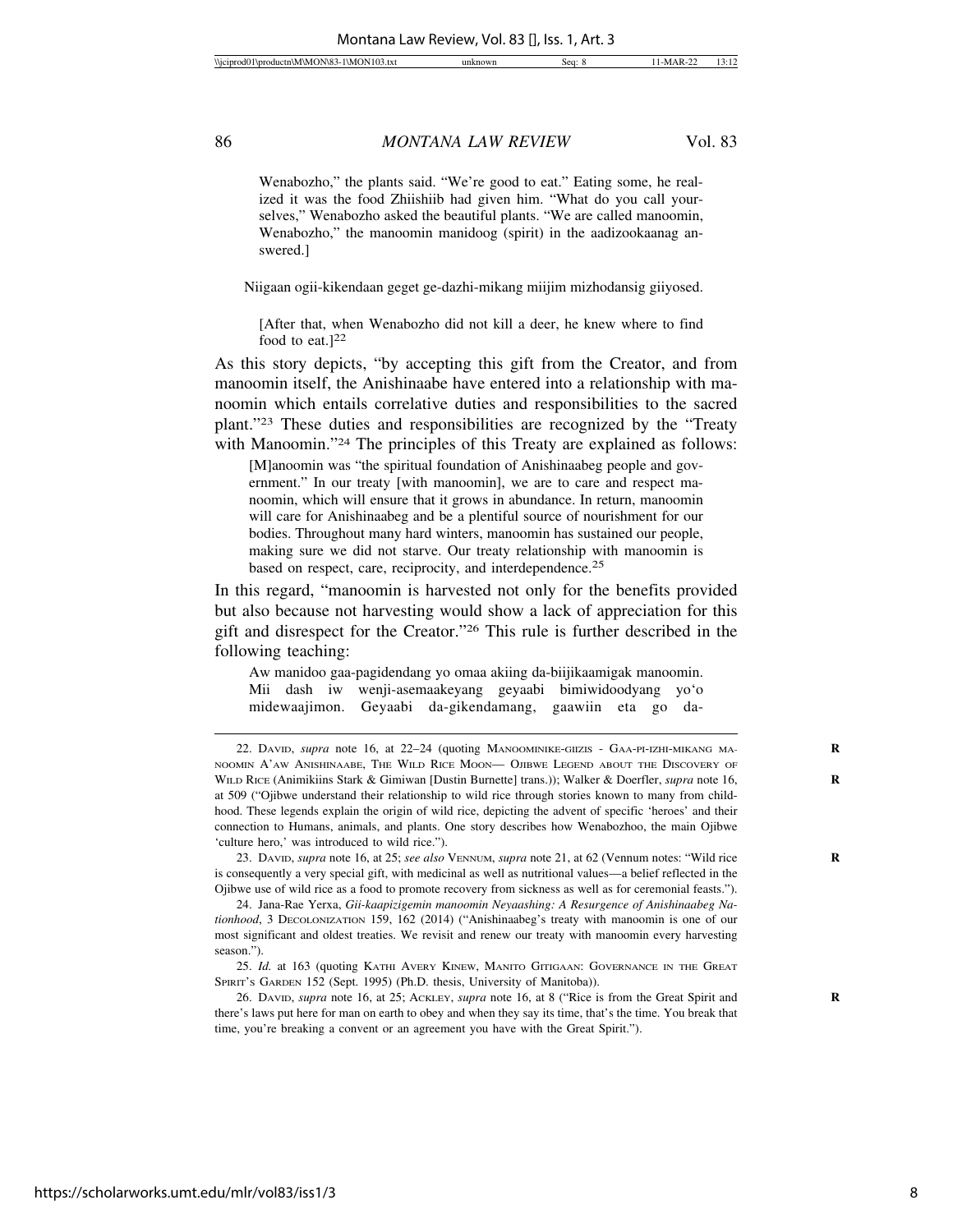mikwendamang da-gikendamang gaawiin naasaab i'iw debinaak, gaawiin debinaak da-minikwendamang, da-gikendamang mii ezhi-wiindamaagoyang. Mii dash a'aw asemaa giishpin asemaa weweni aabaji' aabaji'ang i'iw dabwaa-mamooyang yi'iw manoomin. Mii imaa wiindamawigeyang ezhi-miigwechiwitaagoziyang geyaabi o ezhimanidoowaadak manoomin da-miigwechiwitaagoziwin. Mii omaa ge giiwiindamaagemin weweni wii-kanawendamang weweni wii-izhitooyang gaawiin gidaa-manaajitoosiimin, gaawiin gidaswewebitoosiimin. Gaawiin gaye giwebinanziimin weweni giga-ganawendaamin da-wiisiniyang daashamang a'aw giniijaanisiminaang, da-ashamang gaye a'aw bekaded anishinaabe.27

[The creator is the one that put this rice to be growing here on earth. That is why we offer tobacco so that we carry on these sacred teachings. To know these teachings, not only to think about it but to know it, not any ole way, not to think about them in any ole way, but to really know the teachings, this is what we were told. That is why tobacco is used before the rice is picked. This where we give our thanks for the sacredness of the rice, as we give thanks. This where we give our thanks to take care of and to make it we are not doing enough to take care of it, we don't give enough voice to it. We do not waste any of it, we take great care of it so that we can feed our children, so that we can feed the ones that are hungry. $]^{28}$ 

In honoring our Treaty responsibilities, as exemplified in this teaching, we acknowledge, respect, and give thanks to the manoomin spirit that watches out for the wild rice bed, which is known as *manidoo-gitigaan* and is translated as the Great Spirit's Garden.<sup>29</sup> As Erma Vizenor explained, Manoomin is inextricably bound to the religion and identity of the Anishinaabeg."30

# IV. THE RIGHTS OF NATURE MOVEMENT

The "rights of nature" movement recognizes that nature, including all of the earth's natural ecosystems, has inalienable rights.31 The Anishinaabe understand this principle as *bezhigwan ji-izhi-ganawaabandiyang*, which is translated as "the legal or moral rights which are incapable of being transferred or surrendered."32 The rights of nature movement is rooted in a rule of law requiring that the rights of the earth must be balanced against the

<sup>27.</sup> BAWDWAYWIDUN, *supra* note 17, at 162. **R**

<sup>28.</sup> *Id.* at 168.

<sup>29.</sup> KINEW, *supra* note 25, at 327–28.

<sup>30.</sup> Vizenor, *supra* note 16, at 5; *see also* CHILD, *supra* note 16, at 146 ("In the Great Lakes, **R** manoomin, or wild rice, is the supreme plant, respected in ceremony and daily life.").

<sup>31.</sup> THOMAS BERRY, THE GREAT WORK: OUR WAY INTO THE FUTURE 161 (1999); *see also* Christopher D. Stone, *Should Trees Have Standing?—Toward Legal Rights for Natural Objects*, 45 S. CAL. L. REV. 450, 456 (1972).

<sup>32.</sup> *Bezhigwan ji-izhi-ganawaabandiyang*, MANITOBA ABORIGINAL LEGAL GLOSSARY: OJIBWE 27 (1993).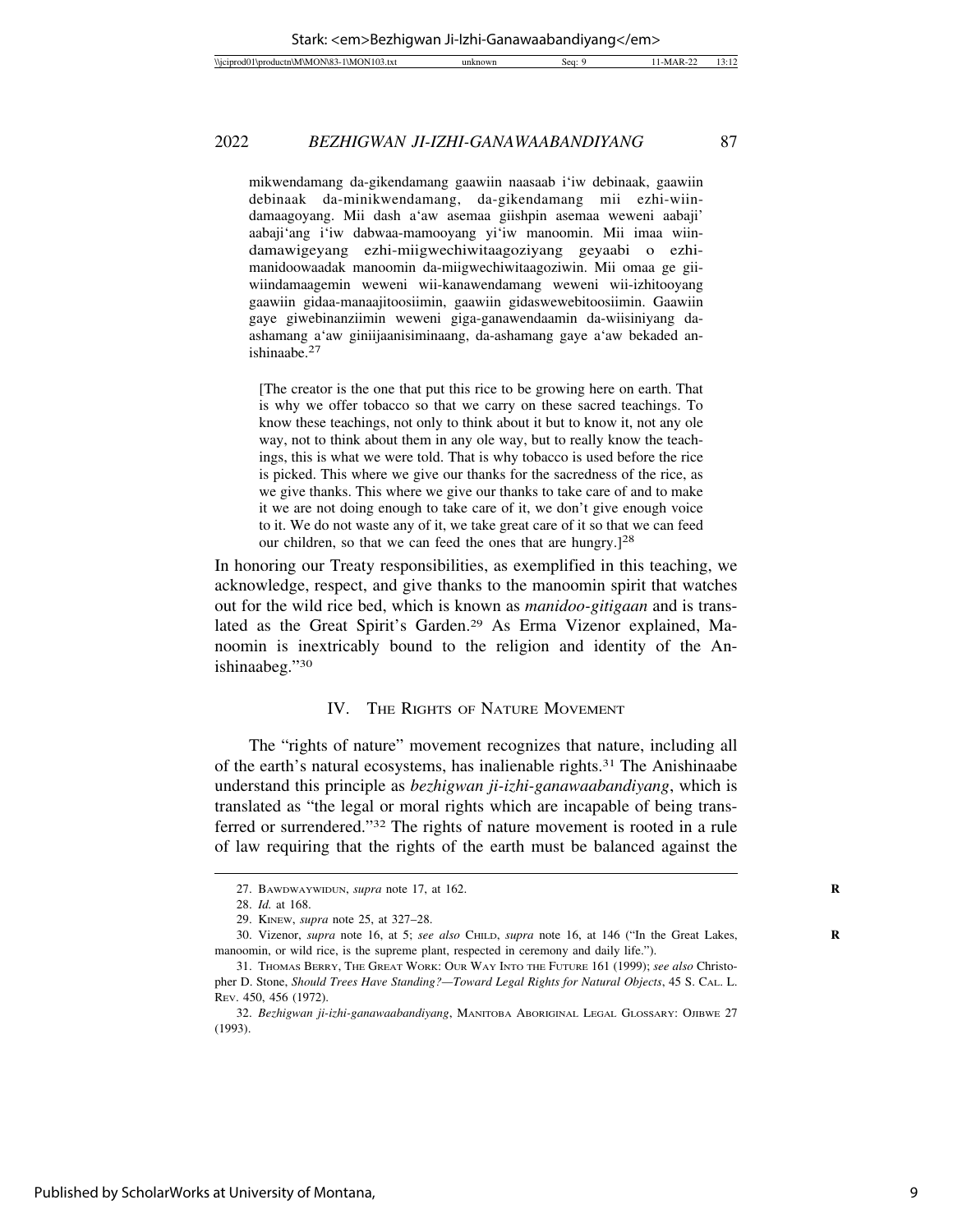property and other rights of human beings.<sup>33</sup> In recognition of the interconnectedness of all ecosystems, the rights of nature movement acknowledges that nature in all its life forms has "the right to exist, the right to habitat (or a place to be), and the right to participate in the evolution of the Earth community."34 As a result of the rights of nature movement, the Universal Declaration of the Rights of Mother Earth was established in 2010.35 This international document codifies the rights of nature, establishing Mother Earth as a living being with rights, including the right to live, exist, regenerate, and be protected and respected.36 Outside of the United States, this movement has gained footing with legal developments such as the Maori river settlements with the government of New Zealand and the India High Court's recognition of rights in certain rivers, lakes, and glaciers.37

Recently, in recognition of the rights of nature movement, several Indigenous Nations located within the United States have codified into tribal law their relationship with their territorial lands and natural resources.<sup>38</sup> These laws have been widely touted in the press as important victories for tribal sovereignty.39 Of these laws, this article will examine the rights of manoomin (wild rice) in detail.

<sup>33.</sup> BERRY, *supra* note 31, at 161; *see also* Stone, *supra* note 31, at 456.

<sup>34.</sup> Michelle Maloney, *Building an Alternative Jurisprudence for the Earth: The International Rights of Nature Tribunal*, 41 VT. L. REV. 129, 133 (2016).

<sup>35.</sup> Ley de Derechos de la Madre Tierra [Law of the Rights of Mother Earth], Ley 071 (Dec. 2010) (Bol.), https://perma.cc/GJ9X-BSEP.

<sup>36.</sup> *Id.*

<sup>37.</sup> *Innovative Bill Protects Whanganui River with Legal Personhood*, NEW ZEALAND PARLIAMENT (Mar. 28, 2017), https://www.parliament.nz/en/get-involved/features/innovative-bill-protects-whanganui-river-with-legal-personhood/; *Himalayan Glaciers Granted Status of 'Living Entities'*, PHYS.ORG (Apr. 1, 2017), https://perma.cc/6EZ5-QPV6; Michael Safi, *Ganges and Yamuna Rivers Granted Same Legal Rights as Human Beings*, THE GUARDIAN (Mar. 21, 2017), https://perma.cc/BX3Y-2EG4; *Rivers Do Not Have the Same Rights as Humans: India's Top Court*, PHYS.ORG (July 7, 2017), https://perma.cc/ K97S-8EFQ.

<sup>38.</sup> RESOLUTION ESTABLISHING RIGHTS OF THE KLAMATH RIVER, The Yurok Tribal Council, Res. No. 19-40 (May 9, 2019); RIGHTS OF MANOOMIN ORDINANCE, White Earth Reservation Business Committee White Earth Band of Chippewa Indians, Res. No. 001-19-009 (Dec. 31, 2018); RIGHTS OF MA-NOOMIN, White Earth Reservation Business Committee White Earth Band of Chippewa Indians, Res. No. 001-19-010 (Dec. 31, 2018); RESOLUTION ESTABLISHING RIGHTS OF MANOOMIN ORDINANCE, 1855 Treaty Authority, Res. No. 2018-05 (Dec. 5, 2018); Ponca Tribe of Oklahoma, Res. No. 01-01092018.

<sup>39.</sup> Community Environmental Legal Defense Fund, *supra* note 9; Laduke, *supra* note 9; Bjorhus, *supra* note 9; Garcia-Navarro, *supra* note 9.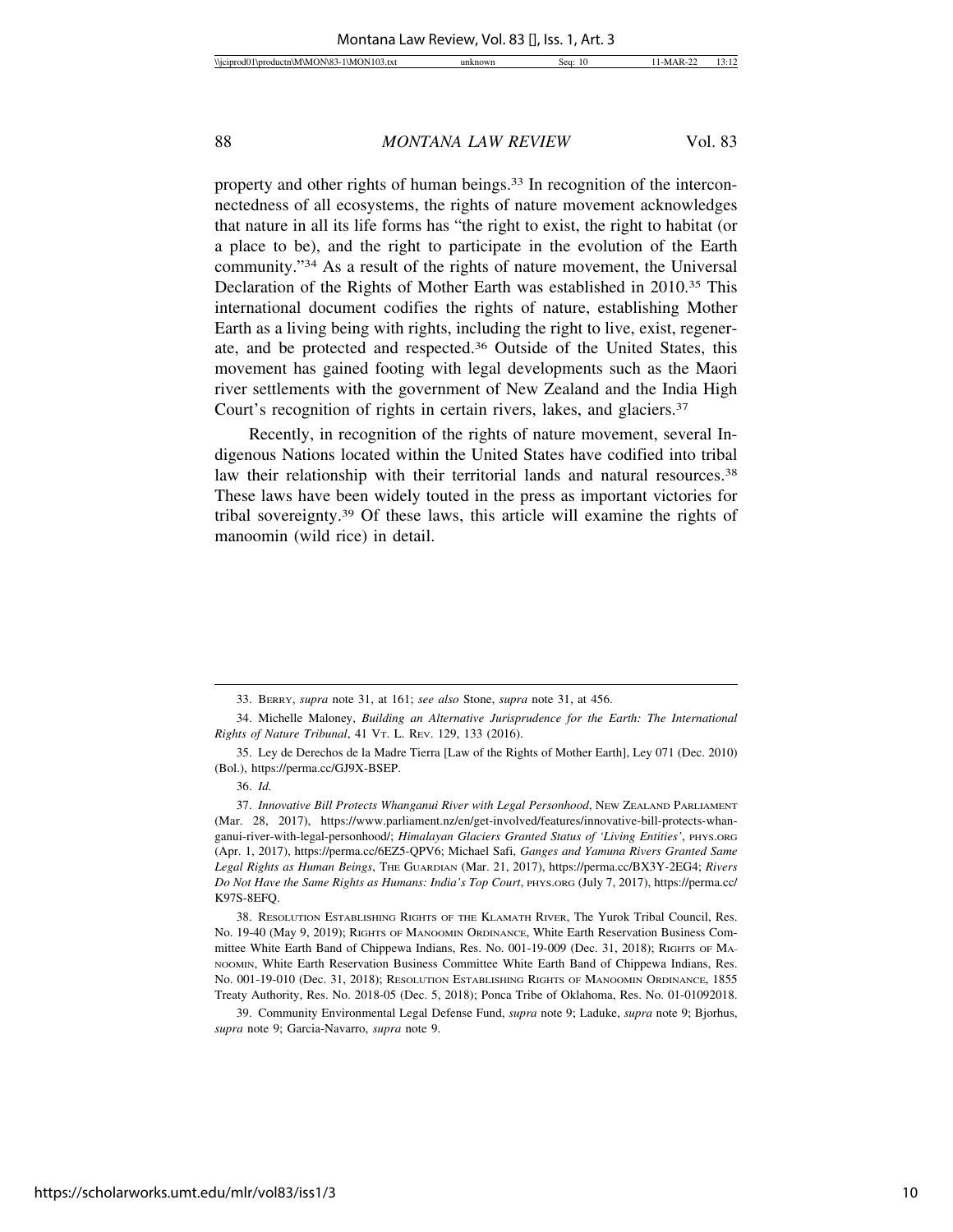#### \)\jciprod01\productn\M\MON\83-1\MON103.txt unknown Seq: 11 11-MAR-22 13:12

#### 2022 *BEZHIGWAN JI-IZHI-GANAWAABANDIYANG* 89

#### *A. The Rights of Manoomin (Wild Rice)*

On December 5, 2018, the 1855 Treaty Authority<sup>40</sup> enacted Resolution No. 2018-05 establishing the Rights of Manoomin.<sup>41</sup> Shortly thereafter on December 31, 2018, the White Earth Band of Chippewa Indians enacted Resolution No. 001-19-009 codifying the Rights of Manoomin Ordinance as well as Resolution No. 001-19-010 recognizing the Rights of Manoomin.42

Both the 1855 Treaty Authority Resolution No. 2018-05 and the White Earth Band of Chippewa Indians Resolution No. 001-19-009 begin: "Manoomin, or wild rice . . . possesses inherent rights to exist, flourish, regenerate, and evolve, as well as inherent rights to restoration, recovery, and preservation."43 The establishment of this right acknowledges the longstanding relationship that the Anishinaabe have with manoomin.44 A relationship that exists outside of and without regard to external laws or legal frameworks.45 These laws are substantially similar, with the major excep-

42. RIGHTS OF MANOOMIN ORDINANCE, White Earth Reservation Business Committee White Earth Band of Chippewa Indians, Res. No. 001-19-009; RIGHTS OF MANOOMIN, White Earth Reservation Business Committee White Earth Band of Chippewa Indians, Res. No. 001-19-010.

43. RIGHTS OF MANOOMIN ORDINANCE, White Earth Reservation Business Committee White Earth Band of Chippewa Indians, Res. No. 001-19-009, § 1(a); RESOLUTION ESTABLISHING RIGHTS OF MA-NOOMIN ORDINANCE, 1855 Treaty Authority, Res. No. 2018-05, § 1(a).

44. Charlene L. Smith & Howard J. Vogel, *The Wild Rice Mystique: Resource Management and American Indian's Rights as a Problem of Law and Culture*, 10 WM. MITCHELL L. REV. 744, 749–51 (1984).

45. The long-standing relationship that the Anishinaabe have with Manoomin is subject to the four categories of Anishinaabe Inaakonigewin. *See* Kekek Jason Stark, Anishinaabe Inaakonigewin: Principles for the Intergenerational Preservation of Mino-Bimaadiziwin, 82 Mont. L. Rev. 293, 302–03 (2021) ("For the Anishinaabe, our law is broken into four areas or categories. The categories collectively produce *Anishinaabe-inaakonigewin*, Anishinaabe law. The first area of Anishinaabe law encompasses *manidoo-inaakonigewin*. This concept is defined as spirit law, or the Creator's law. The second area of Anishinaabe law encompasses *gaagige-inaakonigewin*. This concept is defined as eternal law, or 'the rights and responsibilities intrinsic to the belief systems of the Anishinaabeg.' The belief systems of the Anishinaabe as embodied in the term *gaagige-in aakonigewin* can be further explained by the principle *'Minik igo giizis bimosed, minik gegoo ji-nitaawigik, minik nibi ge-bimijiwang. Mii'iye gaagigeonakonigewin.'* This concept is understood to mean 'as long as the sun shines, grass grows, and the waters flow, that's eternal law.' The third area of Anishinaabe law encompasses *gete-inaakonigewin.* This concept is defined as traditional law. The fourth classification of Anishinaabe law encompasses *zaagimaa-inaakonigewin.* This concept is defined as natural law. Anishinaabe law, as produced from these four categorical areas, is 'instructive in nature' and is embodied in *anishinaabemowin,* the lan-

<sup>40.</sup> The 1855 Treaty Authority is comprised of the East Lake, Leech Lake, Mille Lacs, Sandy Lake, and White Earth Bands of Ojibwe. These Bands are the beneficiaries of the 1855 Treaty with the Chippewa. Treaty with the Chippewas, Chippewa-U.S., Feb. 22, 1855, 10 Stat. 1165 [hereinafter 1855 Treaty with the Chippewas]. *See generally* 1855 TREATY AUTHORITY, https://www.1855treatyauthority.org/ (last visited Feb. 5, 2022).

<sup>41.</sup> RESOLUTION ESTABLISHING RIGHTS OF MANOOMIN ORDINANCE, 1855 Treaty Authority, Res. No. 2018-05 (the White Earth Band of Ojibwe is a member Tribe of the 1855 Treaty Authority and enacted this resolution as White Earth tribal law).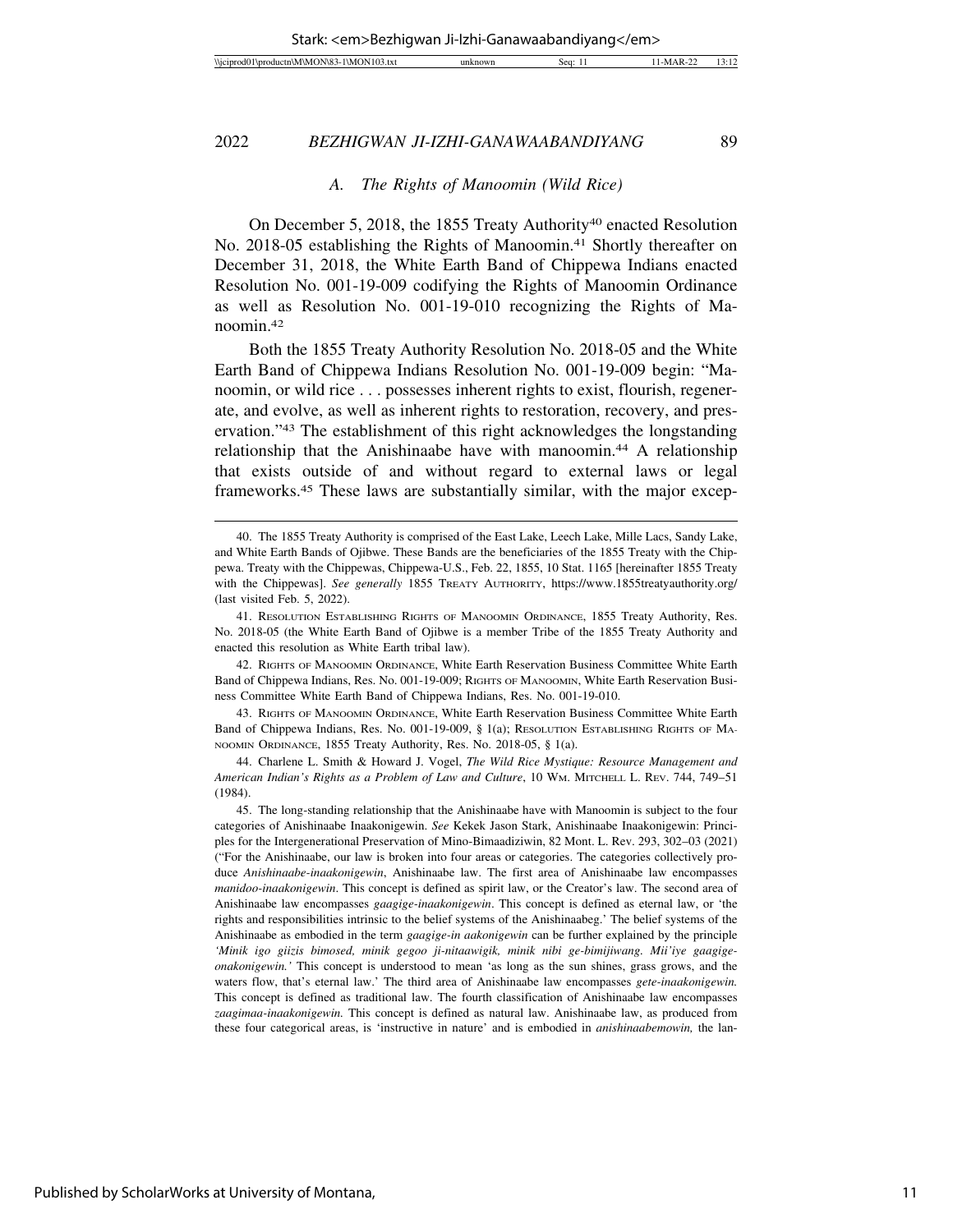tion denoting the territorial applicability of the ordinance.46 The White Earth Band of Ojibwe ordinance applies within the exterior boundaries of the White Earth reservation, while the 1855 Treaty Authority ordinance applies to the 1855 treaty territory.47 Both of these laws acknowledge the rights of tribal members to engage in the harvest of manoomin and to protect and save manoomin seeds.48 These resolutions also acknowledge the individual and collective rights of sovereignty<sup>49</sup> and acknowledge that these rights are self-executing.50

Interestingly, both ordinances include statements making it unlawful for any business, government, or other public or private entity to "engage in activities"<sup>51</sup> or permit activities<sup>52</sup> that violate or would likely violate these provisions. These ordinances also grant the White Earth Band of Ojibwe and the 1855 Treaty Authority the power to enforce these laws<sup>53</sup> and prohibit law enforcement personnel from arresting or detaining those directly

47. RIGHTS OF MANOOMIN ORDINANCE, White Earth Reservation Business Committee White Earth Band of Chippewa Indians, Res. No. 001-19-009, § 1(a); RESOLUTION ESTABLISHING RIGHTS OF MA-NOOMIN ORDINANCE, 1855 Treaty Authority, Res. No. 2018-05, § 1(a).

48. RIGHTS OF MANOOMIN ORDINANCE, White Earth Reservation Business Committee White Earth Band of Chippewa Indians, Res. No. 001-19-009, § 1(b); RESOLUTION ESTABLISHING RIGHTS OF MA-NOOMIN ORDINANCE, 1855 Treaty Authority, Res. No. 2018-05, § 1(b).

49. RIGHTS OF MANOOMIN ORDINANCE, White Earth Reservation Business Committee White Earth Band of Chippewa Indians, Res. No. 001-19-009, § 1(c) ("The White Earth Band and its members possess both a collective and individual right of sovereignty, self-determination, and self-government, which shall not be infringed by other governments or business entities claiming the right to override that right. This shall include the right to enforce this law free of interference from corporations, other business entities, governments, or other public or private entities. That right shall include the right of tribal members to be free from ceiling preemption, because this law expands rights-protections for people and manoomin above those provided by less-protective state, federal, or international law."); RESOLUTION ESTABLISHING RIGHTS OF MANOOMIN ORDINANCE, 1855 Treaty Authority, Res. No. 2018-05, § 1(c).

50. RIGHTS OF MANOOMIN ORDINANCE, White Earth Reservation Business Committee White Earth Band of Chippewa Indians, Res. No. 001-19-009, § 1(d); RESOLUTION ESTABLISHING RIGHTS OF MA-NOOMIN ORDINANCE, 1855 Treaty Authority, Res. No. 2018-05, § 1(d). ("All rights secured by this law are inherent, fundamental, and unalienable, and shall be enforceable against both private and public actors without further implementing legislation.").

51. RIGHTS OF MANOOMIN ORDINANCE, White Earth Reservation Business Committee White Earth Band of Chippewa Indians, Res. No. 001-19-009, § 2(a); RESOLUTION ESTABLISHING RIGHTS OF MA-NOOMIN ORDINANCE, 1855 Treaty Authority, Res. No. 2018-05, § 2(a).

52. RIGHTS OF MANOOMIN ORDINANCE, White Earth Reservation Business Committee White Earth Band of Chippewa Indians, Res. No. 001-19-009, § 2(b); RESOLUTION ESTABLISHING RIGHTS OF MA-NOOMIN ORDINANCE, 1855 Treaty Authority, Res. No. 2018-05, § 2(b).

53. RIGHTS OF MANOOMIN ORDINANCE, White Earth Reservation Business Committee White Earth Band of Chippewa Indians, Res. No. 001-19-009, § 3(d); RESOLUTION ESTABLISHING RIGHTS OF MA-NOOMIN ORDINANCE, 1855 Treaty Authority, Res. No. 2018-05, § 3(d).

guage; *aadizookaanan*, traditional stories; *dibaajimowin*, personal narratives; and *izhitwaawin*, Anishinaabe culture.").

<sup>46.</sup> RIGHTS OF MANOOMIN ORDINANCE, White Earth Reservation Business Committee White Earth Band of Chippewa Indians, Res. No. 001-19-009, § 1(a); RESOLUTION ESTABLISHING RIGHTS OF MA-NOOMIN ORDINANCE, 1855 Treaty Authority, Res. No. 2018-05, § 1(a).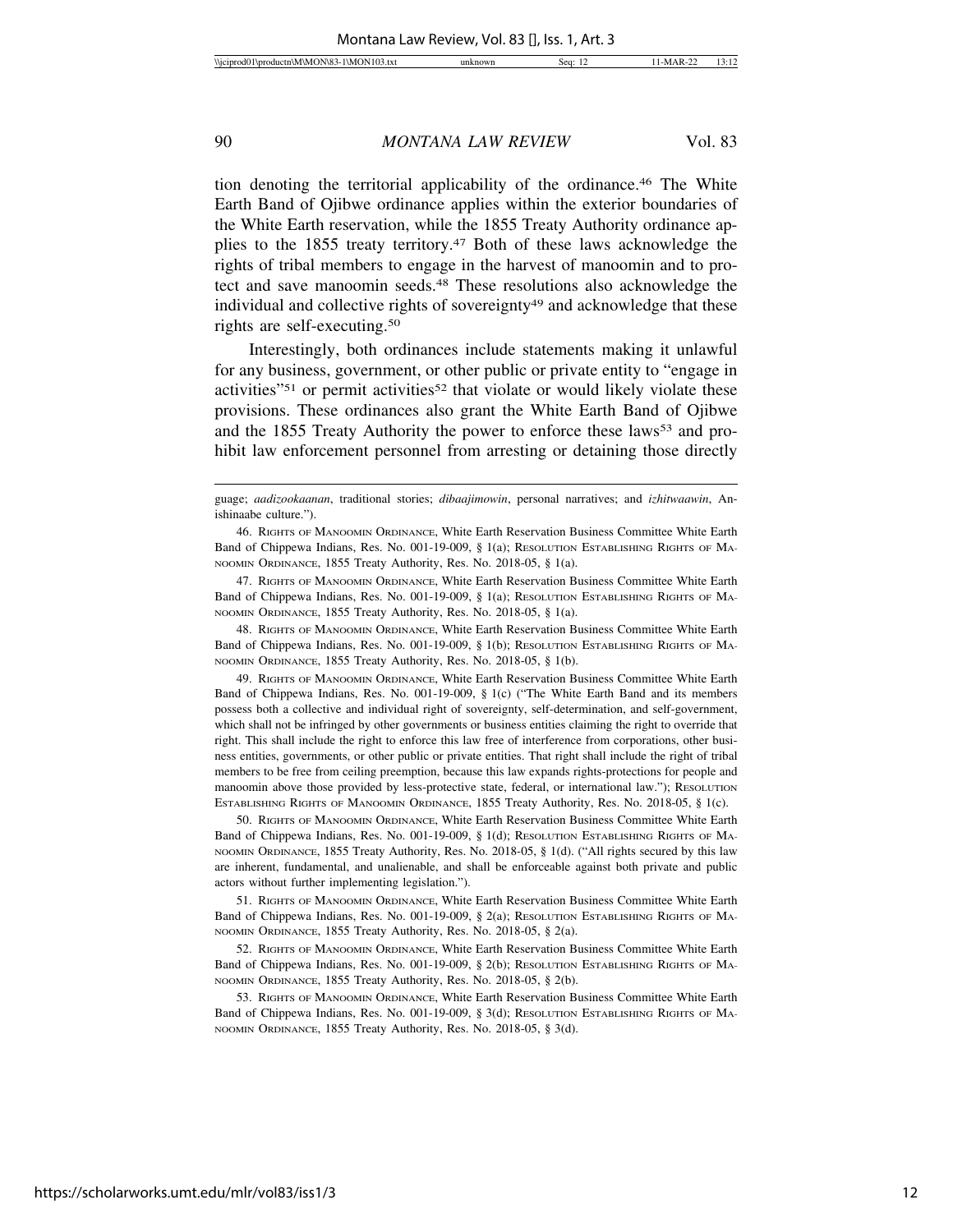#### \)\jciprod01\productn\M\MON\83-1\MON103.txt unknown Seq: 13 11-MAR-22 13:12

#### 2022 *BEZHIGWAN JI-IZHI-GANAWAABANDIYANG* 91

enforcing these rights.<sup>54</sup> The 1855 Treaty Authority ordinance also explicitly grants individual tribal members the right to take "nonviolent direct action" to protect the rights of manoomin if the 1855 Treaty Authority fails to do so.55 These laws also establish that any business, government, or other public or private entity that violates "any provision of this law" are guilty of an "offense" and are subject to the maximum fine allowable under tribal law.56

# V. THE EFFECTS OF THE INDIGENOUS CODIFICATION OF THE RIGHTS OF **NATURE**

This section evaluates the practical effects and applications of these tribal laws regarding manoomin to determine if, as a tribal law framework, the laws have any "teeth" or if the laws serve merely as symbolic gestures. In turn, this section addresses whether these laws adequately provide for who speaks on behalf of manoomin, what geographic area and parties can be bound by manoomin laws, which tribal court has authority to adjudicate these laws, whether there is tribal authority over law enforcement, and what the penalties should be for violations.

### *A. Who Speaks on Behalf of the Resources?*

At the outset, we must grapple with the question of who decides what it means for manoomin to "exist, flourish, regenerate, and evolve" or to be protected in its traditional forms, natural diversity, and original integrity.57 As codified, the White Earth Band of Ojibwe and 1855 Treaty Authority resolutions establish that either the Tribe, the 1855 Treaty Authority, or individually enrolled tribal members may enforce the provisions of this law.58 This right to enforce, however, does not fully answer the question of who gets to speak on behalf of manoomin.

<sup>54.</sup> RIGHTS OF MANOOMIN ORDINANCE, White Earth Reservation Business Committee White Earth Band of Chippewa Indians, Res. No. 001-19-009, § 3(f); RESOLUTION ESTABLISHING RIGHTS OF MA-NOOMIN ORDINANCE, 1855 Treaty Authority, Res. No. 2018-05, § 3(f).

<sup>55.</sup> RESOLUTION ESTABLISHING RIGHTS OF MANOOMIN ORDINANCE, 1855 Treaty Authority, Res. No. 2018-05, § 3(f).

<sup>56.</sup> RIGHTS OF MANOOMIN ORDINANCE, White Earth Reservation Business Committee White Earth Band of Chippewa Indians, Res. No. 001-19-009, § 3(b); RESOLUTION ESTABLISHING RIGHTS OF MA-NOOMIN ORDINANCE, 1855 Treaty Authority, Res. No. 2018-05, § 3(b).

<sup>57.</sup> RIGHTS OF MANOOMIN ORDINANCE, White Earth Reservation Business Committee White Earth Band of Chippewa Indians, Res. No. 001-19-009, § 1(a); RESOLUTION ESTABLISHING RIGHTS OF MA-NOOMIN ORDINANCE, 1855 Treaty Authority, Res. No. 2018-05, § 1(a).

<sup>58.</sup> RIGHTS OF MANOOMIN ORDINANCE, White Earth Reservation Business Committee White Earth Band of Chippewa Indians, Res. No. 001-19-009, § 1(c); RESOLUTION ESTABLISHING RIGHTS OF MA-NOOMIN ORDINANCE, 1855 Treaty Authority, Res. No. 2018-05, § 1(c).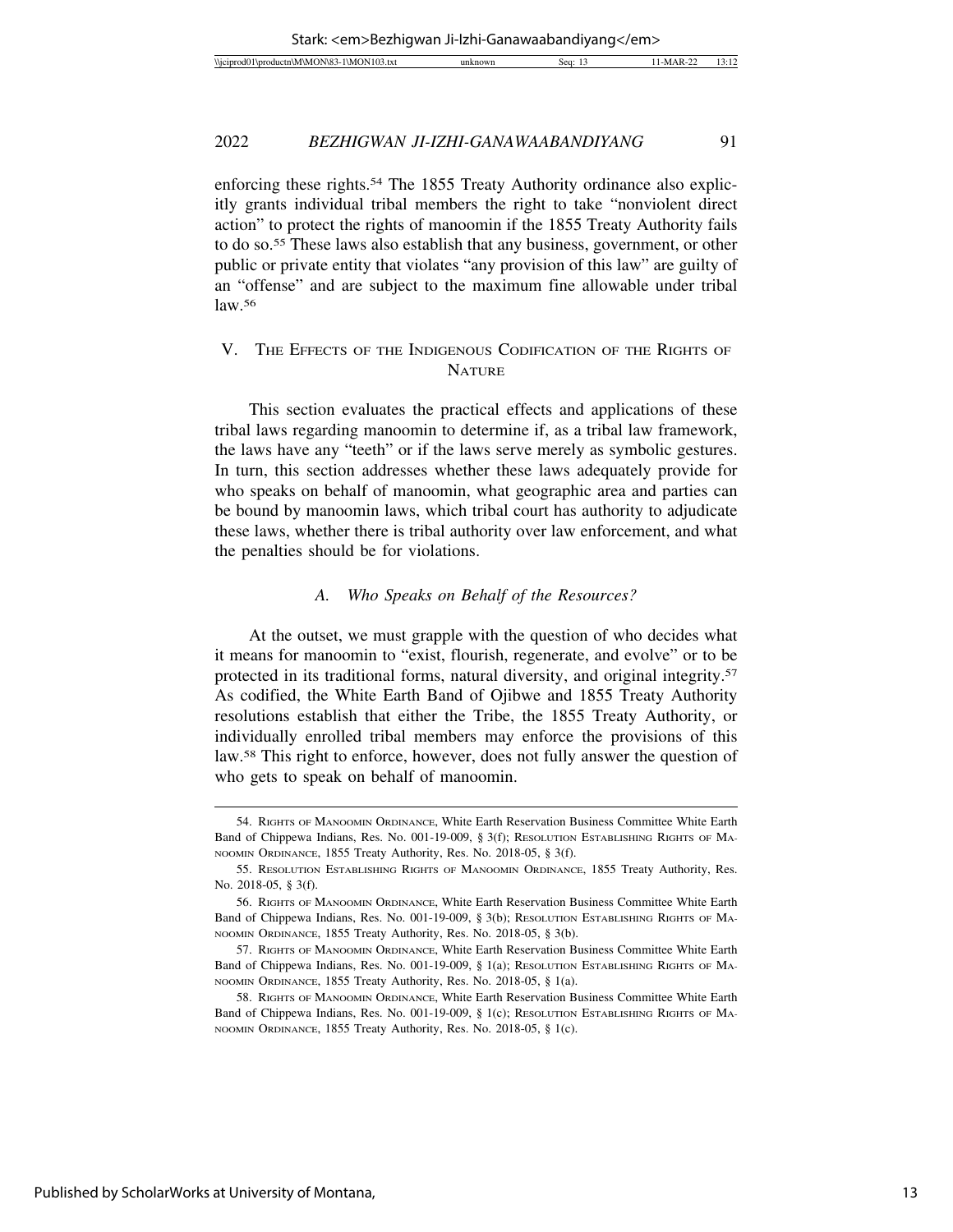Who gets to speak on behalf of "nature" is a fundamental component of the "rights of nature" movement that is missing from these resolutions.59 Tribes must exercise the principle of *ayaangwaamizi*, which is defined as to proceed with an action carefully and cautiously, in designating which individual or body of individuals speak on behalf of nature in a legal capacity.60 As noted, what has made the Rights of Nature movement so compelling for Tribes is how it dovetails with the long held concept of "nature" as a living being.61 Because this concept is an ancient belief held under traditional law, Tribes must use traditional law in deciding how to implement and enforce this principle.62 According to traditional law, as referenced earlier in this article, Tribes have a spiritual connection with their natural resources.63 This spiritual connection is typically connoted through ceremony, song, and prayer.64 Therefore, in determining "how nature" feels about a specific incident, Tribes need to engage their traditions to make this determination.<sup>65</sup>

<sup>59.</sup> One possible solution for a designated body to speak on behalf of manoomin is the Rights of Manoomin Taskforce established pursuant to the White Earth Reservation Business Committee White Earth Band of Chippewa Indians. CREATION OF RIGHTS OF MANOOMIN TASKFORCE, Res. No. 057-21- 004 (Dec. 11, 2020). Another possible solution for a designated body to speak on behalf of manoomin is the Tribal Wild Rice Task Force which was established pursuant to the Minnesota Chippewa Tribe. Res. No. 107-18 (Aug. 21, 2018). Possible solutions for a designated body to speak on behalf of manoomin in the Wisconsin portion of the Treaty Territories could be the Voigt Intertribal Taskforce, the Wild Rice Management Committee, the Tribal Wild Rice Authorities, or the tribal rice chiefs.

<sup>60.</sup> *Ayaangwaamizi*, OJIBWE PEOPLE'S DICTIONARY, https://perma.cc/935Y-DXVQ (last visited Nov. 17, 2021).

<sup>61.</sup> Little Bear, *supra* note 3, at 18–19 ("To us land, as part of creation, is animate. It has spirit. **R** Place is for the inter-relational network of all creation."); Danielle Johnson, *Who is Manoomin? A Clash Between Culture and Climate Change*, INDIAN COUNTRY TODAY (Jan. 6, 2020), https://perma.cc/BQ8A-YH3Q.

<sup>62.</sup> Stark, *supra* note 45, at 307 ("As Anishinaabe, we can achieve wisdom through their understanding of the 'ordinances of creation' by observing the earth and all of creation."); *see also* WALDRAM, *supra* note 11, at 82–85; JOHNSTON, *supra* note 11, at 11–13.

<sup>63.</sup> Spurr v. Tribal Council, No. 12-005APP (Nottawseppi Huron Band of Potawatomi Sup. Ct. Feb. 21, 2012) (unpublished opinion) ("All aspects of the natural world are imbued with law—the great laws of nature—and are ordered. These laws govern all aspects of the natural world, including human life. When these laws are followed, the result is harmony.").

<sup>64.</sup> Flocken, *supra* note 12, at 13.

<sup>65.</sup> Darren Courchene, *Anishinaabe Dibendaagoziwin (Ownership) and Ganawenindiwin (Protection*), in INDIGENOUS NOTIONS OF OWNERSHIP AND LIBRARIES, ARCHIVES AND MUSEUMS 43-44 (Camille Callison, Loriene Roy & Gretchen Alice LeCheminant eds., 2016) (quoting DORIS PRATT, ET AL., UN-TUWE PI KIN HE (WHO WE ARE): TREATY ELDER'S TEACHINGS 32–33 (2d ed. 2014) (according to elder D'Arcy Linklater, the Cree understand these Anishinaabe law principles as follows: "Kwayaskonikiwin means that the conduct of a person must be reconciled with Kiche'othasowewin (the great law of the Creator [natural law]); kistehichikewin means that the conduct of a person must be based on the sacred responsibility to treat all things with respect and honour. . . ; aski kanache pumenikewin means that the conduct of a person must be in accordance with the sacred duty to protect n'tuskenan [the land, life, home, and spiritual shelter entrusted to us by kihche'manitou for our children michimahch'ohchi (since time immemorial)]; ethinesewin which means traditional knowledge, including the influence of moons and seasons on climate, weather, animals, plants, and ethiniwuk (individuals) as well as seasonal harvesting cycles and practices. There is a duty to respect and seek ethinesewin; n'totumakewin means that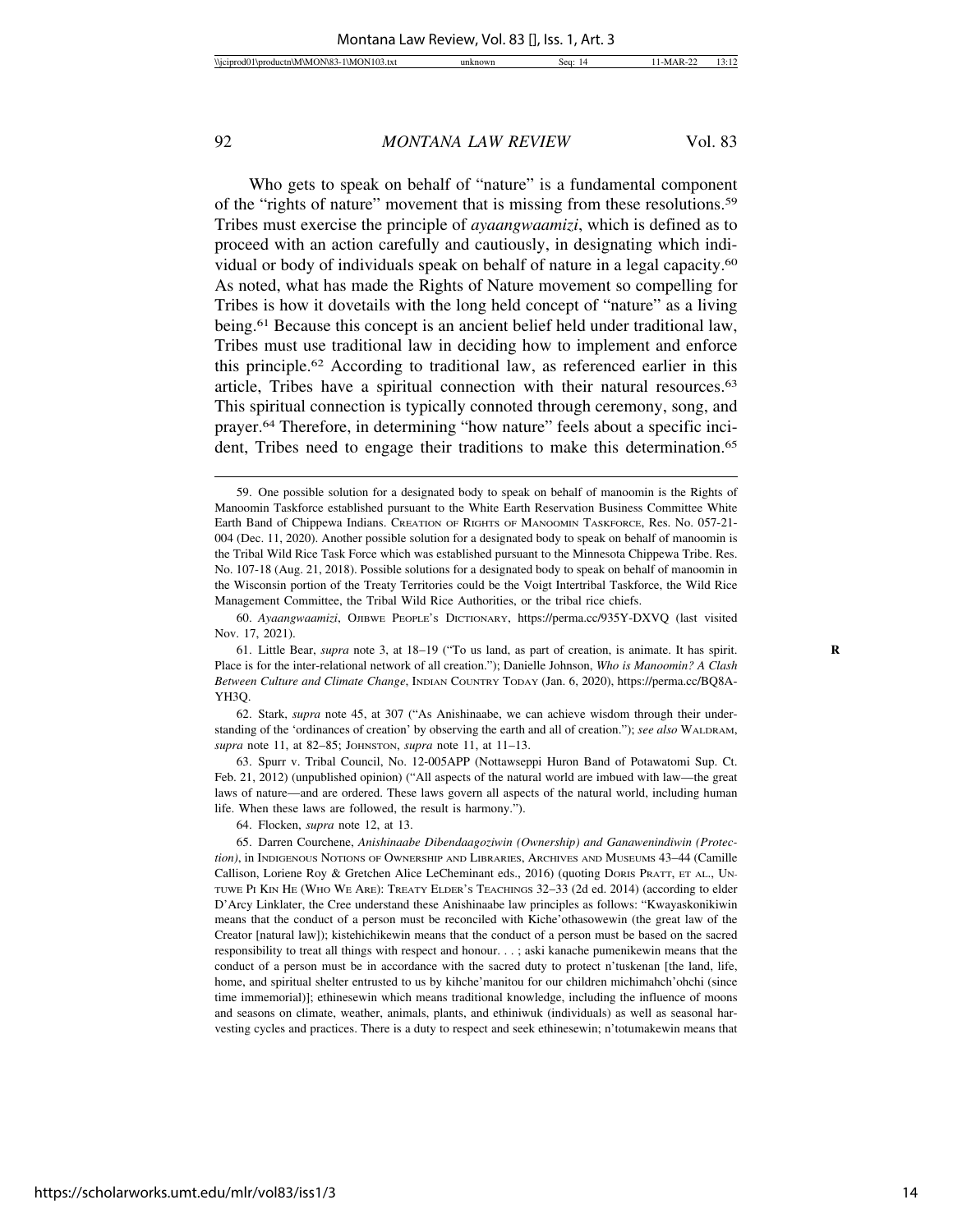#### \)\jciprod01\productn\M\MON\83-1\MON103.txt unknown Seq: 15 11-MAR-22 13:12

#### 2022 *BEZHIGWAN JI-IZHI-GANAWAABANDIYANG* 93

For the Anishinaabe, this principle is understood as *gidaa-wiidabimaa gidakiiminaan ji-naanaagadawenjigewaad*. 66 This concept has been defined as "you shall be a part of and sit with the land, to be in the presence of aki, the earth in order to seek knowledge through the careful, continuous, and pondering thought and reflection from collaboration of the heart and mind."67 Tribes need to be careful and designate the appropriate individuals who will engage in ceremony and "sit with the land" in order to invoke the proper authority to speak on her behalf.

#### *B. The Proclaimed Rights of Sovereignty*

The White Earth Band of Ojibwe and 1855 Treaty Authority ordinances establishing the rights of manoomin both acknowledge the individual and collective rights of sovereignty.68 These resolutions recognize that this right belongs to both the Tribe and its members.69 This declaration is significant as it extends the rights of tribal sovereignty outside the bounds of existing law: "That right shall include the right of tribal members to be free from ceiling preemption, because this law expands rights-protections for *people* and *manoomin* above those provided by less-protective state, federal, or international law."70 Currently, federal Indian law only recognizes that Tribal rights are communally held by the Tribe or collectively held by multiple Tribes on behalf of individual tribal members.<sup>71</sup>

a person must seek not to be understood but to first understand. It establishes a duty to teach as well as to understand and to share as well as to seek ethinesewin; aakwamisiwin means that a person must be caution of his or her action where there is uncertainty; oh'chinewin means that what a person does to nature will come back to that person; aniskowatesewe kanache pumenikewin means that a person must act in accordance with the sacred responsibility to protect heritage resources. . . .")).

<sup>66.</sup> *See* Scientific Investigation Permit for the Lac Courte Oreilles Harvest Education Learning Project (on file with the Lac Courte Oreilles Band of Lake Superior Chippewa Indians and the Great Lakes Indian Fish and Wildlife Commission).

<sup>67.</sup> *Id.*

<sup>68.</sup> RIGHTS OF MANOOMIN ORDINANCE, White Earth Reservation Business Committee White Earth Band of Chippewa Indians, Res. No. 001-19-009, § 1(c) (Dec. 31, 2018); RESOLUTION ESTABLISHING RIGHTS OF MANOOMIN ORDINANCE, 1855 Treaty Authority, Res. No. 2018-05, § 1(c) (Dec. 5, 2018).

<sup>69.</sup> RIGHTS OF MANOOMIN ORDINANCE, White Earth Reservation Business Committee White Earth Band of Chippewa Indians, Res. No. 001-19-009, § 1(c); RESOLUTION ESTABLISHING RIGHTS OF MA-NOOMIN ORDINANCE, 1855 Treaty Authority, Res. No. 2018-05, § 1(c).

<sup>70.</sup> RIGHTS OF MANOOMIN ORDINANCE, White Earth Reservation Business Committee White Earth Band of Chippewa Indians, Res. No. 001-19-009, § 1(c) (emphasis added); RESOLUTION ESTABLISHING RIGHTS OF MANOOMIN ORDINANCE, 1855 Treaty Authority, Res. No. 2018-05, § 1(c).

<sup>71.</sup> *See* United States v. Washington, 520 F.2d 676, 688 (9th Cir. 1975); United States v. Michigan, 471 F. Supp. 192, 271 (W.D. Mich. 1979), *aff'd as modified*, 653 F.2d 277 (6th Cir. 1981); Lac Courte Oreilles Band of Lake Superior Chippewa Indians v. Wisconsin, 653 F. Supp. 1420, 1424–25 (W.D. Wis. 1987); Mille Lacs Band of Chippewa v. Minnesota, No. 3-94-1226 (D. Minn. Mar. 29, 1996) (unpublished decision).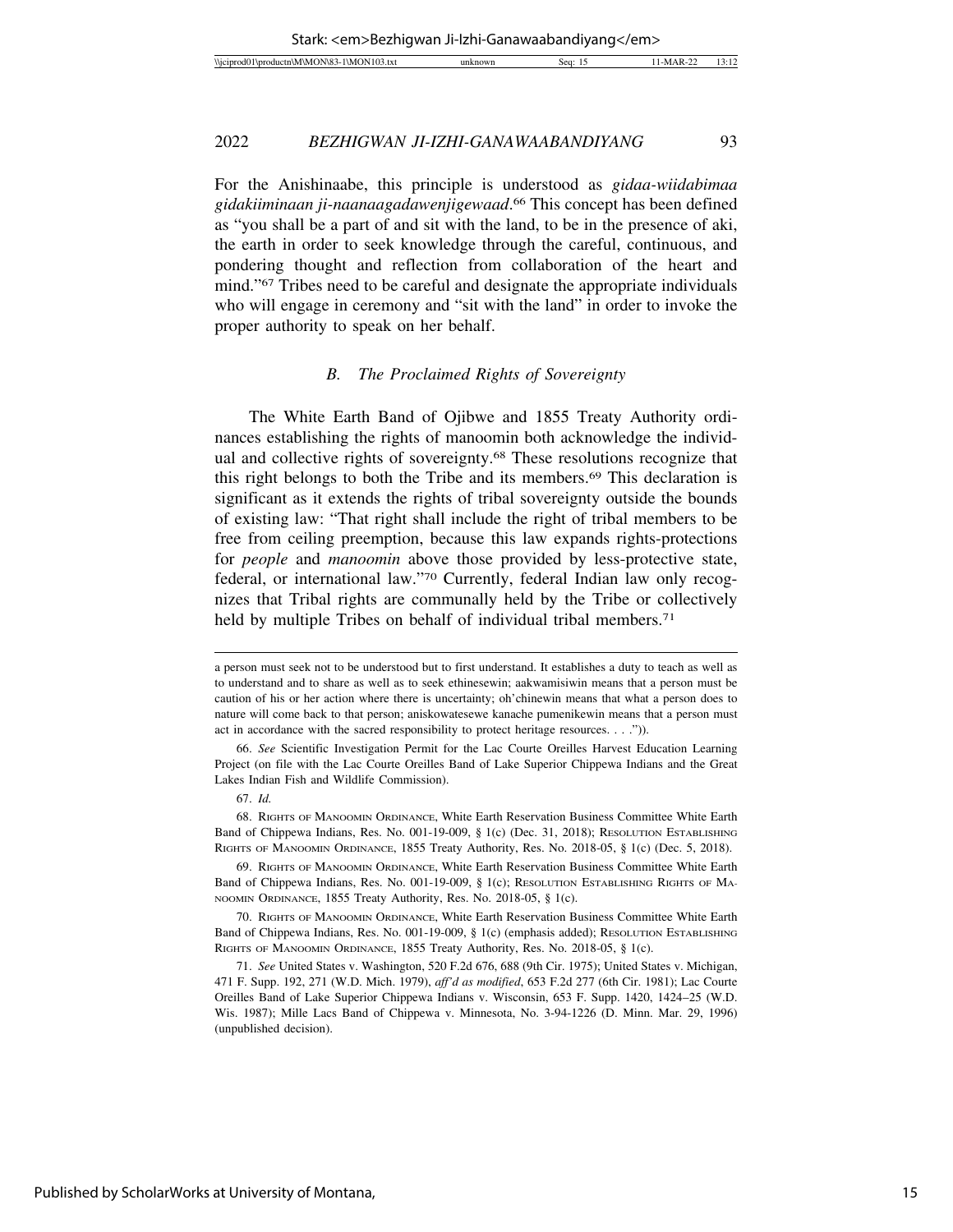#### *C. Territorial Application—Subject Matter Jurisdiction*

The White Earth Band of Ojibwe ordinance establishing the rights of manoomin applies within the exterior boundaries of the White Earth reservation72 while the 1855 Treaty Authority ordinance applies to the 1855 treaty territory.73 It is a general rule of federal Indian law that Tribes have the ability to exercise their own laws within their territorial boundaries.74 This is usually confined to Indian Country.75 However, courts have recognized that Tribes can extend their laws over their "members" in the area encompassing their traditional territories in certain instances, such as in the exercise of treaty reserved rights or in certain cases "involving the internal concerns of . . . members," which includes tribal membership, probate, child custody, and child support.76 Tribes are typically foreclosed from exercising tribal jurisdiction outside of Indian Country over "non-members."77

As a general rule, the Tribe can apply its laws, in this instance its rights of nature law, to members within its respective reservation.78 As a result of treaty principles, the Anishinaabe also can advocate for the appli-

75. 18 U.S.C. § 1151 (2018) (Tribes may assert jurisdiction if the cause of action occurs on the following: "(a) all land within the limits of any Indian reservation. . . (b) all dependent Indian communities. . . and (c) all Indian allotments."); *see also* Atkinson Trading Co. v. Shirley, 532 U.S. 645, 658 n.12 (2001) (tribal jurisdiction is, of course, cabined by geography. The jurisdiction of tribal courts does not extend beyond tribal boundaries).

76. 1 COHEN'S HANDBOOK OF FEDERAL INDIAN LAW § 7.02 (2019). *See e.g.*, United States v. Winans, 198 U.S. 371, 381–82 (1905); Settler v. Lameer, 507 F.2d 231, 237–38 (9th Cir. 1974); United States v. Washington, 384 F. Supp. 312, 339–42 (W.D. Wash. 1974), *aff'd*, 520 F.2d 676, 686 (9th Cir. 1974); Washington v. Wash. State Com. Passenger Fishing Vessel Ass'n, 443 U.S. 658, 684–85 (1979); United States v. Michigan, 471 F. Supp. 192, 273 (W.D. Mich. 1979); United States v. Felter, 546 F. Supp. 1002, 1022–23 (D. Utah 1982), *aff'd*, 752 F.2d 1505 (10th Cir. 1985); Lac Courte Oreilles Band of Lake Superior Chippewa Indians v. Wisconsin (LCO IV), 668 F. Supp. 1233, 1241 (W.D. Wis. 1987); United States v. Oregon, 787 F. Supp. 1557, 1566 (D. Or. 1992), *aff'd*, 29 F.3d 481 (1994); John v. Baker, 982 P.2d 738, 743 (Alaska 1999).

77. Mescalero Apache Tribe v. Jones, 411 U.S. 145, 148–49 (1973) (absent express federal law to the contrary, Indians going beyond the reservation boundaries have generally been held subject to nondiscriminatory state law); COHEN'S HANDBOOK OF FEDERAL INDIAN LAW, *supra* note 76, at § 7.02 (tribal jurisdiction may extend to non-members outside of Indian Country who have consented to tribal jurisdiction).

<sup>72.</sup> RIGHTS OF MANOOMIN ORDINANCE, White Earth Reservation Business Committee White Earth Band of Chippewa Indians, Res. No. 001-19-009, § 1(a).

<sup>73.</sup> RESOLUTION ESTABLISHING RIGHTS OF MANOOMIN ORDINANCE, 1855 Treaty Authority, Res. No. 2018-05, § 1(a).

<sup>74.</sup> Williams v. Lee, 358 U.S. 217, 220–23 (1959) ("[A]bsent governing Acts of Congress, the question has always been whether the state action infringed on the right of reservation Indians to make their own laws and be ruled by them . . . the exercise of state jurisdiction here would undermine the authority of the tribal courts over Reservation affairs and hence would infringe the right of the Indians to govern themselves.").

<sup>78.</sup> *See*, *e.g.*, Fisher v. Dist. Ct. of Sixteenth Jud. Dist., 424 U.S. 382, 389 (1976) (establishing exclusive tribal court jurisdiction in adoption proceeding involving tribal members).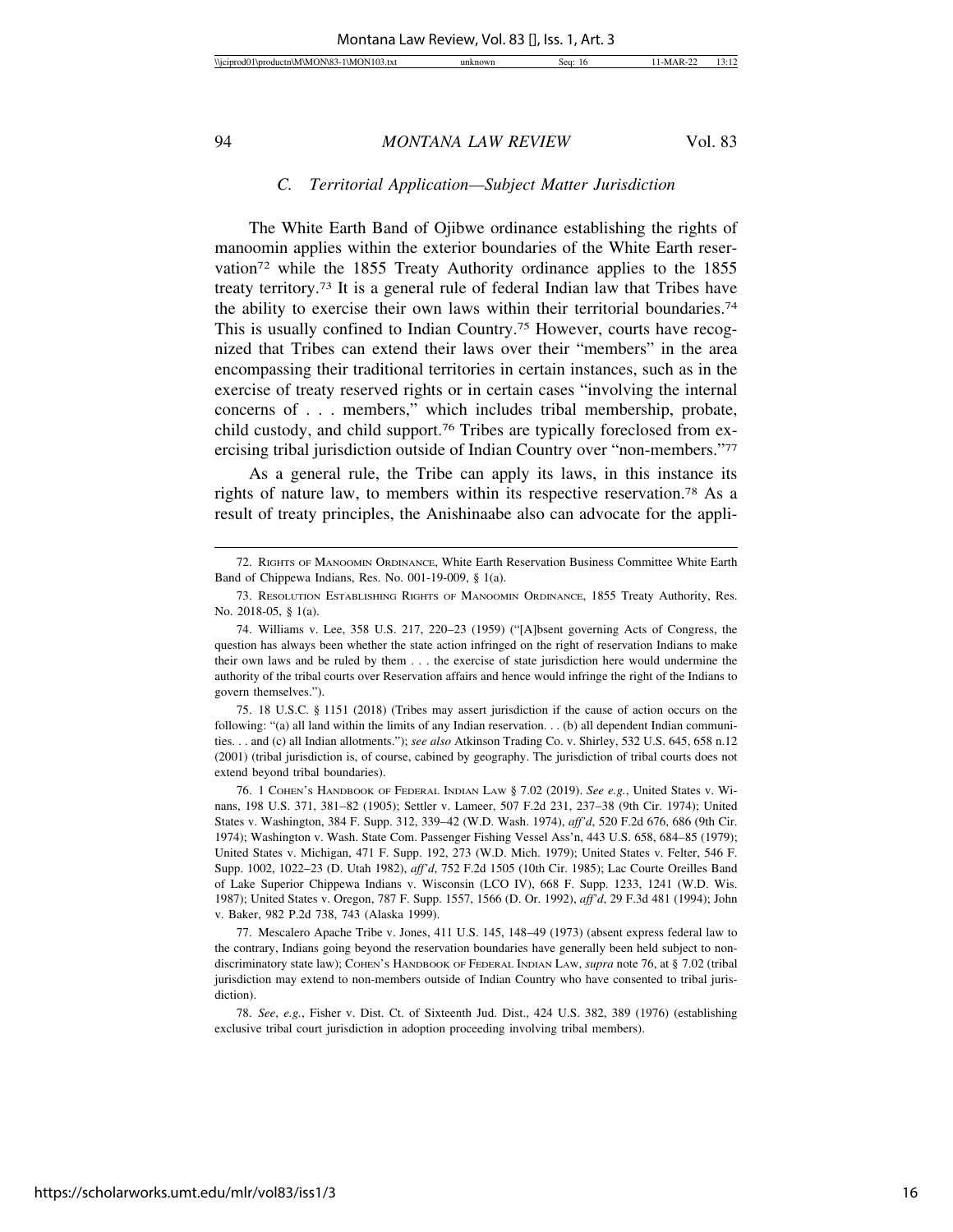#### \)\jciprod01\productn\M\MON\83-1\MON103.txt unknown Seq: 17 11-MAR-22 13:12

#### 2022 *BEZHIGWAN JI-IZHI-GANAWAABANDIYANG* 95

cation of rights of nature laws to non-members within their treaty territories.

The White Earth Band of Ojibwe, for example, has declared the ability to enforce its rights of nature laws against any business, government, or other public or private entity that violates any provision of the law within its respective reservation.79 Of particular note is the Tribe's ability to bind the State as a non-member since the State's regulatory actions, such as permitting activities that impact manoomin, can make it a primary violator of the rights of manoomin. Even if the State itself is not bound, it is important for a strong rights of nature law to bind individual non-members who might otherwise violate rights of manoomin under the color of state law. Whether the tribal rights of nature laws apply to non-members within Indian country and within the Tribe's treaty territories is complex and constantly evolving.

In addressing tribal jurisdiction, it is a general principle of federal Indian law that matters of tribal law should properly be interpreted by tribal courts.80 As the Sixth Circuit Court of Appeals articulated, quoting the U.S. Supreme Court in *Iowa Mutual Insurance Co. v. LaPlante*, 81 "[o]rdinarily, we defer to tribal court interpretations of tribal law 'because tribal courts are best qualified to interpret and apply tribal law.'"82 As a result of this premise, the tribal exhaustion doctrine establishes that the Tribal Court should have the first opportunity to evaluate the factual and legal basis for a challenge to its own jurisdiction.83 This exhaustion requirement includes any appellate review by the tribal court.<sup>84</sup> Some courts have even held that

81. 480 U.S. 9 (1987).

<sup>79.</sup> RIGHTS OF MANOOMIN ORDINANCE, White Earth Reservation Business Committee White Earth Band of Chippewa Indians, Res. No. 001-19-009, § 2(a) (Dec. 31, 2018).

<sup>80.</sup> Iowa Mut. Ins. Co. v. LaPlante, 480 U.S. 9, 19 (1987); Navajo Nation v. Intermountain Steel Bldgs., Inc., 42 F. Supp. 2d 1222, 1229–30 (D.N.M. 1999) ("It is difficult to conceive how tribal selfgovernment and self-determination will be advanced by the exercise of federal court jurisdiction over a matter involving the Navajo Nation, a Navajo commercial entity, and a contract between these Navajo parties and a non-Indian defendant to construct a Navajo-owned building located on Navajo land within the boundary of the Navajo Nation. This is especially true because the parties disagree about the applicability of Navajo law and custom . . . There is no reason to believe that the courts of the Navajo Nation would not be able to properly address the parties' dispute. To support tribal self-government, the Navajo tribal courts should be given the opportunity to do so . . . Moreover, if the Navajo Tribal Court reached the merits of the action, a federal court would have the benefit of the Navajo Tribal Court's prior interpretation of Navajo law and customs that may apply to this case.").

<sup>82.</sup> Kelsey v. Pope, 809 F.3d 849, 864 (6th Cir. 2016) (quoting *Iowa Mut. Ins. Co.*, 480 U.S. at 16); *see also* United States v. Wheeler, 435 U.S. 313, 332 (1978) (recognizing that "tribal courts are important mechanisms for protecting significant tribal interests"); Water Wheel Camp Recreational Area, Inc. v. Larance, 642 F.3d 802, 808 (9th Cir. 2011); FMC v. Shoshone-Bannock Tribes, 905 F.2d 1311, 1313 (9th Cir. 1990).

<sup>83.</sup> Nat'l Farmers Union Ins. Cos. v. Crow Tribe of Indians, 471 U.S. 845, 856–57 (1985).

<sup>84.</sup> *Iowa Mut. Ins. Co.*, 480 U.S. at 17; Elliot v. White Mt. Apache Tribal Ct., 566 F.3d 842, 847 (9th Cir. 2009); Davis v. Mille Lacs Band of Chippewa Indians, 193 F.3d 990, 992 (8th Cir. 1999).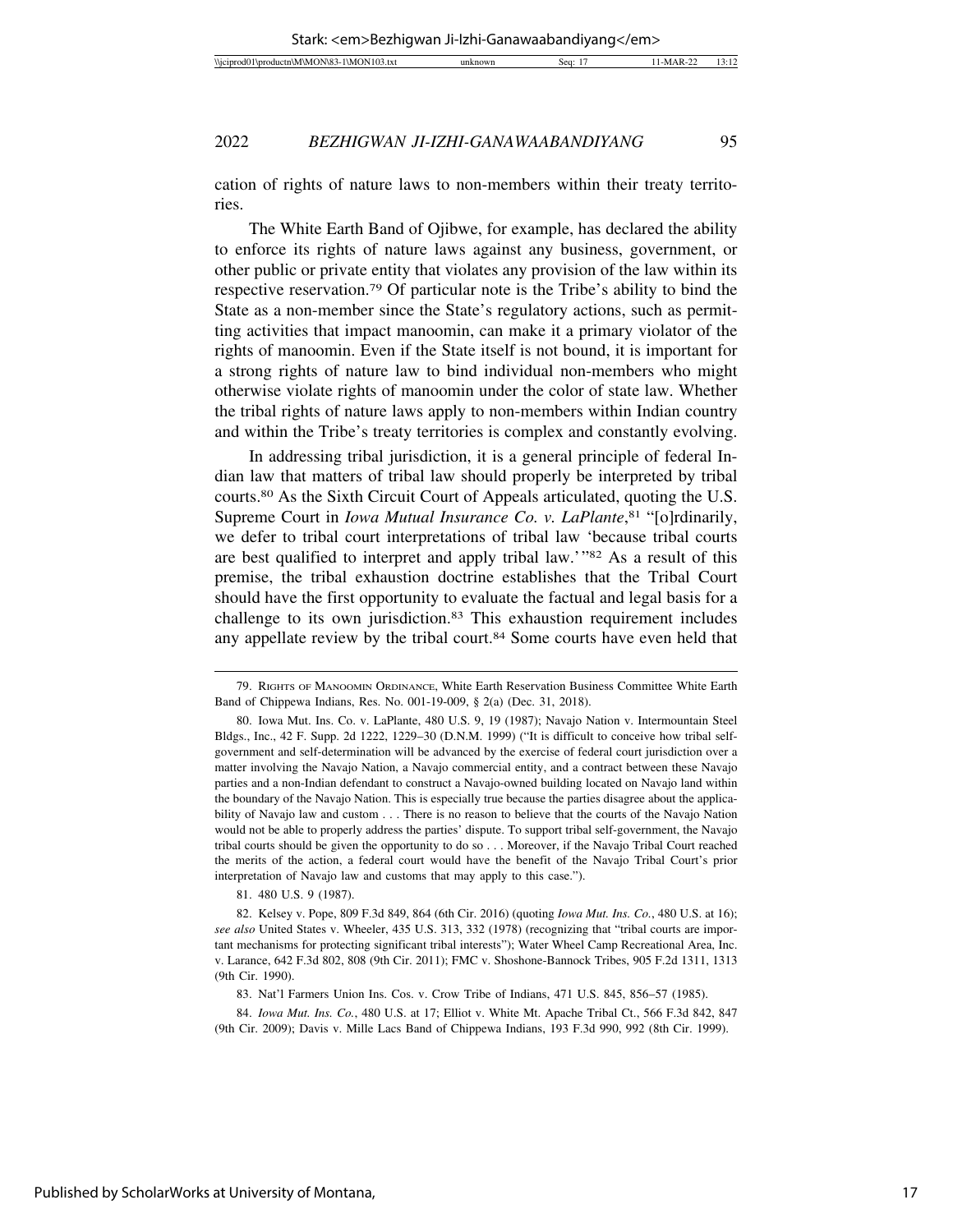"[e]xhaustion of tribal remedies is 'mandatory.'"85 Tribal exhaustion is required to ensure certain tribal court interests are advanced, including: "(1) supporting tribal self-government and self-determination; (2) promoting the orderly administration of justice in the federal court by allowing a full record to be developed in the Tribal Court; and, (3) providing other courts with the benefit of the tribal court's expertise in their own jurisdiction."<sup>86</sup> In furtherance of the Tribal exhaustion doctrine, a federal court will not generally review a case on its merits and will focus solely on the issue of tribal court jurisdiction and whether all tribal remedies have been exhausted.87

For courts to even question the basis of tribal law and its application is an extension of the assimilative policies<sup>88</sup> of the past and is an infringement on inherent tribal sovereignty and the right of Tribes to be self-governing.89 In the context of subject matter jurisdiction over a matter covered by the Rights of Manoomin Ordinance, a tribal court must determine the following: (1) does the Tribe have regulatory jurisdiction to impose the Rights of Manoomin Ordinance; and (2) does the Tribe have adjudicatory jurisdiction to enforce the Rights of Manoomin Ordinance in Tribal Court?90

89. *Nat'l Farmers Union Ins. Cos.*, 471 U.S. at 856 n.21; Burlington N. R.R. v. Red Wolf, 196 F.3d 1059, 1065 (9th Cir. 1999) (There are four exceptions however to the requirement for exhaustion of tribal court remedies: "(1) [A]n assertion of tribal jurisdiction is motivated by a desire to harass or is conducted in bad faith; (2) the action is patently violative of express jurisdictional prohibitions; (3) exhaustion would be futile because of the lack of adequate opportunity to challenge the court's jurisdiction; or (4) it is plain that no federal grant provides for tribal governance of nonmembers' conduct on land covered by" the main rule of Montana v. United States, 450 U.S. 544, 576–77 (1981)) (internal citations omitted).

<sup>85.</sup> Marceau v. Blackfoot Hous. Auth., 540 F.3d 916, 920–21 (9th Cir. 2008) (quoting Burlington N. R.R Co. v. Crow Tribal Council,?940 F.2d 1239, 1245 (9th Cir. 1991)); Stock West Corp. v. Taylor, 964 F.2d 912, 919–20 (9th Cir. 1992); Wellman v. Chevron U.S.A., Inc., 815 F.2d 577 (9th Cir. 1987); Texaco, Inc. v. Zah, 5 F.3d 1374, 1378 (10th Cir. 1993).

<sup>86.</sup> Hengle v. Asner, 433 F. Supp. 3d 825, 860 (E.D. Va. 2020) (citing *Nat'l Farmers Union Ins. Cos.*, 471 U.S. at 856–57).

<sup>87.</sup> Sibley v. Indian Health Servs., 111 F.3d 138 (9th Cir. 1997) (unpublished opinion).

<sup>88.</sup> United States v. Clapox, 35 F. 575, 576–77 (1888) (The Oregon district court acknowledged that: "These 'courts of Indian offenses' are not the constitutional courts provided for in section 1, art. 3, Const., which congress only has the power to 'ordain and establish,' but mere educational and disciplinary instrumentalities, by which the government of the United States is endeavoring to improve and elevate the condition of these dependent tribes to whom it sustains the relation of guardian. In fact, the reservation itself is in the nature of a school, and the Indians are gathered there, under the charge of an agent, for the purpose of acquiring the habits, ideas, and aspirations which distinguish the civilized from the uncivilized man." The curriculum established by the U.S. included punishment for certain "'Indian offenses,' such as the 'sun,' the 'scalp,' and the 'war dance,' polygamy, 'the usual practices of . . . selling Indian women for the purpose of cohabitation.").

<sup>90.</sup> FMC Corp. v. Shoshone-Bannock Tribes, 942 F.3d 916, 931 (9th Cir. 2019); Knighton v. Cedarville Rancheria of N. Paiute Indians, 922 F.3d 892, 899 (9th Cir. 2019); Water Wheel Camp Recreational Area, Inc. v. Larance, 642 F.3d 802, 808–09 (9th Cir. 2011) ("To exercise its inherent civil authority over a defendant, a tribal court must have subject matter jurisdiction—consisting of regulatory and adjudicative jurisdiction. . . ."); *see also* AT&T Corp. v. Coeur d'Alene Tribe, 295 F.3d 899, 903–04 (9th Cir. 2002) ("[A] federal court may not readjudicate questions—whether of federal, state or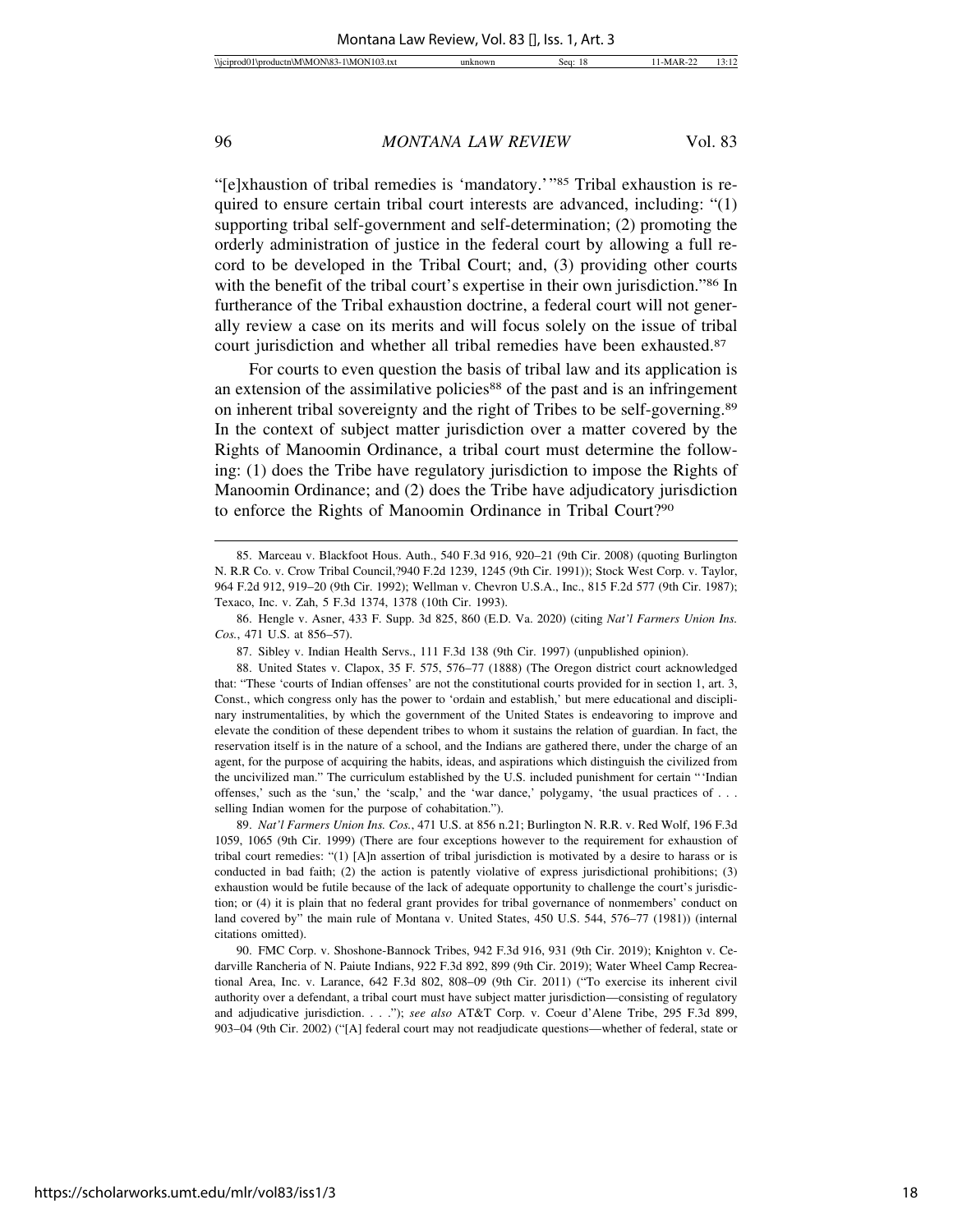#### \)\jciprod01\productn\M\MON\83-1\MON103.txt unknown Seq: 19 11-MAR-22 13:12

#### 2022 *BEZHIGWAN JI-IZHI-GANAWAABANDIYANG* 97

#### *1. Regulatory Jurisdiction*

Historically, the U.S. Supreme Court has established as a general rule that Tribes retained the right of self-governance over their traditional territory as an integral aspect of tribal sovereignty.91 This principle was upheld in 1959 when the U.S. Supreme Court in *Williams v. Lee*92 determined "there can be no doubt that to allow the exercise of state jurisdiction here would undermine the authority of the tribal courts over reservation affairs and hence would infringe on the right of the Indians to govern themselves. It is immaterial that respondent is not an Indian. He was on the reservation and the transaction with the Indian took place there."93 A Tribe's ability to impose an ordinance pursuant to its regulatory jurisdiction over non-members is derived from "two distinct frameworks."94 The first is the "right to exclude, which generally applies to non-member conduct on tribal land."95 The second are "the exceptions articulated in *Montana v. United States*, 96 which generally apply to nonmember conduct on non-tribal land."<sup>97</sup>

In 1981, the U.S. Supreme Court decided *Montana v. United States* and for the first time "applied an implicit divesture approach" to tribal civil jurisdiction.<sup>98</sup> The Court determined that the "exercise of tribal power be-

94. *FMC Corp.*, 942 F.3d at 931.

95. *Id.*; *see also* Merrion v. Jicarilla Apache Tribe, 455 U.S. 130 (1982) (holding that the Tribe's inherent sovereignty reached the activities of non-members conducted on Indian owned land pursuant to leases with the Tribe); *Water Wheel*, 642 F.3d at 810–13 (rejecting the application of the *Montana* test in favor of following the *Merrion* rule, as the Tribal Appellate Court had done, confirming the Tribe's jurisdiction over the non-members); *Knighton*, 922 F.3d at 895 ("[A] tribe's regulatory power over nonmembers on tribal land does not solely derive for an Indian tribe's exclusionary power, but it also derives from its inherent sovereign power to protect self-government and to control internal relations.").

96. 450 U.S. 544, 565–66 (1981) ("Indian tribes retain inherent sovereign power to exercise some forms of civil jurisdiction over non-Indians on their reservations, even on non-Indian fee lands."); Bugenig v. Hoopa Valley Tribe, 266 F.3d 1201, 1209–10 (9th Cir. 2001) (discussing the same); *see also* Iowa Mut. Ins. Co. v. LaPlante, 480 U.S. 9, 18 (1987) ("Tribal authority over the activities of non-Indians on reservation lands is an important part of tribal sovereignty."); Attorney's Process & Investigation Servs., Inc. v. Sac & Fox Tribe of Miss. in Iowa, 609 F.3d 927, 934–35 (8th Cir. 2010) (briefly discussing the historical scope of tribal sovereignty).

97. *FMC Corp.*, 942 F.3d at 931.

98. COHEN'S HANDBOOK OF FEDERAL INDIAN LAW, *supra* note 76, § 4.02; *see also FMC Corp.*, 942 F.3d at 925 (Judge Gabourie is quoted discussing the effects of the *Montana* decision: "[It] has been just murderous to Indian tribes").

tribal law—already resolved in tribal court absent a finding that the tribal court lacked jurisdiction or that its judgment be denied comity for some other valid reason.").

<sup>91.</sup> Worchester v. Georgia, 31 U.S. 515, 557 (1832) (Tribes are "distinct political communities, having territorial boundaries, within which their authority is exclusive, and having a right to all the lands within those boundaries, which is not only acknowledged, but guaranteed by the United States.").

<sup>92. 358</sup> U.S. 217 (1959).

<sup>93.</sup> *Id.* at 223 ("[A]bsent governing Acts of Congress, the question has always been whether the state action infringed on the right of reservation Indians to make their own laws and be ruled by them . . . the exercise of state jurisdiction here would undermine the authority of the tribal courts over Reservation affairs and hence would infringe the right of the Indians to govern themselves.").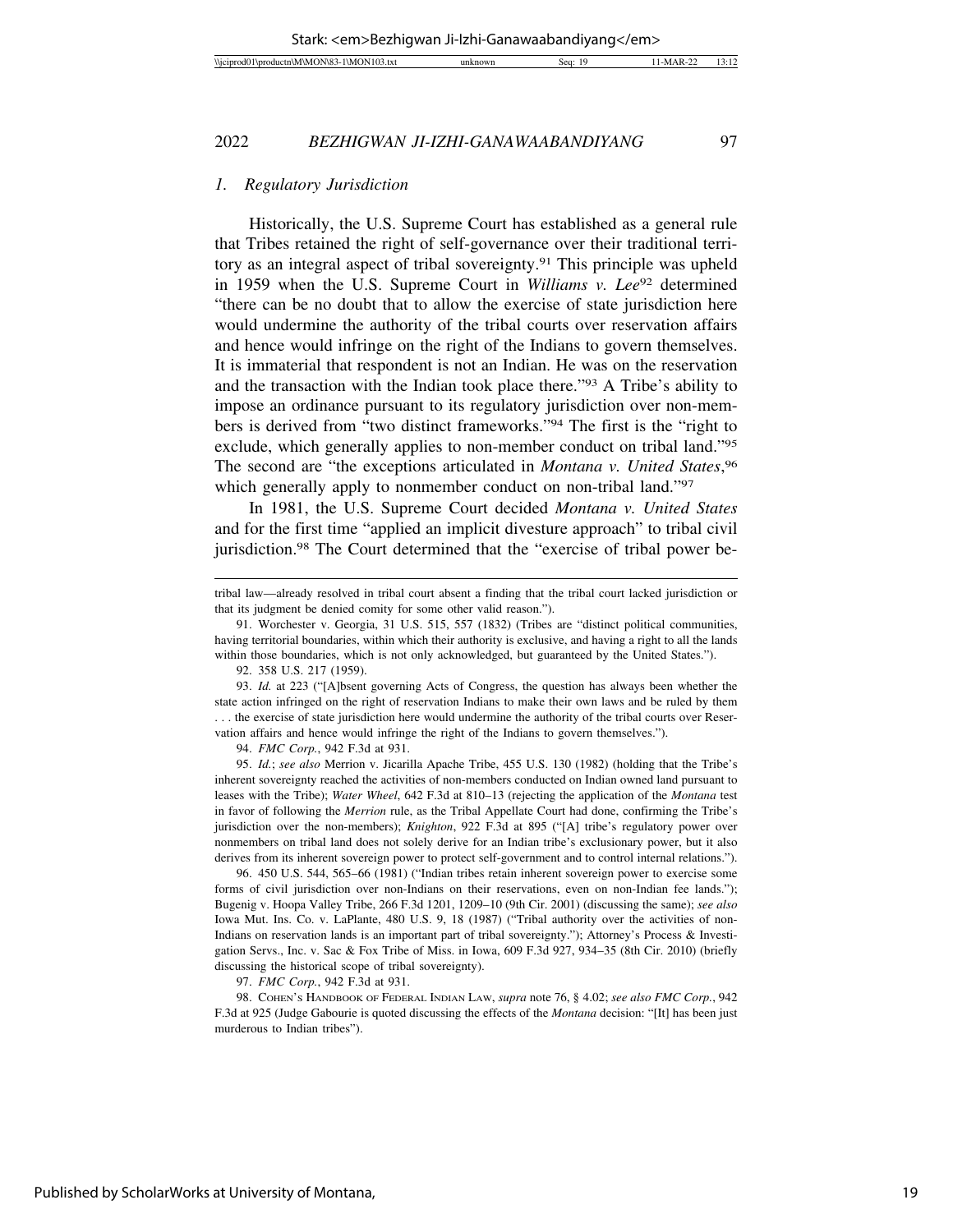yond what is necessary to protect self-government or to control internal relations is inconsistent with the dependent status of the tribes, and so cannot survive without express congressional delegation."99 As a result, the Court established as a general rule that the "inherent sovereign powers of an Indian tribe do not extend to the activities of nonmembers of the tribe" except in the three circumstances referred to as the *Montana* exceptions: (1) "A tribe may regulate, through taxation, licensing, or other means, the activities of nonmembers who enter consensual relationships with the tribe or its members, through commercial dealing, contracts, leases, or other arrangements;" (2) "a tribe may also retain inherent power to exercise civil authority over the conduct of non-Indians on fee lands within its reservation when the conduct threatens or has some direct effect on the political integrity, the economic security, or the health or welfare of the tribe"; (3) a Tribe may exercise jurisdiction over nonmembers when Congress authorizes them to do so.100 Essentially, these three exceptions require that the application of the Tribe's rights of nature laws to non-members are "a necessary instrument of self-government and territorial management."101

Under the Montana exceptions, it is likely that the Tribe will be able to exercise its rights of nature laws within its respective reservations over nonmembers on tribal land; however, the U.S. Supreme Court in *Nevada v. Hicks*102 found that "the ownership status of land . . . is only one factor to consider in determining whether regulation of the activities of nonmembers is 'necessary to protect tribal self-government or control internal relations.'"103 In *Plains Commerce Bank v. Long Family Land & Cattle Co.*, 104 the U.S. Supreme Court continued along this same line of reasoning, explaining that the *Montana* exceptions "restrict[ ] tribal authority over nonmember activities taking place on the reservation, and [the case against jurisdiction] is particularly strong when the nonmember's activity occurs on land owned in fee simple by non-Indians. . . . "<sup>105</sup> The U.S. Supreme Court continued explaining that an action "must do more than injure the tribe, it

104. 554 U.S. 316 (2008).

105. *Id.* at 328.

<sup>99.</sup> *Montana*, 450 U.S. at 564–65.

<sup>100.</sup> *Id.* at 564–66.

<sup>101.</sup> Merrion v. Jicarilla Apache Tribe, 455 U.S. 130, 137, 141 (1982) ("The power to exercise tribal civil authority over nonmembers 'does not simply derive from the Tribe's power to exclude such persons, but is an inherent power necessary to tribal self-government and territorial management.'").

<sup>102. 533</sup> U.S. 353 (2001).

<sup>103.</sup> *Id.* at 359–60; *see also* Water Wheel Camp Recreational Area, Inc. v. LaRance, 642 F.3d 802, 818 (9th Cir. 2011) (a "tribe's status as landowner is enough to support regulatory jurisdiction . . . [except] when the specific concerns at issue [in *Hicks*] exist . . . Doing otherwise would impermissibly broaden *Montana*'s scope beyond what any precedent requires and restrain tribal sovereign authority despite Congress's clearly stated federal interest in promoting tribal self-government.").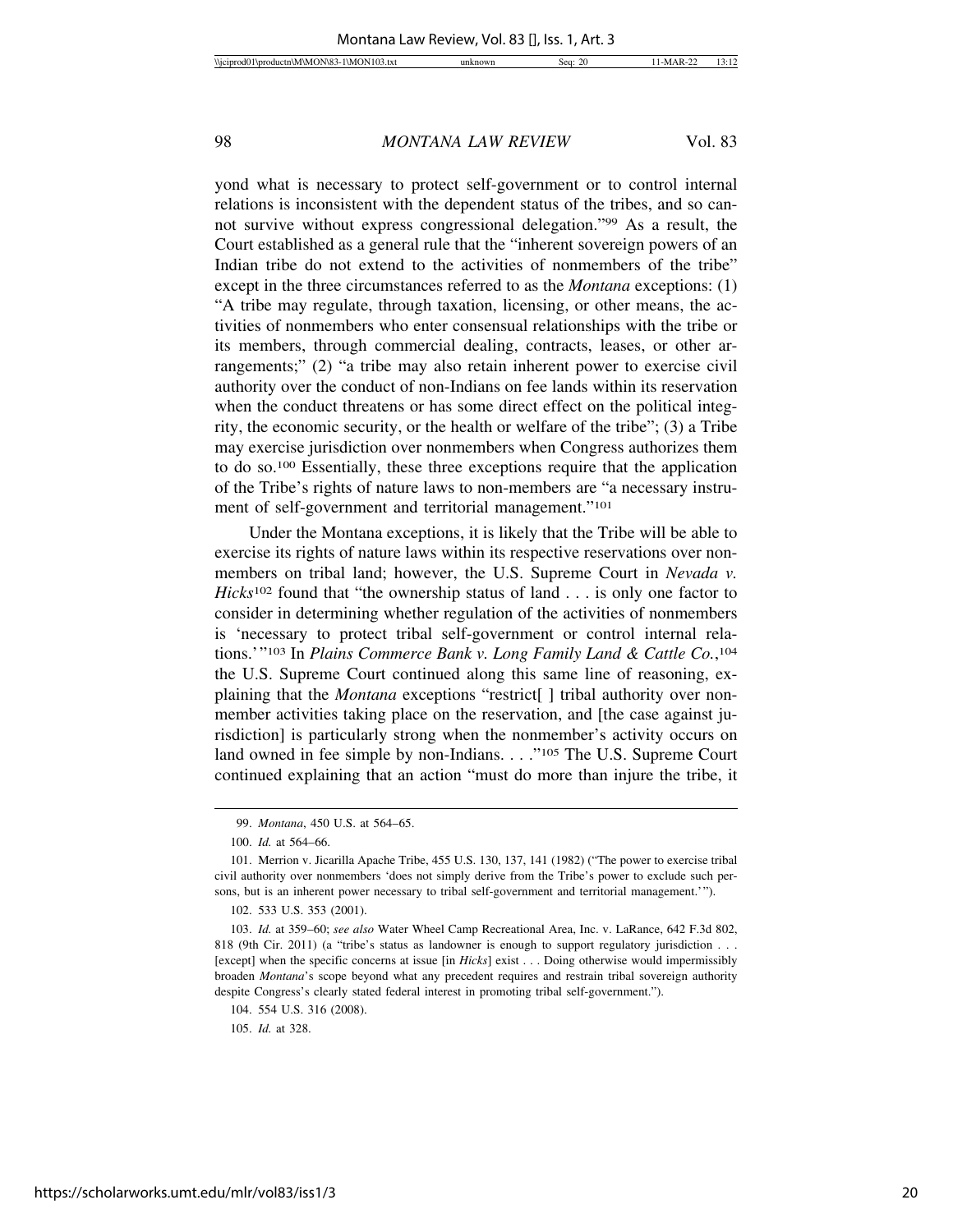must 'imperil the subsistence' of the tribal community."106 Ultimately, the decision as to whether the Tribe could assert jurisdiction would be left up to the Tribal Court to decide and possibly the federal court as well. In making that determination, the court should conclude that the application of the *Montana* exceptions favors tribal jurisdiction.

# *a. Consensual Relations*

Under the first *Montana* exception, "a tribe may regulate, through taxation, licensing, or other means, the activities of nonmembers who enter consensual relationships with the tribe or its members, through commercial dealing, contracts, leases, or other arrangements."107 In order to understand how the Anishinaabe Tribes can establish the existence of "consensual relationships" with the State pursuant to the Rights of Manoomin Ordinance, we must begin with the Indian canons of treaty construction.<sup>108</sup>

As a basic principle of federal Indian law, the canons establish that: (1) ambiguous expressions must be resolved in favor of the Indian parties concerned;109 (2) Indian treaties must be interpreted as the Indian themselves would have understood them; $110$  and (3) Indian treaties must be liberally construed in favor of the Indians.111 Interpreting how the Anishinaabe understood their Treaty with Manoomin along with their subsequent treaties with the United States, and the correlative obligations and responsibilities associated with these treaties, can be evidenced by Aish-ke-bah-ge-ko-zhay, Chief Flat Mouth's speech made at the time of the 1837 treaty negotiations:

My Father, Your children are willing to let you have their lands, but they wish to reserve the privilege of making sugar from the trees and getting their living from the Lakes and Rivers, as they have done heretofore, and of remaining in their country. It is hard to give up the lands. They will remain and cannot be destroyed- but you may cut down the trees, and others will grow up. You know we cannot live deprived of our Lakes and Rivers. There is some game on the lands yet; and that reason also, we wish to remain upon

<sup>106.</sup> *Id.* at 341 (quoting Montana v. United States*,* 450 U.S. 544, 566 (1981)).

<sup>107.</sup> *Montana*, 450 U.S. at 565–66.

<sup>108.</sup> Jones v. Meehan, 175 U.S. 1, 10–12 (1899); Minnesota v. Mille Lacs Band of Chippewa Indians, 526 U.S. 172, 200 (1999).

<sup>109.</sup> Winters v. United States, 207 U.S. 564, 576–77 (1908).

<sup>110.</sup> United States v. Winans, 198 U.S. 371, 380–81 (1905) ("And we have said we will construe a treaty with the Indians as 'that unlettered people' understood it, and 'as justice and reason demand in all cases where power is exerted by the strong over those to whom they owe care and protection,' and counterpoise the inequality 'by the superior justice which looks only to the substance of the right without regard to technical rules.' How the treaty in question was understood may be gathered from the circumstances.").

<sup>111.</sup> Washington v. Wash. State Com. Passenger Fishing Vessel Ass'n, 443 U.S. 658, 675–76 (1979); Choctaw Nation v. Oklahoma, 397 U.S. 620, 630–31 (1970); Lac Courte Oreilles Band of Lake Superior Chippewa Indians v. Wisconsin, 653 F. Supp. 1420, 1429 (W.D. Wis. 1987); Montana v. Blackfeet Tribe of Indians, 471 U.S. 759, 766 (1985).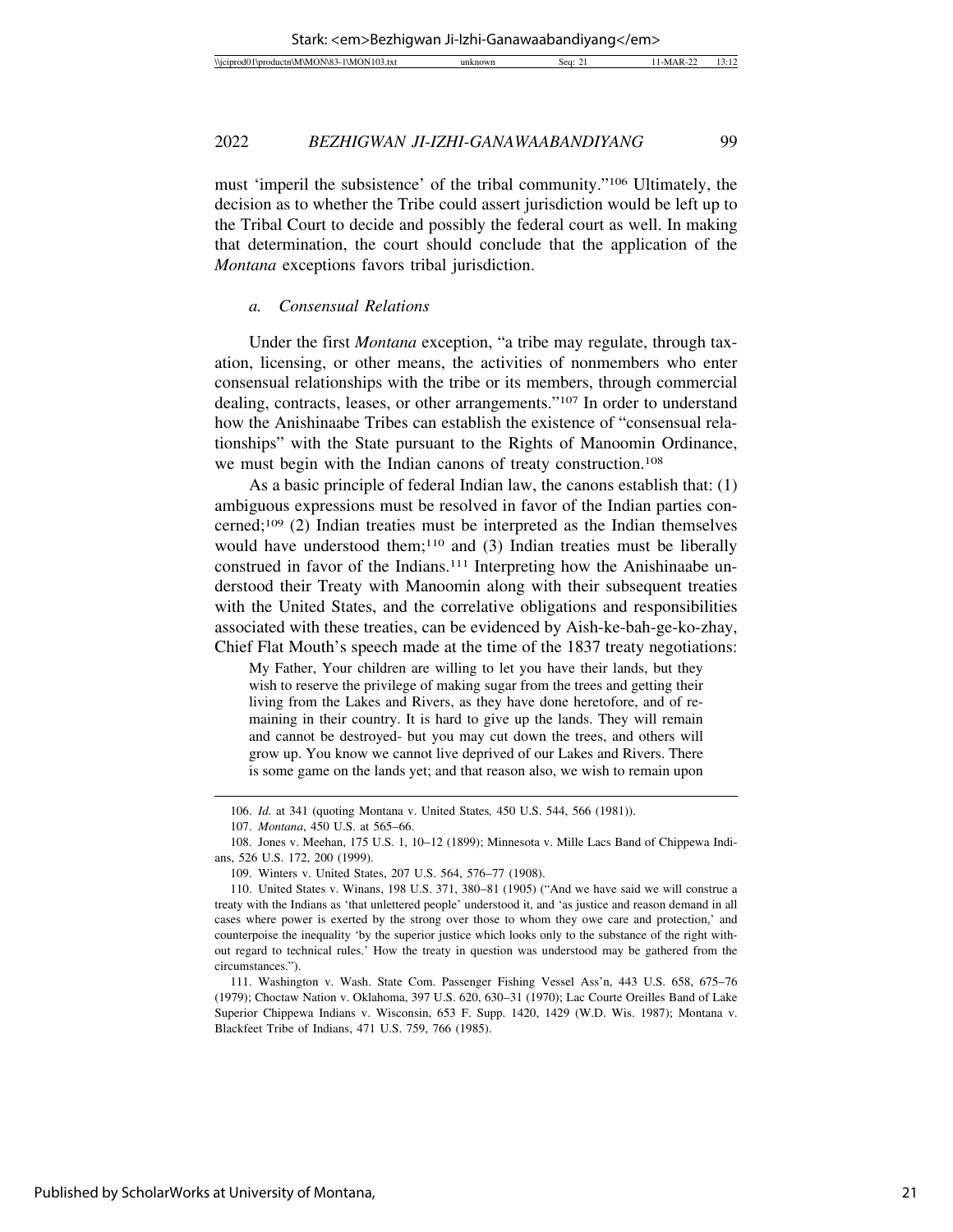them, to get a living. Sometimes we scrape the trees and eat the bark. The Great Spirit above, made the Earth and causes it to produce, which enables us to live.112

Later in the negotiations, Aish-ke-bah-ge-ko-zhay repeated this important point, stating: "You know that without the lands and the rivers and the lakes, we could not live. We hunt and make sugar, and dig roots upon the former, while we fish and obtain rice and drink from the latter."113 Aish-kebah-ge-ko-zhay's speeches acknowledge the Anishinaabe's understanding that the earth, and all that she provided, including manoomin, was a gift from the Creator, and it was an obligation of the Anishinaabe to protect it.

[T]he protection of, and access to rice beds was a paramount concern. As an example, Article 5 of the Treaty of 1837 reads: "The privilege of hunting, fishing, and *gathering the wild rice*, upon the lands, the rivers and the lakes included in the territory ceded, is guaranteed to the Indians, during the pleasure of the President of the United States." Manoomin is the only morethan-human being specifically mentioned in that treaty. Later, when negotiations were underway for the establishment of reservations, a petition from the head chiefs of the tribe dated February 7, 1849, read: "That our people . . . desire a donation of twenty-four sections of land, covering the graves of our fathers, our sugar orchards, *and our rice lakes and rivers*, at seven different places now occupied by us as villages . . ." Many of the lines that mark the boundaries of Ojibwe reservations on contemporary maps still reflect the consideration and eventual (at least partial) accommodation of this request, as many reservations were sited to include or have frontage on significant manoomin waters.114

This establishment of Anishinaabe Indian reservations encompassing manoomin waters was especially evident at Bad River, Mole Lake, Lac Courte Oreilles, St. Croix, Mille Lacs, Leech Lake, Bois Forte, and White Earth.115

115. *E.g.*, JOSEPH R. MCGESHICK, THE SOKAOGON CHIPPEWA AND THEIR LOST TREATY: "WE HAVE ALWAYS BEEN HERE" 25–26 (1993) ("Chief Willard Ackley describes a meeting between Chief Migizi and government officials late in 1854 at L'Anse, Michigan. A thirty square-mile reservation that was promised to the Sokaogon Band, but never received: 'Later Chief Mi-gee-see was able to lead his Band to L'Anse, Michigan, to receive their share of payments due them from funds created by sale and cessions of 1854. It was at this time that Chief Gitshee Mi-gee-see called the government officials attention to the fact that he had no reservation. The officials asked him where he wanted his reservation? He replied by showing them a handful of wild rice, explaining that the territory he referred to had many lakes and streams in which this rice grew wild. He also told them that there was a great quantity of timber, fish, and game in this territory; besides the wild rice which he held in his hand, was the staple food of his people. The officials agreed that this territory was the ideal location for the Sokaogon Chippewa.'"); Vizenor, *supra* note 16, at 5 ("Chief Chieg Nio'pet recounts that particular lakes never housed **R** wild rice until his people began to frequent them; similarly, when tribal access to other lakes was foreclosed by treaty, formerly robust wild rice stands dwindled along those shores.").

<sup>112.</sup> Ratified Treaty No. 223 Documents Relating to the Negotiations of the Treaty of July 29, 1837, with the Chippewa Indians, NAMP RG 75, M T-494 Roll 3 (available at https://perma.cc/Q6Q7-CDJY (last visited Nov. 17, 2021)).

<sup>113.</sup> *Id.*

<sup>114.</sup> DAVID, *supra* note 16, at 29. **R**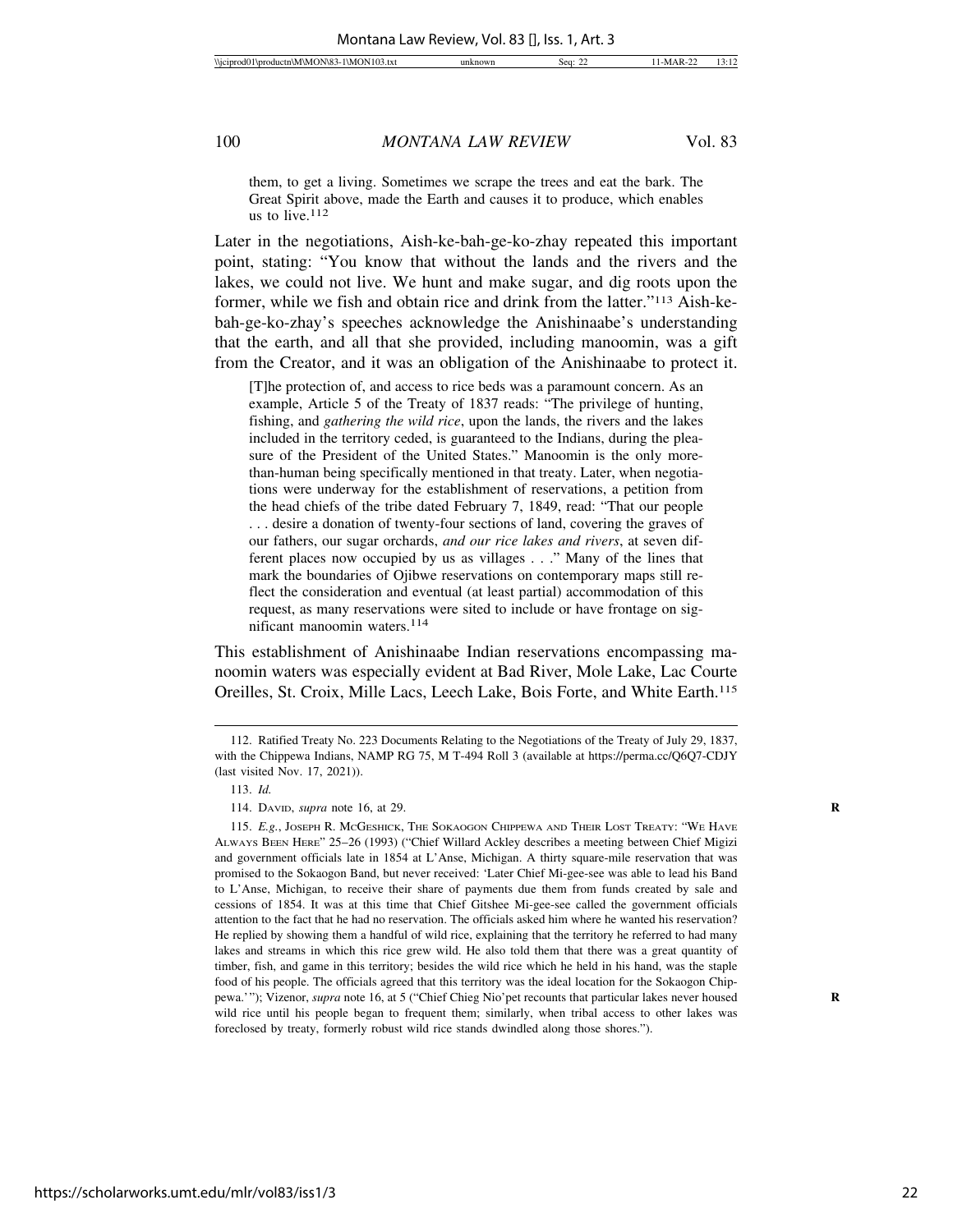Further evidence of how the Anishinaabe understood their Treaty with Manoomin along with their subsequent treaties with the United States, and the correlative obligations and responsibilities associated with these treaties, can be evidenced by the Statement Made by the Indians ("Statement").116 This is a bilingual petition prepared in 1864 for presentation to the Commissioner of Indian Affairs in Washington by a delegation of chiefs, headmen, and warriors of the Lake Superior Anishinaabe Bands.<sup>117</sup> This Statement was written during the winter of 1864 at council meetings that took place on the Bad River Reservation in northern Wisconsin.118 The details included in this Statement were from the personal memories of attendees of the actual treaty deliberations.119 This Statement references the 1825 Treaty of Prairie du Chien, 1826 Treaty of Fond du Lac, 1837 Treaty of St. Peters, 1842 Treaty of LaPointe, 1847 Treaty of Fond du Lac, and the 1854 Treaty of LaPointe.120 Of particular relevance to manoomin, the Statement entails:

Aaniish go sa maa ninga-bagidinamawaa onow isa gegwejimin zhingwaakwan. Gedako-minoga'igeyan, mii apii begidinamoonaan. Gaawiin wiin owidi ojiibikwwwid gibagidinamoosinoon. Miinawaa maandan dekonamaan ininaatig, miinawaa maandan mitigmizh miinawaa maandan bezhig mashkosiw dekonamaan, manoomin nindizhi-wiindaan maandan, gaawiin isa mamin gibagidinamoosinoon.121

[Very well, I will sell him the Pine Timber as he requests me to, from (the) usual height of cutting a tree down and upwards to top is what I sell you, I reserve the root of the tree. Again this I hold in my hand the Maple Timber, also the Oak Timber, also this Straw that I hold in my hand. Wild Rice is what we call this. These I do not sell.] $122$ 

Ji-nishiwanaajitoosiwan maandan manoomin, ji-dazhiikawadwaa ogow mitigoog. Miinawaa zaasijiwang onow ziibiwan, mii imaa ji-awi'inaan, gedazhi-daashkiboonadwaa ogow mitigoog.123

[That you may not destroy the rice in working the timber. Also the Rapids and Falls in the Streams I will lend you to saw your timber.]<sup>124</sup>

Gaawiin wiin gimiinisinoon, anishaa gidawi'in.<sup>125</sup>

<sup>116.</sup> STATEMENT MADE BY THE INDIANS: A BILINGUAL PETITION OF THE CHIPPEWAS OF LAKE SUPE-RIOR*,* 1864, at 1–5 (John D. Nichols ed., 1988).

<sup>117.</sup> *Id.* at 1. 118. *Id.* at 2. 119. *Id.* at 3–5. 120. *Id.* at 4. 121. *Id.* at 44. 122. *Id.* at 15. 123. *Id.* at 44–45.

<sup>124.</sup> *Id.* at 15.

<sup>125.</sup> *Id.* at 45.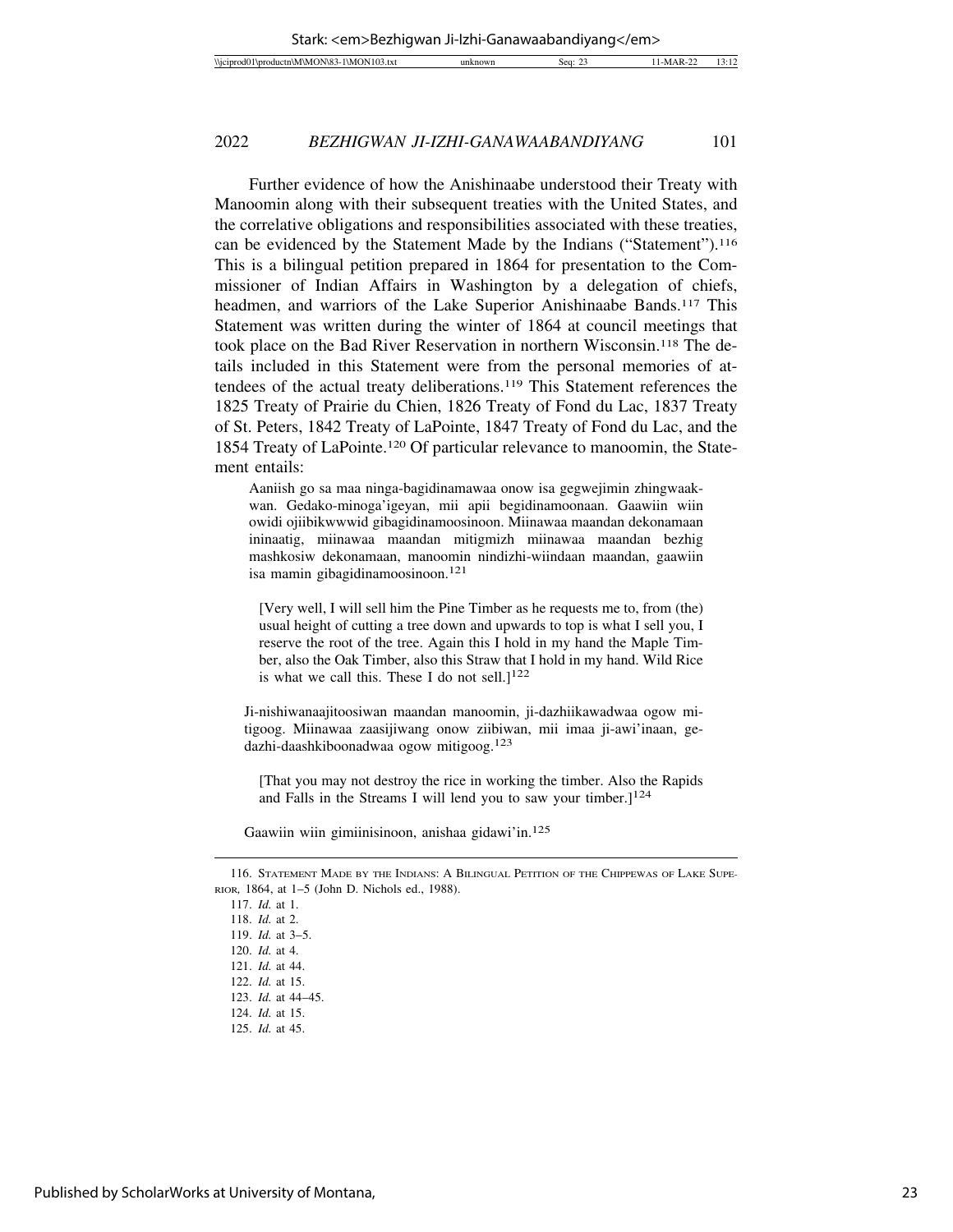[I do not make you a present of this, I merely lend it to you.] $126$ 

Gii-ikido dash aw Anishinaabe, gaawiin nindaa-ikwabisii, geyaabi isa nindibendaan naamdan aki.127

[Then it was that the Indian said, I will not remove and leave my lands. I own the lands yet. $]^{128}$ 

Pursuant to this understanding, the Anishinaabe believed they reserved exclusive possession of manoomin within their treaty territories. In the *Lac Courte Oreilles Band of Lake Superior Chippewa Indians v. Wisconsin*<sup>129</sup> litigation, which determined the nature and extent of Anishinaabe treaty reserved rights in the portions of the 1837 and 1842 treaty territories located in the State of Wisconsin, the Bands initially pursued an exclusive claim to manoomin but eventually stipulated to an equal apportionment with the State.130 The Bands, however, reserved the ability to bring their exclusive claim at a later time.131 Through implementing their understanding that they retained exclusive possession to manoomin pursuant to their treaties, the Tribes have always exercised their responsibility pursuant to the Treaty with Manoomin to protect it, as evidenced by the following:

The harvest of pine timber in the Great Lakes region was done by floating logs down streams and rivers to centralized saw mills. In the upper reaches of drainage systems this often entailed construction of holding dams in order to build a sufficient head of water to flush the logs downstream. In Wisconsin and Minnesota these dams played havoc with Indian rice marshes because pronounced fluctuations of water levels upstream would uproot young rice plants and ruin the crop. As early as 1843 the Chippewa responded to this threat by destroying dams on the Snake and Rum Rivers. In 1849, lumberman constructed a dam near the source of Rum River at Mille Lacs Lake. This dam backed water over one of the Chippewa's most important rice beds and became a focus of conflict between the Mille Lacs and their lumbermen neighbors. During the Spring of 1854 Indians lifted the gates of the dam to lower water levels and also threatened to tear out the dam entirely.

131. *Id.* (in the Stipulation for the Wild Rice Trial, the Bands reserved their rights to pursue such a claim in any later proceeding).

<sup>126.</sup> *Id.* at 15.

<sup>127.</sup> *Id.* at 68.

<sup>128.</sup> *Id.* at 21.

<sup>129. 775</sup> F. Supp. 321 (W.D. Wis. 1991).

<sup>130.</sup> Wild Rice Regulatory Phase Consent Decree § C.6, *Lac Courte Oreilles Band of Lake Superior Chippewa Indians v. Wisconsin*, 775 F. Supp. 321 (W.D. Wis. 1991) (No. 1222) [hereinafter Consent Decree] (in the Stipulation for the Wild Rice Trial, which was adopted by the Court pursuant to the Consent Decree, the Bands agreed to amend the Voigt Intertribal Task Force Protocol on Manoominikewin (Wild Rice Harvest) Levels "so that it does not purport to allow for the establishment of an exclusive tribal [manoomin] harvest on any waters of the State" prior to the entry of a final judgment in the case).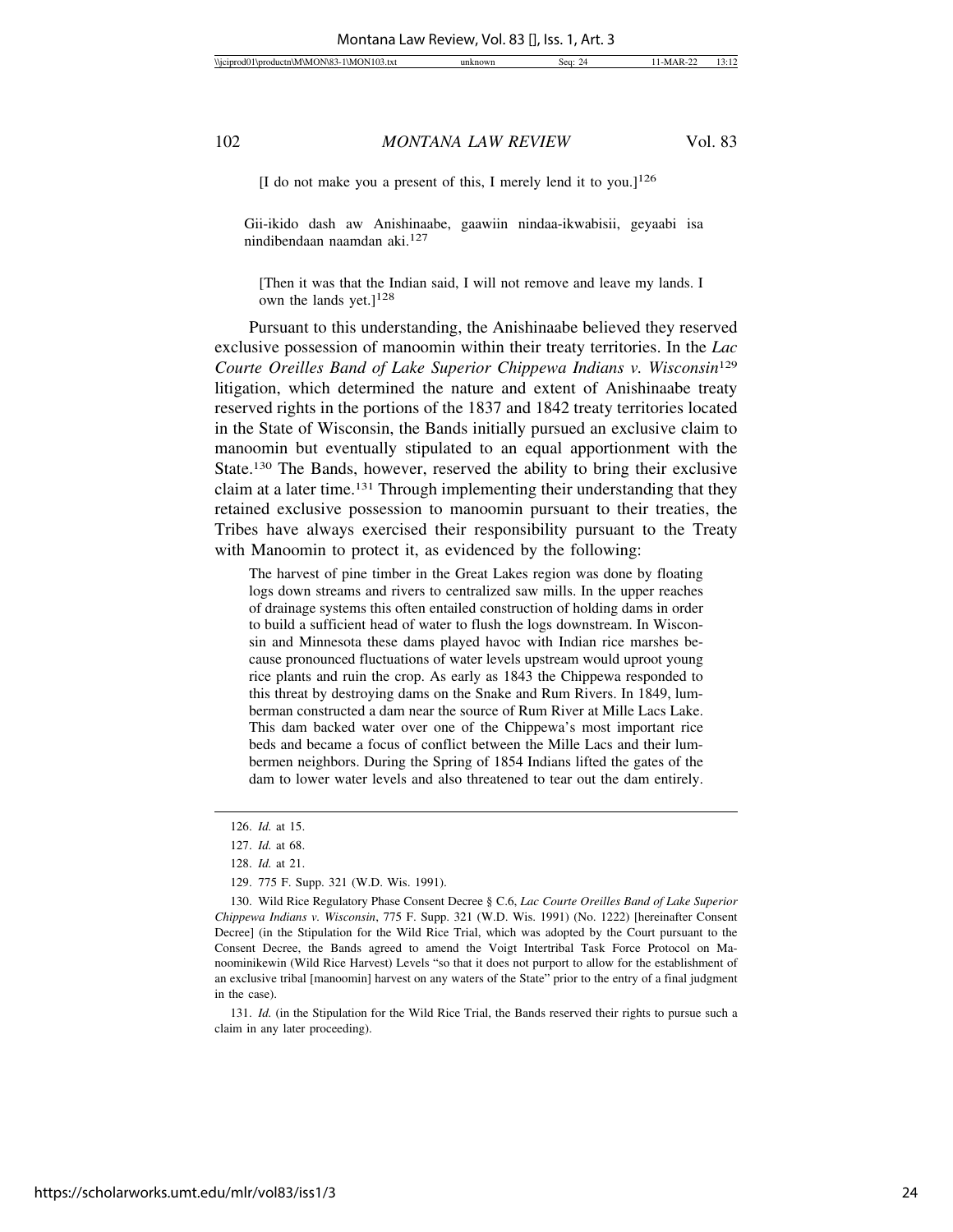Minnesota Governor Willis Gorman was forced to send an emissary to Mille Lacs to negotiate the dispute – an action which was unsuccessful.<sup>132</sup>

Efforts of the Anishinaabe to continue to protect manoomin is further evidenced by the following:

Tribal elders and resource managers have historically monitored and managed water levels as part of wild rice management. For example, if a particular beaver appeared to be building a dam that might affect water levels and negatively impact wild rice growth, that beaver "ended up in the pot." In Nett Lake, Bois Forte Band of Chippewa, a boulder the size of a small car protrudes out of the water in front of Spirit Island. Historically, tribal elders determined the time of rice harvest, in part, by gauging when water levels reached a particular point on that rock.<sup>133</sup>

The Anishinaabe's interest in protecting manoomin is also incorporated in the Stipulation for the Wild Rice Trial, which includes the language: "The defendants [the State of Wisconsin] agree to consult with the Voigt Task Force [of the Tribes] before the issuance of any permit which is required to be obtained from the State regarding any activity which may reasonably be expected to directly affect the abundance or habitat of wild rice in the ceded territory."134 The parties also agreed to open waters for wild rice harvesting concurrently with required consultation between Tribal Wild Rice Authorities and State managers on date-regulated waterbodies listed in the Voigt Intertribal Task Force Protocol on Manoominikewin (Wild Rice Harvest) Levels.135

In the implementation of the Indian law canons as to how the Anishinaabe understood their Treaty with Manoomin along with their subse-

135. Consent Decree, *supra* note 130, § C.7; DAVID, *supra* note 16, at 33 (the *Manoominikewin* **R** *Protocol* (as modified August 2, 2007) "lists fifty-three (53) off-reservation waterbodies that are dateregulated. One significant provision of this protocol is the ability of the bands to amend the list of dateregulated waterbodies by adding additional waters upon the recommendation of the Biological Services Division of GLIFWC. However, while the Tribes can easily add waters to the list and place this additional restriction on tribal members, the state process is more complex, taking several years to complete. Since the stipulation was signed in 1989, neither the State nor the Tribes have modified the stipulated list of date-regulated lakes, although prior to 1989, the state regularly modified the list of waters it regulated. Although the stipulation indicates that the decision to open date-regulated lakes is to be made jointly by a WDNR representative and a tribal representative (who is generally referred to by the traditional title of *Rice Chief*), in application local agreements have frequently been made between local tribal and state designees which allow one party greater control of the opening decision. Furthermore, during interim negotiations conducted in 1985, it was agreed that either party could open a lake without consultation if: a) either party made good faith repeated efforts to contact the other's delegate for 24 hours; or b) if either party had failed to respond to messages for 24 hours; or c) if either party had failed to appear at a site following meeting arrangements. This agreement has continued in practice, although it is not part of the final wild rice stipulation from the *LCO* case.").

<sup>132.</sup> Charles E. Cleland, *Preliminary Report of the Ethnohistorical Basis of the Hunting, Fishing, and Gathering Rights of the Mille Lacs Chippewa*, *in* FISH IN THE LAKES, WILD RICE, AND GAME IN ABUNDANCE 76 (James McClurken et al. eds., 2000).

<sup>133.</sup> Walker & Doerfler, *supra* note 16, at 507. **R**

<sup>134.</sup> Consent Decree, *supra* note 130, § C.1; DAVID, *supra* note 16, at 30–31. **R**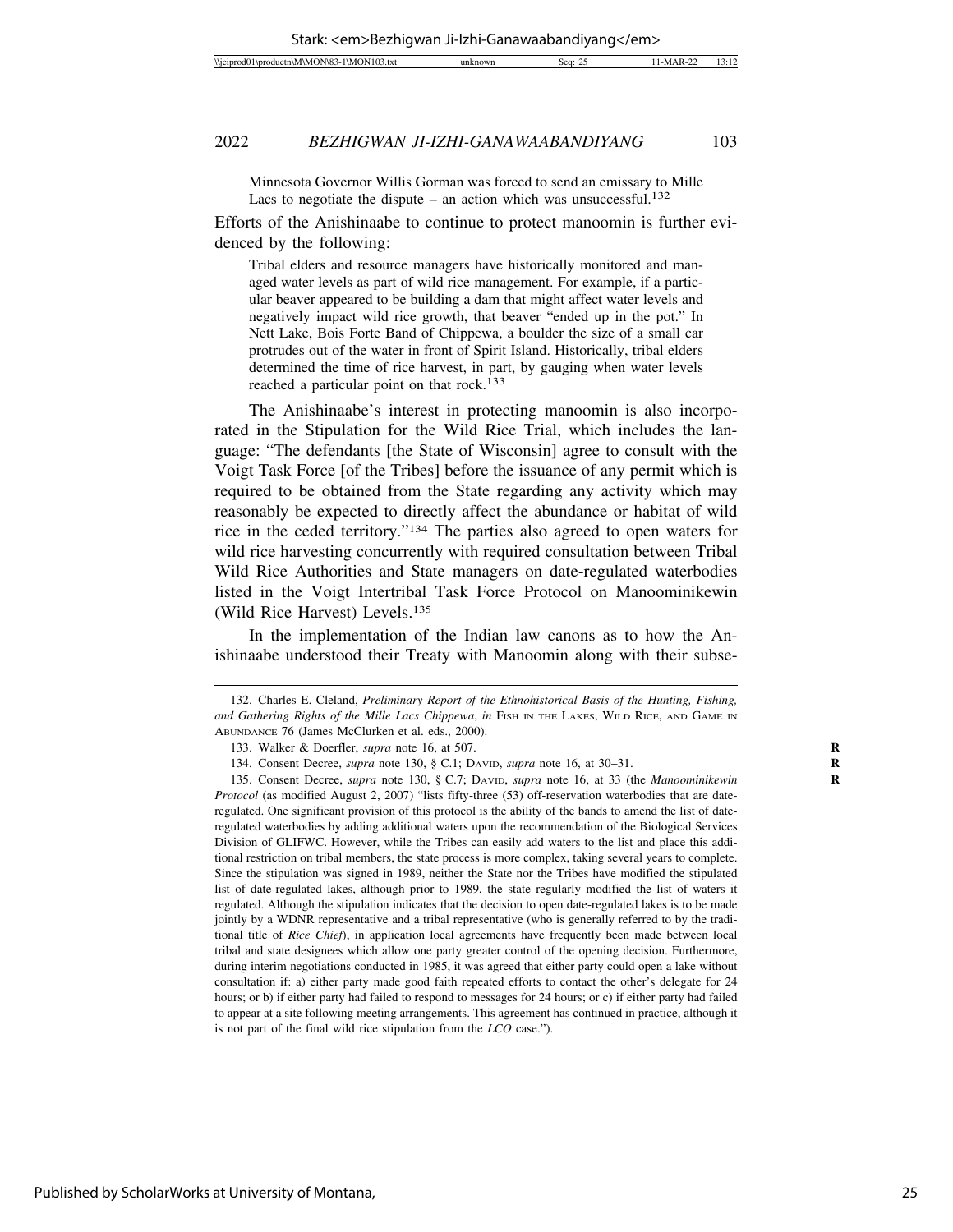quent treaties with the United States, the correlative obligations and responsibilities associated with these treaties can be evidenced by the following explanation by Heidi Kiiwetinipinesiik Stark:

Treaties created relationships. When Anishinaabe entered into treaties with the United States . . . Americans . . . became relatives of the Anishinaabe . . . [T]hese relationships were bound not by blood, but instead by ink. But neither blood nor ink carry much weight among the Anishinaabe. It is words that have force. Words can possibly be seen and understood as a law of creation as it was the breath of Gichi-Manidoo, the Creator, when combined with the Earth that made the Anishinaabe. Thus, any word [the Anishinaabe] utter is intimately connected not only to the act of our creation, but also to the one we call the kind-hearted spirit, Gizhe-Manidoo. [For the Anishinaabe, human beings'] breath is an extension of the Creator's . . . The Anishinaabe, made from the Earth and the Creator's breath, are connected to the land through [their] bodies. As Little Rock spoke [during the 1863 Treaty Negotiations<sup>[136]</sup> from his heart and breath, placed in him by the Creator, the Creator and the Earth could hear his words. Anishinaabe creation delineated a relationship between all beings, the Anishinaabe just one of many. Little Rock recognized that Anishinaabe actions, such as negotiating treaties, involved and affected all of creation. In uttering these agreements, which simultaneously established and renewed relationships, [the Anishinaabe] not only brought Anishinaabe *aki* into [their] relationship with the United States . . . but also brought the United States . . . into their relationship with *aki*. [The Anishinaabe] spoke not only for the land, but also for the newcomers to this land. [They] vouched for these newcomers. In doing so [the Anishinaabe] became responsible for [the] Americans . . . for how they would relate to *aki*. [The Anishinaabe] brought them into [their] long-standing relationships with *aki* and thus took on a responsibility for how they would relate with all of creation.<sup>137</sup>

As described in this excerpt and strengthened by the Indian law canons, the Anishinaabe's understanding of Anishinaabe traditional law is that the State entered into a consensual relationship with the Tribes pursuant to the various Anishinaabe treaties, through its occupation within the treaty territories and its utilization of the territory's resources on a "shared" basis with the

<sup>136.</sup> *Treaty of October 2, 1863, with the Red Lake & Pembina Bands of Chippewas*, 38th Cong. 1st Sess. (Jan. 8, 1864) (Message from Abraham Lincoln, President of the United States, to the Senate); Treaty with the Red Lake and Pembina Bands of Chippewa, *supra* note 14 (Chief Little Rock stated, "Now, my friend, I am going to show you how we came to occupy this land. The Master of Life placed us here and gave it us for an inheritance . . . I want the earth to listen to me, and I hope also that my grandfather may be present to hear what I have to say, and I invoke the Master of Life to listen to the words I have to speak. I hope there is not a single hole in the atmosphere in which my voice shall not be heard. My friend, the question you have laid before us is of great importance . . . My grandfather made my heart, and he also made my mouth, that all the land and the inheritance may listen to my voice when I speak his words . . . We have made reference to the Master of Life; we speak of him again. He is present now and hears what we have to say.").

<sup>137.</sup> STARK, *supra* note 15, at 266–68. **R**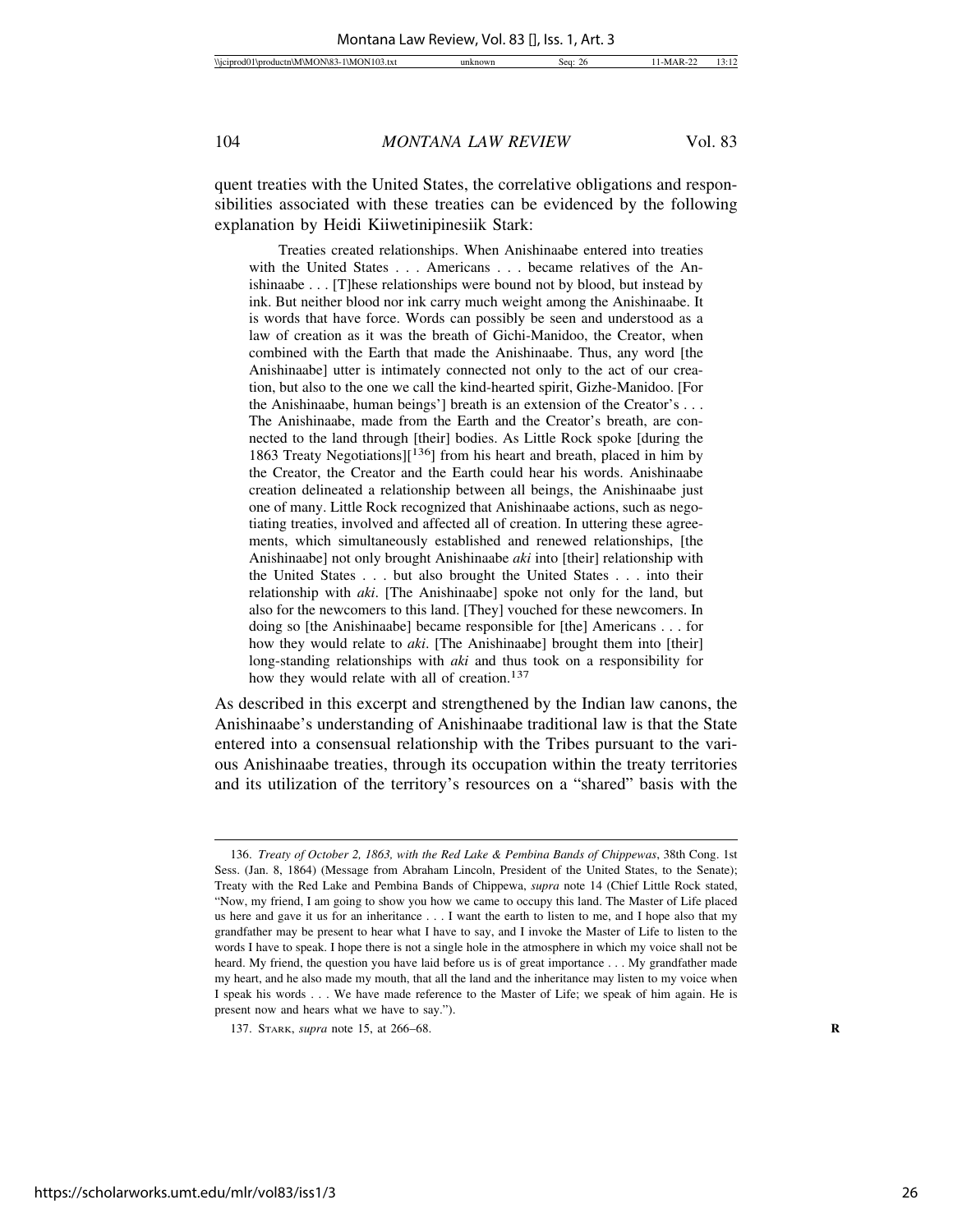Tribes.138 In determining the existence of a consensual relationship for regulatory jurisdictional purposes, "consent may be established 'expressly or by [the nonmember's] actions.'"139 The test is "whether under th[e] circumstances the non-Indian defendant should have reasonably anticipated that [its] interactions might 'trigger' tribal authority."<sup>140</sup>

Some may argue that the State did not enter into the Treaties with the Anishinaabe; the United States did. However, the Enabling Acts of each of the respective states within the Anishinaabe Treaty Territories provide for the State to acquire the natural resources within the State "on 'equal footing' with the original [s]tates."141 As expressed in *Minnesota v. Mille Lacs Band of Chippewa Indians*142 and upheld in *Herrera v. Wyoming*, 143 an Indian Tribe's rights to hunt, fish, and gather on state land, including the rights for tribal regulation of the natural resources, are not irreconcilable with a state's sovereignty over the natural resources in the State "as an essential attribute of its governmental existence[.]"144 Therefore, "Indian treaty rights can coexist with state management of natural resources."145 Furthermore, "[a]lthough States have important interests in regulating wildlife and natural resources within their borders, this authority is shared with the Federal Government when the Federal Government exercises one of its enumerated constitutional powers, such as the Treaty power.146 As a result of this consensual relationship and as a matter of tribal law, the Tribes are

<sup>138.</sup> Puyallup Tribe v. Dep't of Game of Wash. (Puyallup I), 391 U.S. 392, 398 (1968); Lac Courte Oreilles Band of Lake Superior Chippewa Indians v. Wisconsin (LCO VII), 740 F. Supp. 1400, 1416 (W.D. Wis. 1990); Washington v. Wash. State Com. Passenger Fishing Vessel Ass'n, 443 U.S. 658, 684 (1979) (the resource allocation standard is grounded on the premise that both tribal and non-tribal users are entitled to a "fair share" of the harvest in the treaty territory or the area subject to nonexclusive treaty reserved harvest activities.)

<sup>139.</sup> Water Wheel Camp Recreational Area, Inc. v. LaRance, 642 F.3d 802, 818 (9th Cir. 2011) (citing Plains Com. Bank v. Long Fam. Land & Cattle Co., 554 U.S. 316, 338 (2008)).

<sup>140.</sup> *Id.* at 817–18 (quoting *Plains Com. Bank*, 554 U.S. at 338 (stating also "[t]he Supreme Court has indicated that tribal jurisdiction depends on what non-Indians 'reasonably' should 'anticipate' from their dealings with a tribe or tribal members on a reservation.")).

<sup>141.</sup> Minnesota v. Mille Lacs Band of Chippewa Indians, 526 U.S. 172, 203–04 (1999); Le Clair v. Swift, 76 F. Supp. 729, 733 (E.D. Wis. 1948) ("It is not only the right, but the duty, of the State to preserve for the benefit of the general public, the fish in its waters from destruction or undue reduction in numbers, whether caused by improvidence or greed of any interests. As trustee for the people, in the exercise of this right and duty, the State may conserve fish and wildlife by regulating or prohibiting the taking of same, as long as such action does not violate any organic law of the land. It is well established by the authorities that by virtue of residual sovereignty, a State, as the representative of its people and for the common benefit of all of its citizens, may control the fish and game within its borders, and may regulate or prohibit such fishing and hunting . . . subject however to the absence of conflicting federal legislation.").

<sup>142. 526</sup> U.S. 172 (1999).

<sup>143. 139</sup> S. Ct. 1686 (2019).

<sup>144.</sup> *Minnesota*, 526 U.S. at 203–04; *Herrera*, 139 S. Ct. at 1705–06.

<sup>145.</sup> *Minnesota*, 526 U.S. at 204; *Herrera*, 139 S. Ct. at 1695.

<sup>146.</sup> *Minnesota*, 526 U.S. at 204; *Herrera*, 139 S. Ct. at 1696–97.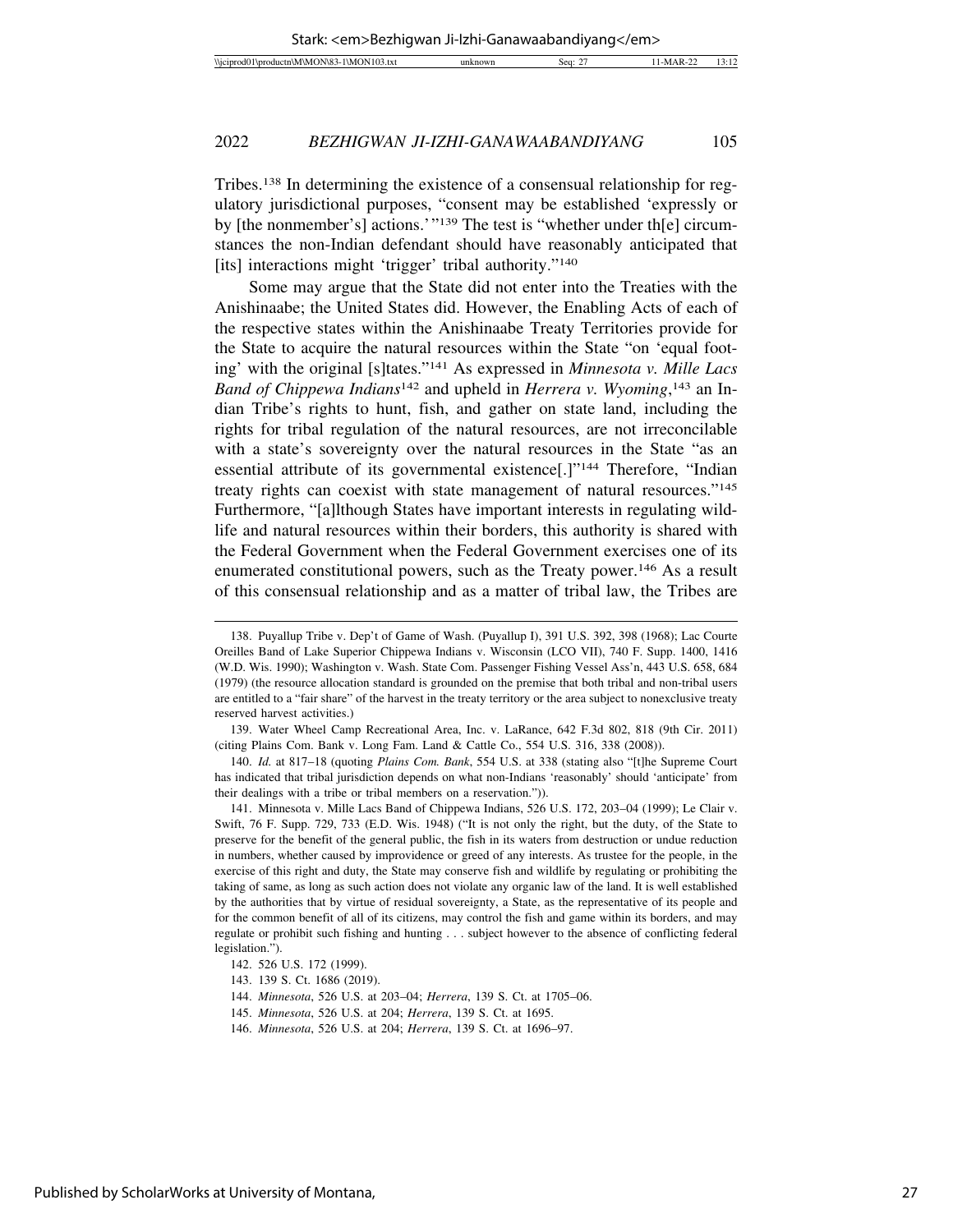allowed to uphold their treaty obligations with manoomin to protect the sacred plant and the water bodies that comprise its ecosystem from degradation and infringement by the State and non-member state citizens.147 The regulation of this sort of conduct arises directly out of this consensual relationship, creating a nexus and thereby establishing the Tribes' ability to regulate.148 Of importance to this analysis is that federal courts, when reviewing whether a Tribe possessed proper regulatory jurisdiction, "are required to defer to tribal court interpretations of tribal law."149

# *b. Direct Effect on the Political Integrity, the Economic Security, or the Health or Welfare of the Tribe*

Under the second *Montana* exception "a tribe may also retain inherent power to exercise civil authority over the conduct of non-Indians on fee lands within its reservation when the conduct threatens or has some direct effect on the political integrity, the economic security, or the health or welfare of the tribe."<sup>150</sup> Tribal regulatory jurisdiction under this exception "may exist concurrently with federal regulatory jurisdiction."<sup>151</sup> In establishing this exception, a Tribe "may quite legitimately seek to protect its members from noxious uses that threaten tribal welfare or security, or from nonmember conduct on the land that does the same."152 As expressed by the Ninth Circuit Court of Appeals, "Threats to tribal natural resources, including those that affect tribal cultural and religious interests, constitute

<sup>147.</sup> Lac Courte Oreilles Band of Lake Superior Chippewa Indians v. Wisconsin (LCO VI), 707 F. Supp. 1034, 1060 (W.D. Wis. 1989) (the State's management prerogative is restrained by the existence of the Tribe's rights: "The fact that plaintiffs may be regulating their members' exercise of their treaty rights does not make them the manager of the fisheries. That responsibility and authority remains the defendants'. They have the fiduciary obligation of managing the natural resources within the ceded territory for the benefit of current and future users. The tribes' regulation of their members does not relieve the department of this obligation or prevent it from carrying it out, although it narrows its management options to a significant degree, and imposes burdens on them beyond those it has carried out in the previous implementation of the [Lac Courte Oreilles Band of Lake Superior Chippewa Indians v. Voigt (LCO I), 700 F.2d 341 (7th Cir. 1983)] decision.").

<sup>148.</sup> Knighton v. Cedarville Rancheria of N. Paiute Indians, 922 F.3d 892, 904 (9th Cir. 2019) (quoting Atkinson Trading Co. v. Shirley, 532 U.S. 645, 656 (2001) ("*Montana*'s consensual relationship exception requires that 'the regulation imposed by the Indian tribe have a nexus to the consensual relationship itself.'")); *see also* FMC Corp. v. Shoshone-Bannock Tribes, 942 F.3d 916, 935 (9th Cir. 2019) (citing Wilson v. Marchington, 127 F.3d 805 (9th Cir. 1997) ("The nexus question is part of the jurisdictional question. Once jurisdiction is established, lack of nexus is not a ground for denying comity under *Marchington*.")).

<sup>149.</sup> COHEN'S HANDBOOK OF FEDERAL INDIAN LAW, *supra* note 76, § 7.04(3); Iowa Mut. Ins. Co. v. LaPlante, 480 U.S. 9, 19 (1987); Prescott v. Little Six, Inc., 387 F.3d 753, 756–57 (8th Cir. 2004); Basil Cook Enters., Inc. v. St. Regis Mohawk Tribe, 117 F.3d 61, 66 (2d Cir. 1997).

<sup>150.</sup> Montana v. United States, 450 U.S. 544, 565–66 (1981).

<sup>151.</sup> *FMC Corp.*, 942 F.3d at 935 ("'[T]here is no suggestion' in the *Montana* case law 'that inherent [tribal] authority exists only when no other government can act.'" (citation omitted)).

<sup>152.</sup> Plains Com. Bank v. Long Fam. Land & Cattle Co., 554 U.S. 316, 336 (2008).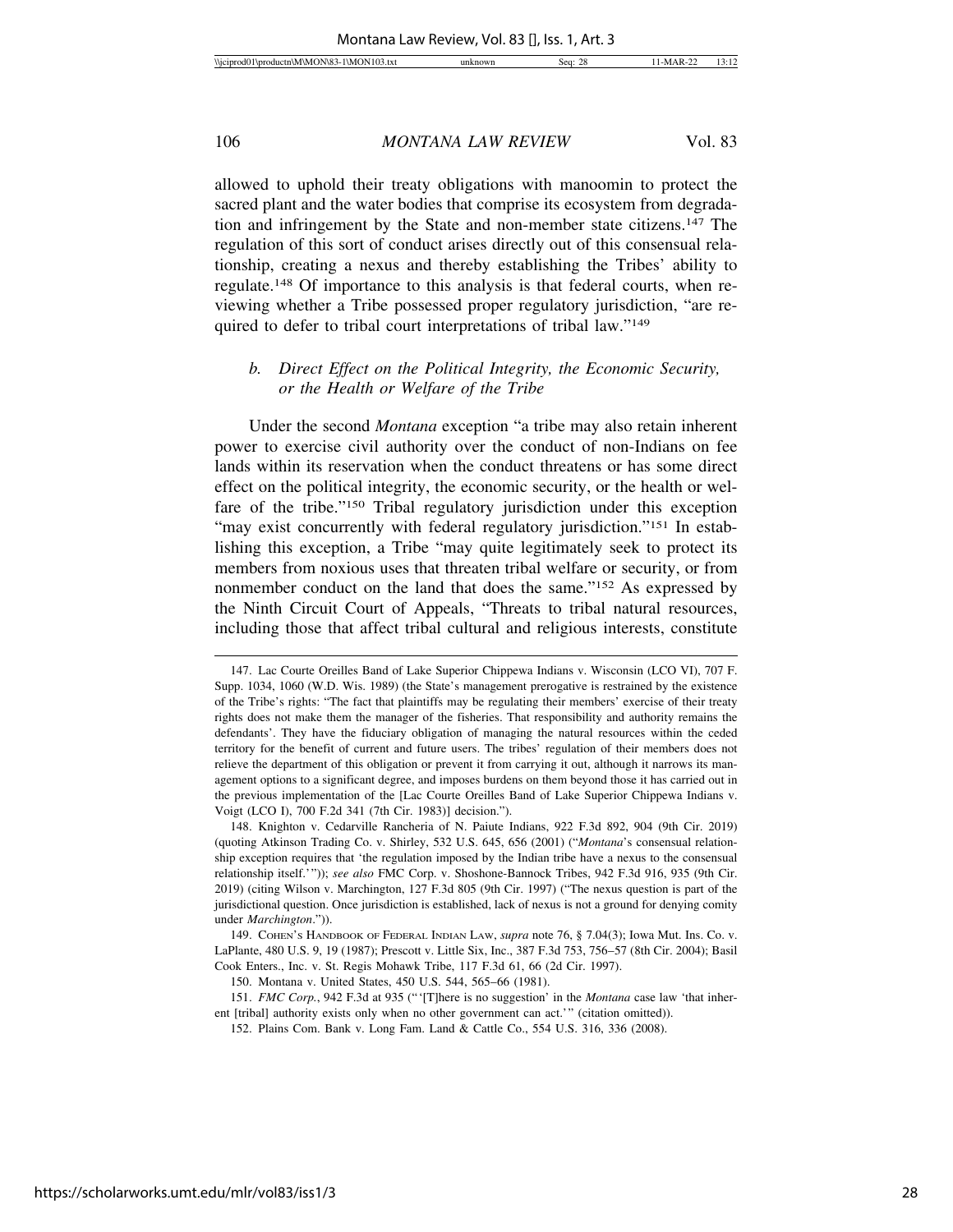threats to tribal self-governance, health and welfare."153 The rights of manoomin exemplify tribal cultural interests central to the health and welfare of the Tribes' members, and thus go to the heart of tribal self-governance.

In *Chilkat Indian Village, IRA v. Johnson*, 154 the Chilkat Indian Village Tribal Court determined that the Tribe had jurisdiction and possessed the authority to regulate the non-Indian defendant's conduct as well as his corporation.155 The Court determined:

The trial evidence convincingly demonstrated the continuing importance of the [Whale House] artifacts to the tribe. As such, this court concludes that the removal of the artifacts from Klukwan had a direct effect on and posed a distinct threat to the political integrity, health, and welfare of the Tribe. This court heard extensive, credible testimony about the significance of the artifacts of the Ganexteidi Clan as well as the entire tribe. All members of the village continue to rely on the artifacts for essential ceremonial purposes. The artifacts embody the clan's history. . . [Therefore,] the 1984 removal in violation of the tribe's 1976 Ordinance had a direct effect on the health and welfare of the tribe.156

In *Hoover v. Colville Confederated Tribes*, 157 the Colville Confederated Tribes Court of Appeals addressed a matter involving the Tribes' ability to regulate fee lands of a non-member within the exterior boundaries of the Colville Confederated Tribes Reservation.158 The Court determined that the Tribes had jurisdiction to regulate the non-member's fee lands because the non-member's conduct would affect the health and welfare of members of the Tribes.159 In doing so, the Tribe addressed the spiritual and cultural health of the Tribe in connection with its lands as follows:

Plants and animals preserved through comprehensive management in the reserve are not only a source of food, but also play a vital and irreplaceable role in the cultural and religious life of Colville people. Annual medicine dances, root feasts, and ceremonies of the Longhouse religion all incorporate natural foods such as deer and elk meat and the roots and berries found in the Hellsgate Reserve. The ceremonies play an integral role in the current well being and [future] survival of Colville people, both individually and as a tribal entity.160

In upholding the importance of the spiritual and cultural health of the Tribes in connection with its lands, the Court determined that "[t]he inability of the

<sup>153.</sup> *FMC Corp.*, 942 F.3d at 935 (referencing *Plains Com. Bank*, 554 U.S. at 333); Brendale v. Confederated Tribes & Bands of Yakima Indian Nation, 492 U.S. 408, 441 (1989); Montana v. EPA, 137 F.3d 1135, 1139, 1141 (9th Cir. 1998).

<sup>154. 20</sup> Indian L. Rep. 6127 (Chilkat Tribal Ct. 1993).

<sup>155.</sup> *Id.* at 6138–40.

<sup>156.</sup> *Id.* at 6139.

<sup>157. 29</sup> Indian L. Rep. 6035 (Colville Ct. App. 2002).

<sup>158.</sup> *Id.* at 6035.

<sup>159.</sup> *Id.* at 6035, 6041.

<sup>160.</sup> *Id.* at 6039.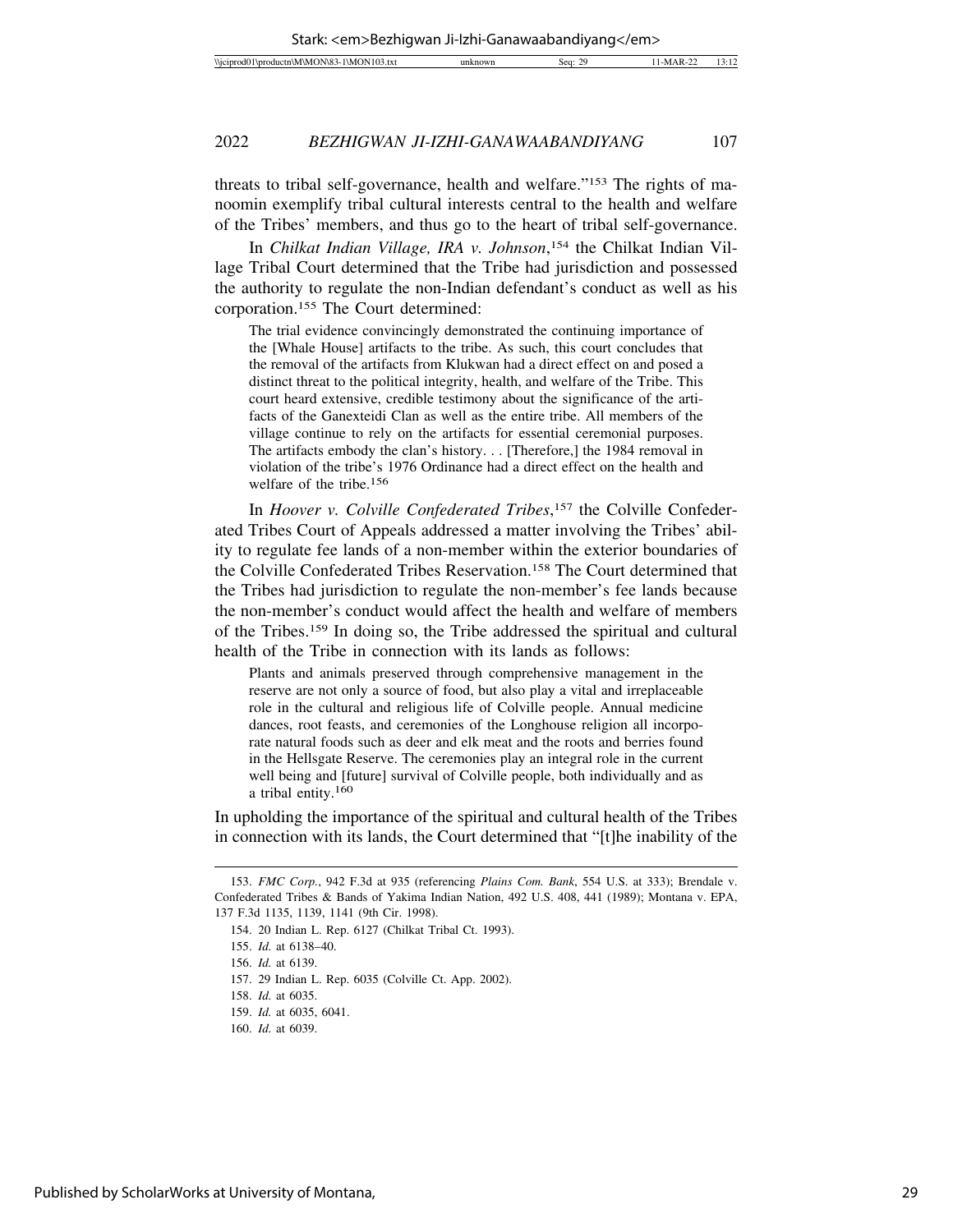Tribes to apply comprehensive planning regulations to fee lands within the Reserve will substantially impair the Tribes' ability to preserve the general character, cultural and religious values, and natural resources associated with the Reserve."<sup>161</sup> The Court acknowledged that "spirituality" and its connection to the earth is "vital to the spiritual health of the Tribes and its members."162 In doing so the Court adopted a "totality of the circumstances" test in weighing all the factors and interests involved in balancing the purpose of the land in question with the intent of the proposed regulatory action.163

With regard to manoomin, the "actions of any business entity or government, or other public or private entity" that "engage in"<sup>164</sup> or "permit"<sup>165</sup> activities that violate or would likely violate the provisions of the Rights of Manoomin Ordinance meet the second prong of the *Montana* test.166 The activities in *Manoomin; The White Earth Band of Ojibwe v. Minnesota Department of Natural Resources* are a prime of example of such violations.167 Furthermore, tribal claims regulating non-Indian conduct affecting tribal natural resources occurring off-reservation are not defeated simply because of the conduct's origin when the conduct has direct on-reservation or treaty

165. RIGHTS OF MANOOMIN ORDINANCE, White Earth Reservation Business Committee White Earth Band of Chippewa Indians, Res. No. 001-19-009, § 2(b); RESOLUTION ESTABLISHING RIGHTS OF MA-NOOMIN ORDINANCE, 1855 Treaty Authority, Res. No. 2018-05, § 2(b).

166. Montana v. United States, 450 U.S. 544, 565–66 (1981) ("A tribe may also retain inherent power to exercise civil authority over the conduct of non-Indians on fee lands within its reservation when the conduct threatens or has some direct effect on the political integrity, the economic security, or the health or welfare of the tribe.").

167. No. 0:21-cv-01869-WMW-LIB (White Earth Band of Ojibwe Tribal Ct. Aug. 5, 2021).

<sup>161.</sup> *Id.* at 6038.

<sup>162.</sup> *Id.* at 6039–40 ("It is well known in Indian Country that spirituality is a constant presence within Indian tribes. Meetings and gatherings all begin with prayers of gratitude to the Creator. The culture, the religion, the ceremonies—all contribute to the spiritual health of a tribe. To approve a planned development detrimental to any of these things is to diminish the spiritual health of the Tribes and its members. The spiritual health of the American Indian is bound with the earth . . . It is the land and the animals which renew and sustain their vigor and spiritual health.").

<sup>163.</sup> *Id.* at 6040–41 ("Again, we are of the opinion we should look at the totality of circumstances. We see the circumstances as this—the Tribes have express delegated authority to regulate water quality within the Reservation. The Tribes have enacted a Comprehensive Land Use and Development Code that is neutral in its application to Indians and non-Indians. The Tribes have closed the Reserve to unrestricted development and actively work to enhance its wildlife. The Reserve has a 'vital and irreplaceable role in the cultural and religious life of Colville people.' The large game animals within the Reserve are an important food source for the Colville people. Finally, Congress has appropriated millions of dollars for purchase of fee lands within the Reserve in order to help maintain the area in a natural state.").

<sup>164.</sup> RIGHTS OF MANOOMIN ORDINANCE, White Earth Reservation Business Committee White Earth Band of Chippewa Indians, Res. No. 001-19-009, § 2(a) (Dec. 31, 2018); RESOLUTION ESTABLISHING RIGHTS OF MANOOMIN ORDINANCE, 1855 Treaty Authority, Res. No. 2018-05, § 2(a) (Dec. 5, 2018).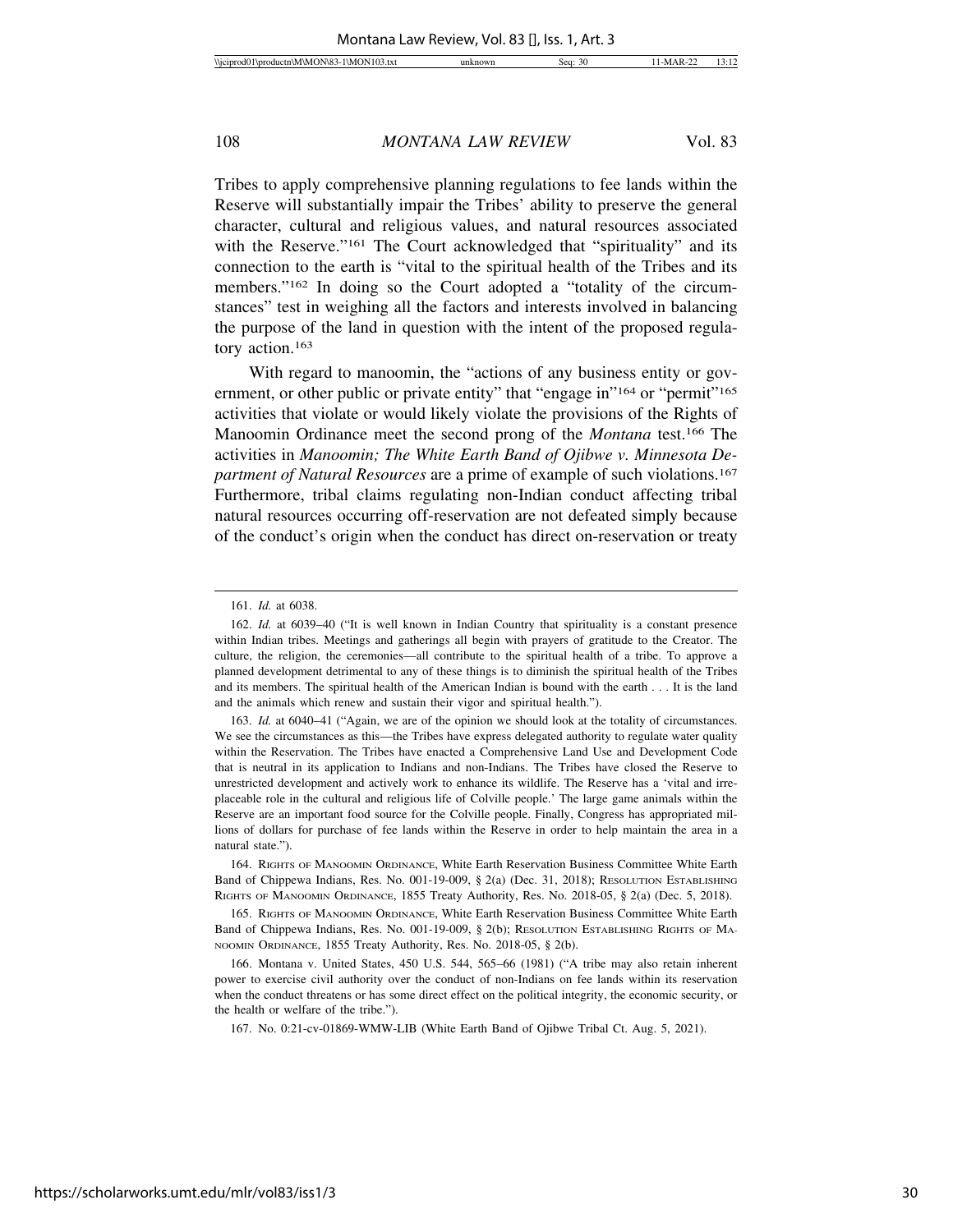territory effects.168 This is particularly true with respect to unitary resources like wild rice and the waters upon which it depends.<sup>169</sup>

To elaborate, the record is replete with evidence that violations of the Rights of Manoomin Ordinance have a direct effect on and pose a distinct threat to the political integrity, health, and cultural welfare of the Tribe.170 The Treaty with Manoomin clearly demonstrates the continuing cultural importance of manoomin to the Tribes.171 All Anishinaabe continue to rely on manoomin for "essential ceremonial purposes."172 Manoomin embodies the existence of the Anishinaabe Nation.<sup>173</sup> Therefore, as determined in the *Chilkat Indian Village, IRA*, and *Hoover* cases, activities that violate the Rights of Manoomin Ordinance have a "direct effect on the health and welfare of the tribe."174

This is so even with the U.S. Supreme Court's admonition that an action "must do more than injure the Tribe, it must 'imperil the subsistence' of the tribal community."175 An environmental catastrophe impairing the rights of manoomin would "'imperil the subsistence' of the tribal community."176 So, too, the cumulative impacts of multiple State decisions to allow actions collectively at odds with the rights of manoomin can "imperil the subsistence" of the tribal community. The devastation resulting from such actions would be more than just physical (such as loss of sustenance or loss of ecosystem services) but would also strike at the cultural identity of the Tribes, who have deep-rooted spiritual and ceremonial connection with

169. *Id.*

171. *See generally* Part III.

172. Vizenor, *supra* note 16, at 5 ("Manoomin is just as central to our future survival as our past. **R** While we try to overcome tremendous obstacles to our collective health, the sacred food of manoomin is both food and medicine . . . Manoomin is inextricably bound to the religion and identity of the Anishinaabeg."); CHILD, *supra* note 16, at 146 ("In the Great Lakes, manoomin, or wild rice, is the supreme **R** plant, respected in ceremony and daily life.").

175. Plains Com. Bank v. Long Fam. Land & Cattle Co., 554 U.S. 316, 341 (2008) (citing Montana v. United States, 450 U.S. 544, 566 (1981)).

<sup>168.</sup> Montana v. EPA, 137 F.3d 1135, 1141 (9th Cir. 1998) ("We have previously recognized that threats to water rights may invoke inherent tribal authority over non-Indians. A tribe retains the inherent power to exercise civil authority over the conduct of non-Indians on fee lands within its reservation when that conduct threatens or has some direct effect on the health and welfare of the tribe. This includes conduct that involves the tribe's water rights . . . [D]ue to the mobile nature of pollutants in surface water it would in practice be very difficult to separate the effects of water quality impairment on non-Indian fee land from impairment on the tribal portions of the reservation: 'A water system is a unitary resource. The actions of one user have an immediate and direct effect on other users.'").

<sup>170.</sup> Walker & Doerfler, *supra* note 16, at 509–10. **R**

<sup>173.</sup> GREAT LAKES WILD RICE INITIATIVE, LAKE SUPERIOR MANOOMIN CULTURAL AND ECOSYSTEM CHARACTERISTICS STUDY, FINAL REPORT, at 3 (2020) ("Manoomin is central to the Anishinaabe cultural identity, traditions, and livelihood"); VENNUM, *supra* note 21, at 58.

<sup>174.</sup> Chilkat Indian Village, IRA v. Johnson, 20 Indian L. Rep. 6127, 6139 (Chilkat Tribal Ct. 1993).

<sup>176.</sup> *Id.* at 341 (citing *Montana*, 450 U.S. at 566).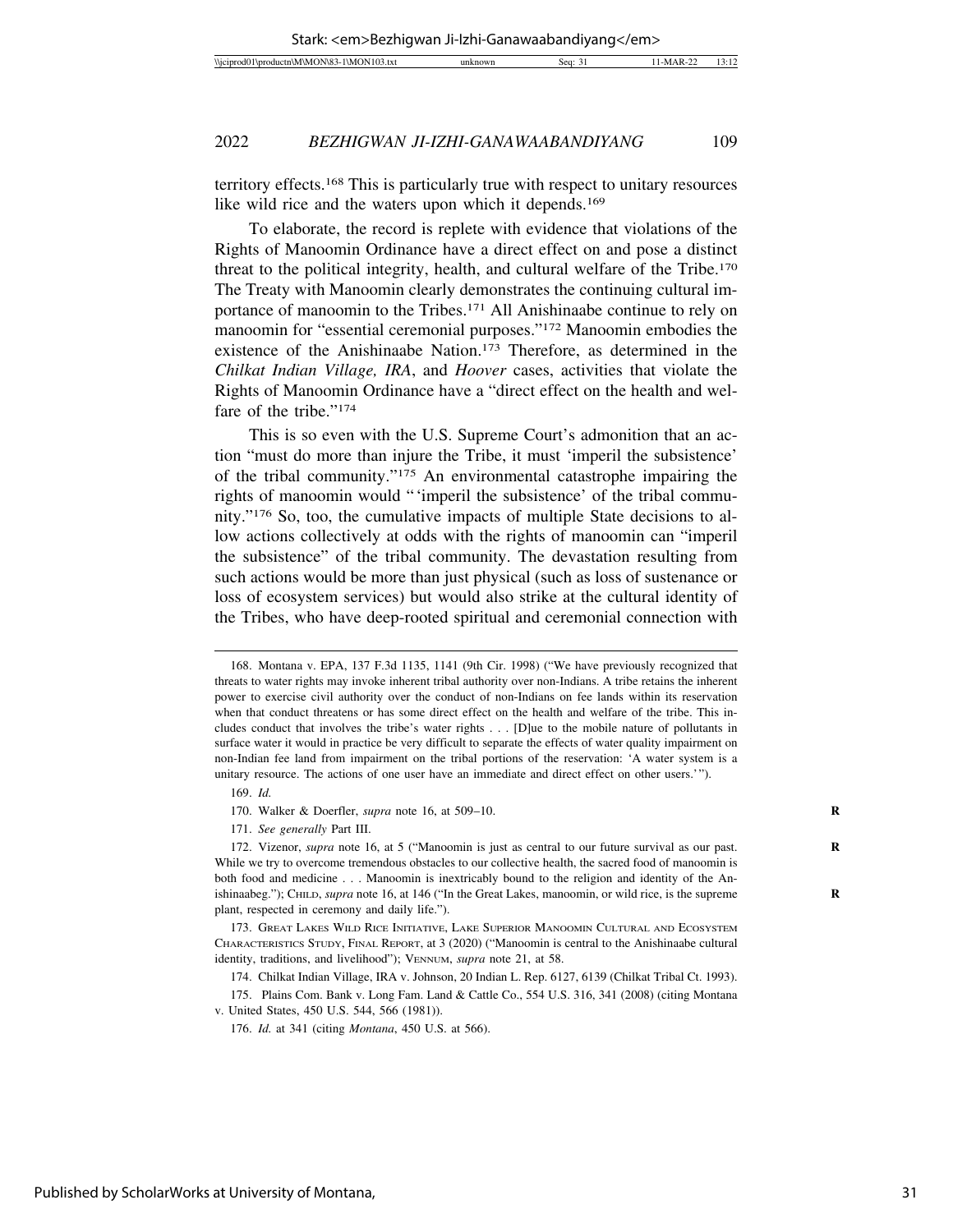their territory and natural resources—such an outcome would indeed "imperil" tribal self-governance, health, and welfare.<sup>177</sup>

# *c. Congressional Authorization*

Under the other exception a tribe may exercise jurisdiction over nonmembers when Congress authorizes them to do so.<sup>178</sup> There are a number of federal statutes and treaties in which Congress has expressly authorized tribal authority to regulate specific aspects of tribal territories as well as individuals conducting prohibited activities within these territories.179

In *Bugenig v. Hoopa Valley Tribe*,<sup>180</sup> the Hoopa Valley Tribal Court of Appeals addressed a matter involving the Tribe's ability to regulate fee lands of a non-member within the exterior boundaries of the Hoopa Valley Indian Reservation.<sup>181</sup> The court held that the Tribe retained regulatory authority over all land located within the boundaries of the Hoopa Valley Indian Reservation.182 The Ninth Circuit Court of Appeals upheld tribal jurisdiction reasoning that Congress, in establishing the reservation and subsequently ratifying the Hoopa Valley Tribe's Constitution in the Hoopa-Yurok Settlement Act, effectively delegated federal authority to the Tribe to regulate non-Indians within the Hoopa Valley Indian Reservation.183 As a result, the Tribe retained the ability to prohibit logging within a one-half

<sup>177.</sup> FMC Corp. v. Shoshone-Bannock Tribes, 942 F.3d 916, 929 (9th Cir. 2019) (citing Shoshone-Bannock Tribes Land Use Dep't and Fort Hall Bus. Council v. FMC Corp. (Shoshone-Bannock Tribal Ct. App. May 16, 2014) ("Th[e] groundwater contamination 'negatively affects the ecosystem and subsistence fishing, hunting and gathering by tribal members at the River, as well as the Tribes' ability to use this important resource as it has been historically used for cultural practices, including the Sundance.'")).

<sup>178.</sup> *Montana*, 450 U.S. at 564 ("But exercise of tribal power beyond what is necessary to protect tribal self-government or to control internal relations is inconsistent with the dependent status of the tribes, and so cannot survive without express congressional delegation"); Bugenig v. Hoopa Valley Tribe, 266 F.3d 1201, 1210–11 (9th Cir. 2001) (partially quoting United States v. Mazurie, 419 U.S. 544, 556–57 (1975) (emphasis added) ("There is ample support for the general proposition the Congress *can* delegate jurisdiction to an Indian tribe. The Supreme Court has stated, repeatedly, that Congress can delegate authority to an Indian tribe to regulate the conduct of non-Indians on non-Indian land that is within a reservation . . . Although there are limits on the authority of Congress to delegate its legislative power, '[t]hose limitations are . . . less stringent in cases where the entity exercising the delegated authority itself possesses independent authority over the subject matter. Thus it is an important aspect of this case that Indian tribes are unique aggregations possessing attributes of sovereignty over both their members and their territory; they are a separate people possessing the power of regulating their internal and social relations.'")).

<sup>179.</sup> *See generally* Part VI; *FMC Corp*., 942 F.3d at 932 ("[A] Tribe may regulate the conduct of nonmembers on non-Indian fee land when that regulation is expressly authorized by federal statute or treaty."). *See also* Strate v. A-1 Contractors, 520 U.S. 438, 445–46 (1997); Montana v. EPA, 137 F.3d 1135, 1140 (9th Cir. 1998).

<sup>180. 5</sup> NICS App. 37 (Hoopa Valley Tribal Ct. App. 1998).

<sup>181.</sup> *Id.* at 37.

<sup>182.</sup> *Id.* at 49.

<sup>183.</sup> *Bugenig*, 266 F.3d at 1204.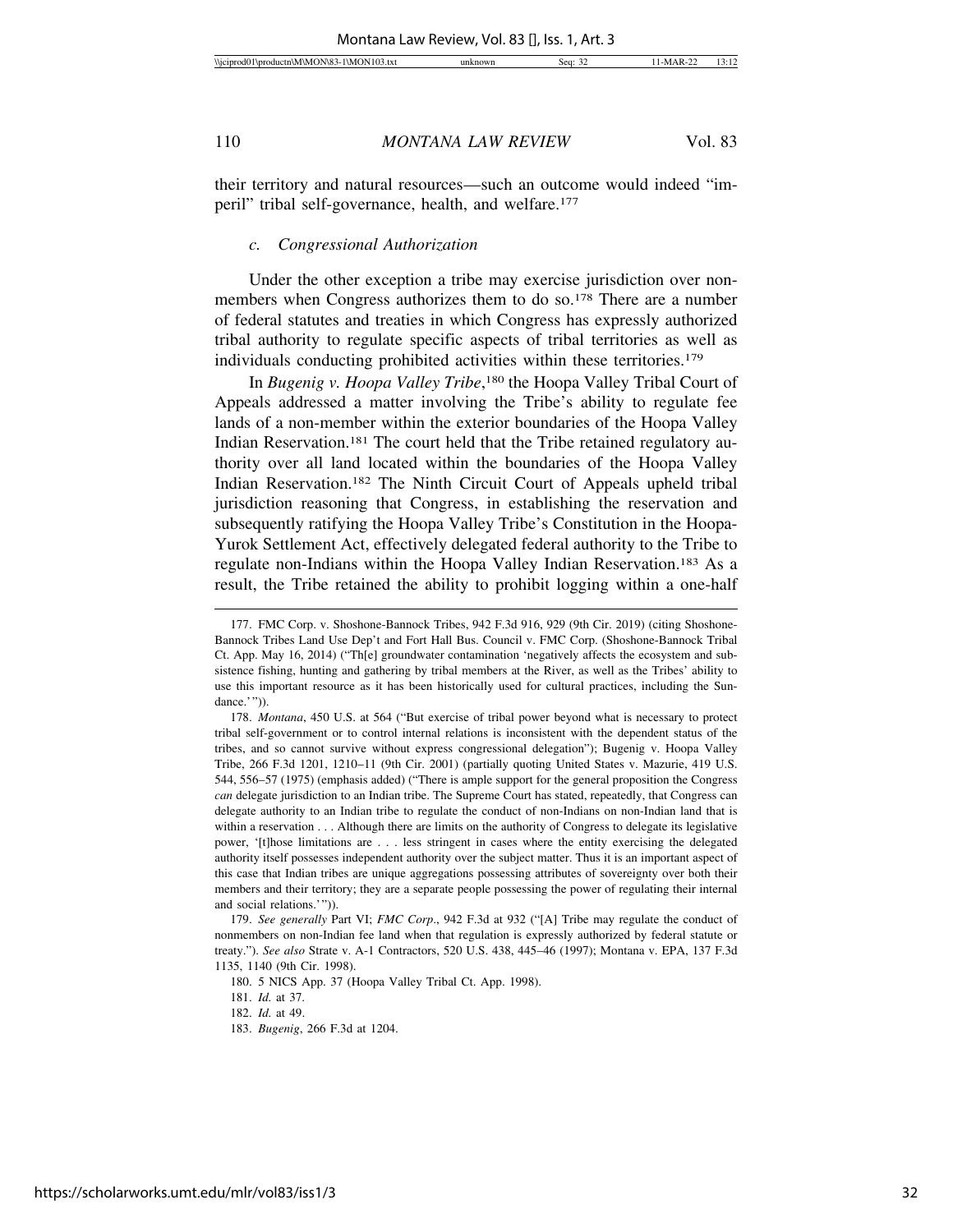#### \\jciprod01\productn\M\MON\83-1\MON103.txt unknown Seq: 33 11-MAR-22 13:12

#### 2022 *BEZHIGWAN JI-IZHI-GANAWAABANDIYANG* 111

mile buffer zone adjoining the Hoopa Valley Tribe's sacred White Deerskin Dance Ground.184 The court asserted:

The White Deerskin Dance is a world renewal dance. And the intent of the dance . . . is to put everything back in balance that's gotten out of balance from dance to dance. And that's the main emphasis of the dance, it is not only for the good of the Hoopa Tribe, but for all people.<sup>185</sup>

The court continued by explaining the connection with its traditional territories:

Beyond the coastal mountains of northwestern California, the Trinity River runs through a rich valley which has always been the center of the [Hoopa] world, the place where the trails return. There, the legends say, the people came into being, and there they have always lived. From this central valley, [Hoopa] land spread out in every direction . . . Within this land were fields of grass; groves of pine, madrona, and oak; streams, which supported many fish, birds, and animals; and mountain forests of pine, yew, fir, and oak filled with wildlife. The [Hoopa] used all of these resources, but they made their homes and villages beside the Trinity River, in the valley from which they took their name. At the very heart of that valley was *Takimildin*. This village known as the "Place of the Acorn Feast" was the site of three [Hoopa] ceremonies; the place from which the tribe's main spiritual leader was chosen, and the spiritual center for the people of the valley. For longer than any man could remember, the sacred house had stood there. For thousands of years, spiritual leaders and members of the tribe had come here to pray and meditate, and dancers had met outside the big house on the night before the most sacred White Deerskin Dance to practice.<sup>186</sup>

In reaching this conclusion, the Hoopa Valley Tribal Court of Appeals utilized several historical factors that can be applied similarly to jurisdictional questions involving rights of nature. The first factor was the establishment of the reservation. The Hoopa Valley Indian Reservation was established by Executive Order on August 21, 1865.<sup>187</sup> The exterior boundaries were approved and declared by the President on June 23, 1876.188 The reservation

<sup>184.</sup> *Bugenig*, 5 NICS App. at 44, 49.

<sup>185.</sup> *Id.* at 38.

<sup>186.</sup> *Id.* at 39.

<sup>187.</sup> *Id.* at 41 ("On August 21, 1865, Austin Wiley, Superintendent of Indian Affairs for the State of California, acting under authority of the United States of America, issued an Executive Order stating, in part: 'I do hereby proclaim and make known to all concerned that I have this day located an Indian reservation to be known and called by the name and title of the Hoopa Valley Reservation, Cal., to be described by such metes and bounds as may hereafter be established by order of the Interior Department, subject to the approval of the President of the United States. Settlers in Hoopa Valley are hereby notified not to make any further improvements upon their places, as they will be appraised and purchased as soon as the Interior Department may direct.'").

<sup>188.</sup> *Id.* ("On June 23, 1876, President Ulysses S. Grant issued an Executive Order describing the reservation's boundaries encompassing a portion of lands adjoining the Trinity River the perimeter of which was 'declared to be the exterior boundaries of the Hoopa Valley Indian Reservation, and the land embraced therein, an area of 89,573.43 acres, be, and hereby is, withdrawn from public sale, and set apart for Indian purposes . . . .'").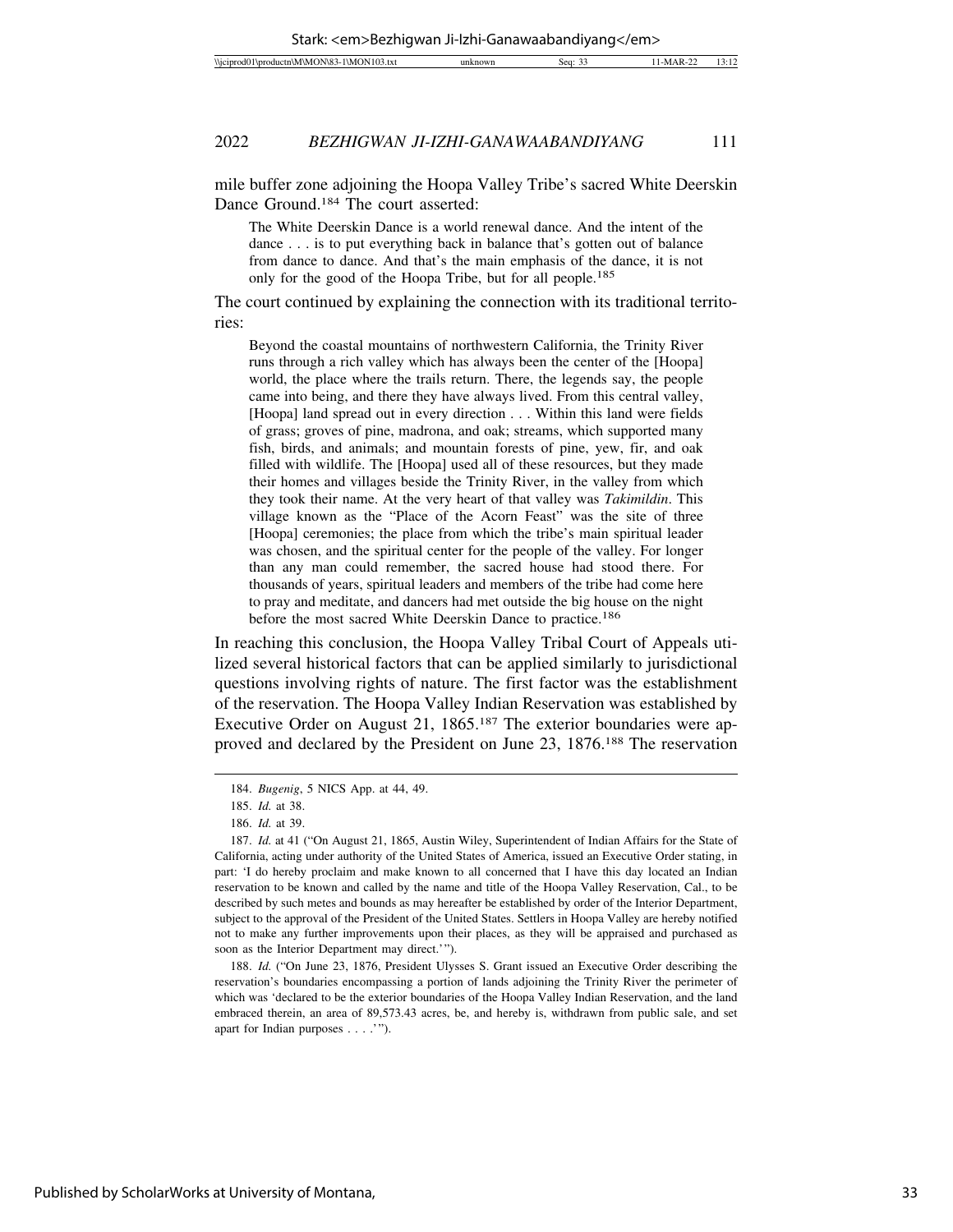boundaries were later extended by Executive Order in 1891.<sup>189</sup> The reservation was later partitioned "and returned to its original size pursuant to the Hoopa-Yurok Settlement Act of 1988."190

The second historical factor utilized in the court's analysis was the establishment and approval of the Tribe's existing governing documents. The Hoopa Valley Tribe is organized pursuant to the Indian Reorganization Act of 1934 under a "constitution and amendments approved by the Secretary of the Interior on November 20, 1933, September 4, 1952, August 9, 1963, and August 18, 1972."191 The constitution was subsequently "ratified and confirmed" as a part of the Hoopa-Yurok Settlement Act.192

The third factor utilized in the court's analysis was the powers expressed in the Tribe's constitution.193 Pursuant to Article II of the Tribe's constitution, the Tribe declared that it possessed jurisdiction within the exterior boundaries of the reservation.194 Pursuant to Article IX, the Tribe declared the ability "to provide assessments and license fees upon nonmembers . . ."<sup>195</sup> and "to safeguard and promote the peace, safety, morals, and general welfare of the Hoopa Valley Indians by regulating the conduct of trade and the use or disposition of property . . . affecting non-members . . . .  $\cdot$  . . .

192. *Id.* at 41–42 (The Hoopa-Yurok Settlement Act of 1988 states: "The existing governing documents of the Hoopa Valley Tribe and the governing body established and elected thereunder, as heretofore recognized by the Secretary, are hereby ratified and confirmed.").

193. *Id.* at 42.

194. *Id.* ("Article II of the Constitution and Bylaws of the Hoopa Valley Tribe states: 'The jurisdiction of the Hoopa Valley Tribe shall extend to all lands within the confines of the Hoopa Valley Indian Reservation boundaries as established by Executive Order of June 23, 1876, and to such other lands as may hereafter be acquired by or for the Hoopa Valley Indians.'").

195. *Id.* ("Article IX Powers and Duties of Tribal Council includes in Section 1 (f): '(1) To provide assessments or license fees upon non-members doing business or obtaining special privileges within the reservation, subject to the approval of the Commissioner of Indian Affairs or his authorized representative. (2) To promulgate and enforce assessments or license fees upon members exercising special privileges or profiting from the general resources of the reservation.'").

196. *Id.* ("Article IX, Section 1 (l) authorizes the governing Tribal Council: 'To safeguard and promote the peace, safety, morals, and general welfare of the Hoopa Valley Indians by regulating the conduct of trade and the use or disposition of property upon the reservation, provided that any ordinance directly affecting non-members of the Hoopa Valley Tribe shall be subject to the approval of the Commissioner of Indian Affairs or his authorized representative.'").

<sup>189.</sup> *Id.*

<sup>190.</sup> *Id.* ("The reservation later partitioned and returned to its original size by the Hoopa-Yurok Settlement Act of 1988. That law states in part: 'Effective with the partition of the joint reservation as provided in subsection (a) of this section, the area of land known as the "square" (defined as the Hoopa Valley Reservation established under Section 2 of the Act of April 8, 1864, the Executive Order of June 23, 1876, and the Executive Order of February 17, 1912) shall thereafter be recognized and established as the Hoopa Valley Reservation. The unallotted trust land and assets of the Hoopa Valley Reservation shall thereafter be held in trust by the United States for the benefit of the Hoopa Valley Tribe.'").

<sup>191.</sup> *Id.* at 42.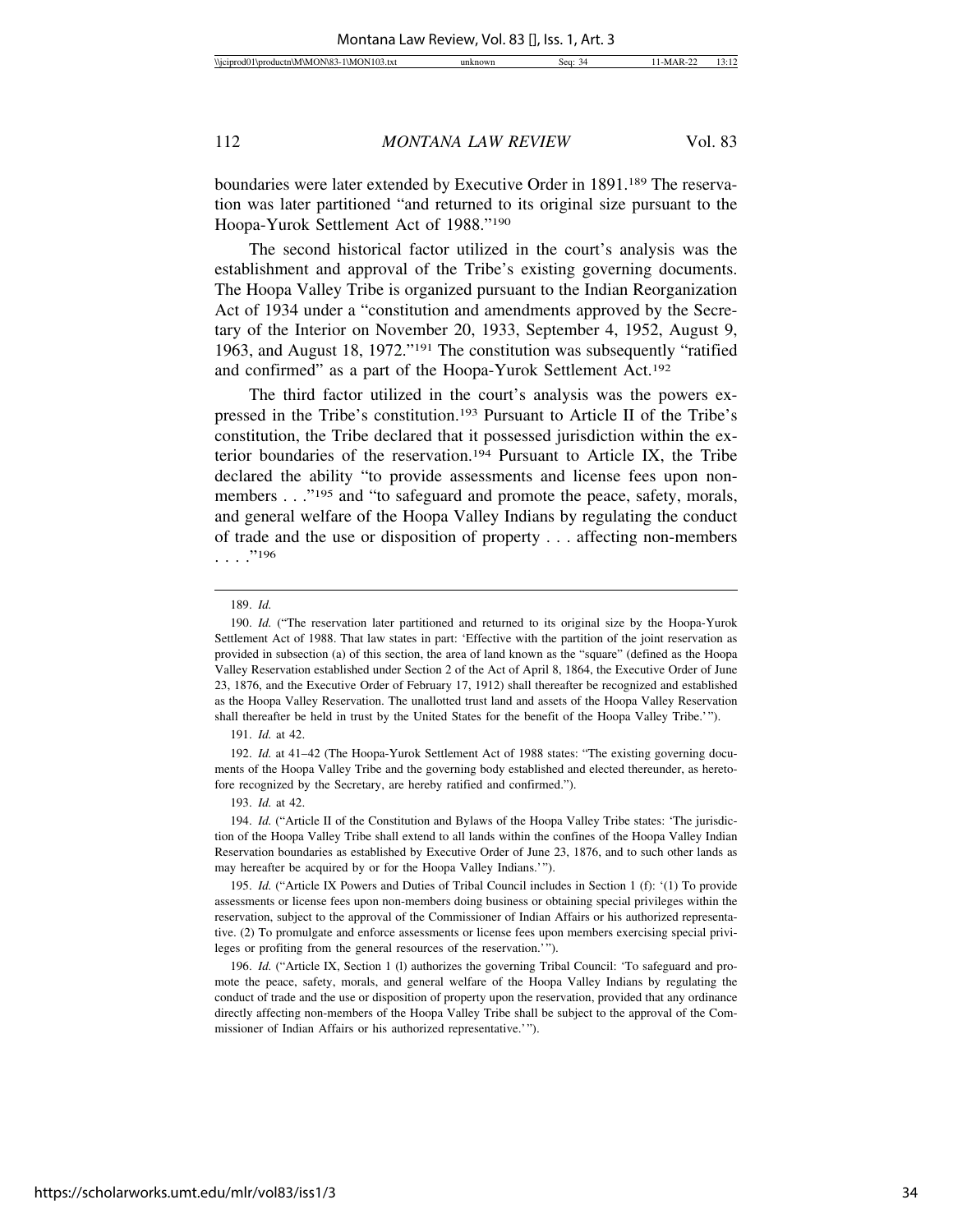The fourth factor utilized in the court's analysis was the effects of allotment on the reservation. As the court explained, "The property involved in this dispute is located on the Hoopa Valley Indian Reservation in an area referred to as Bald Hill, and was originally allotted to members of the Hoopa Tribe under the General Allotment Act."197

The fifth factor utilized in the court's analysis was the scope of the regulatory action.198 In this instance, the dispute involved the Tribe's harvest management plan.199 The plan established that one of its goals was to "protect cultural and religious resources."200 The prohibition on logging within a one-half mile buffer zone adjoining the Hoopa Valley Tribe's sacred White Deerskin Dance Ground was established pursuant to this stated goal.201

The court then proceeded to analyze these five factors pursuant to *Brendale v. Confederated Tribes & Bands of Yakima Indian Nation*. 202 The court explained:

Our attention is drawn to the footnote accompanying the case law cited by the Supreme Court in support of the second *Montana* exception, wherein the Court stated: As a corollary, this Court has held that Indian tribes retain rights to river waters necessary to make their reservation livable. *Arizona v. California*, 373 U.S. 546, 599 (1963). Given that logic, it would seem to follow that a timber harvest regulation, neutrally applied, the purpose and effect of which is to preserve the sanctity of the Hoopa Tribe's most sacred spiritual location for the present and future use of tribal members would be a right retained by the Hupa people to ensure that their reservation remained livable. Or as Justice White would have it, the Hoopa Valley Tribe has

<sup>197.</sup> *Id.* at 42–43 ("One twenty-acre portion held in trust for Mae Wallace Baker was subsequently converted to fee simple patent in 1947. Another parcel, held in trust for Robert Pratt, was sold out of trust status in 1958 to Don H. Gould. Both parcels later became the property of a California Limited Partnership called the Gould Family Partnership. The present-day Hoopa Valley Indian Reservation, referred to as 'the Hoopa Square,' has less than one percent of its approximately ninety thousand acres held in fee simple status by non-Indians.").

<sup>198.</sup> *Id.* at 43–45.

<sup>199.</sup> *Id.* at 43.

<sup>200.</sup> *Id.*

<sup>201.</sup> *Id.* at 43–44 ("[T]he Hoopa Valley Tribe prepared an archaeological evaluation of the proposed timber harvest area and enlisted the participation of the Bureau of Indian Affairs in initiating a consultation with the State of California under Section 106 of the National Historic Preservation Act. The BIA letter stated in part: 'The results of [the] studies documented the presence of two archaeological/cultural sites in the APE that are evaluated as potentially eligible for inclusion on the National Register of Historic Places. The site of the White Deerskin Dance Grounds and trail is considered very significant to the tribe.'").

<sup>202. 492</sup> U.S. 408, 441 (1989); *Bugenig*, 5 NICS App. at 48–49 (The court upheld the decision of the trial court which determined as follows: "By conducting logging activities not in compliance with tribal law, the defendant acted in contravention of tribal law, threatening and physically disturbing the integrity and sacred status of the White Deerskin Dance area and Trail . . . the activity threatened the health and welfare of the tribe and the Hoopa Valley People's customs and traditions . . . The Hoopa Valley Tribe has the power and authority to define areas of sacred significance and through establishment of the buffer no-cut zone in the Bald Hill area, has exercised that power.").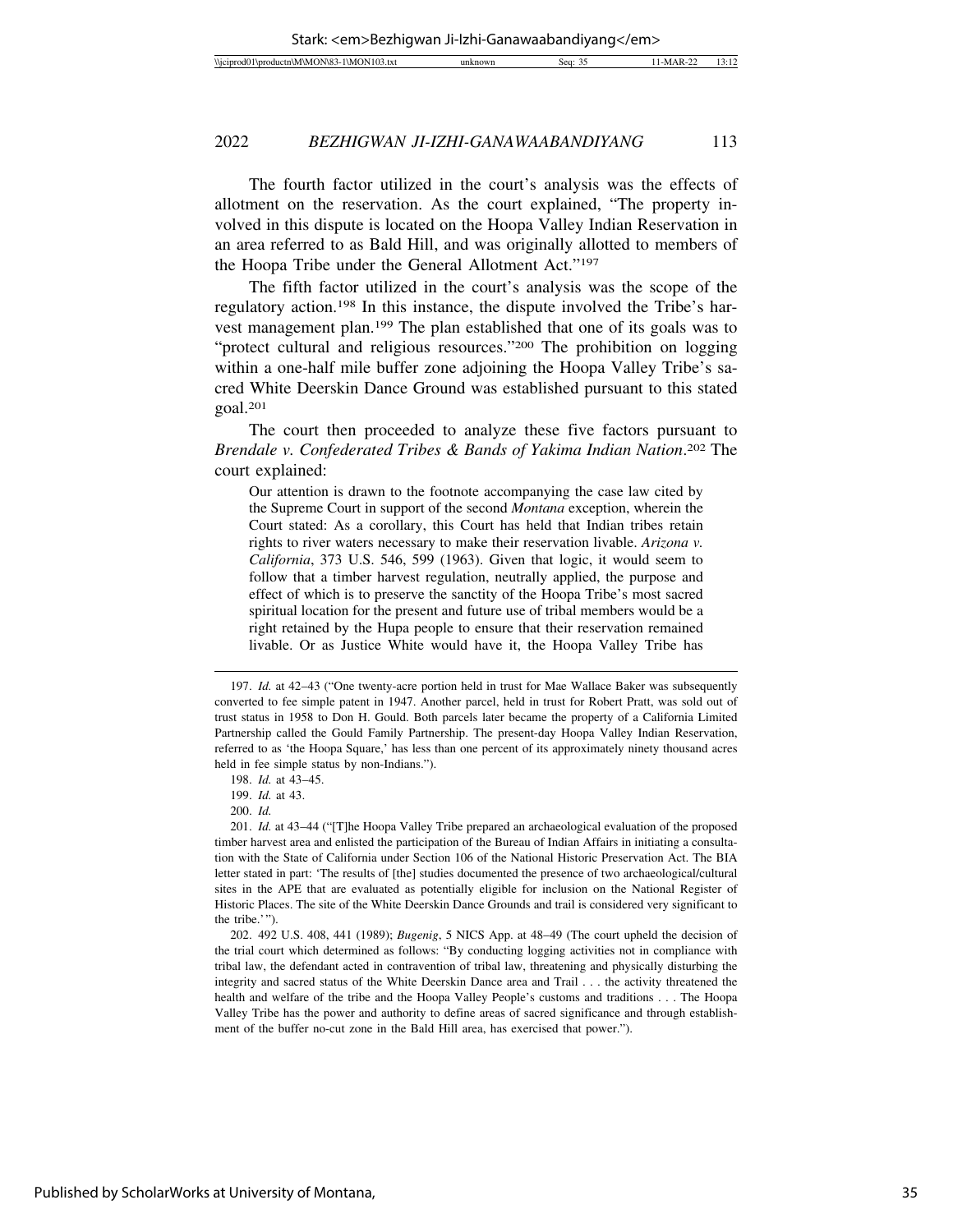neither relinquished nor abrogated, in the fact of Appellant Bugenig's effort to "bring a pig into the parlor" to the White Deerskin Dance Ground, its inherent sovereign authority "to ensure that this area maintains its unadulterated character."203

Based upon the cultural and spiritual significance of the area, the court held:

The *Brendale* standard . . . supports the right of the Hoopa Valley Tribe to implement neutral applied regulations to reasonably restrict encroachment upon . . . "that sacred place 'among the oak tops' on Bald Hill, where, the legends say, the immortal watch the people of the valley dance with the precious white deerskins and the sacred obsidian blades."204

In summary, the various above-described documents and actions all point toward Congress intending the Hoopa Valley Tribe to have retained its inherent sovereignty to regulate logging in the area in question.

Applying the five factors utilized in *Bugenig* to the Anishinaabe and the Rights of Manoomin Ordinance, a similar result is produced. The first factor entails the establishment of the reservation(s). Most of the Anishinaabe reservations were established pursuant to treaties and were later approved and declared pursuant to executive orders and statutes. For example, the White Earth Indian Reservation was established pursuant to the 1867 Treaty with the Chippewa.205 Most of the reservations of the Lake Superior Anishinaabe Bands were established pursuant to the 1854 Treaty with the Chippewa.206 The reservations of the Mississippi Bands of Ojibwe were originally established pursuant to the 1855 Treaty with the Chippewa.207 The Red Lake and Pembina (Turtle Mountain) reservations were originally established pursuant to the 1863 Treaty with the Chippewa.208 The White Earth, Red Lake, Leech Lake, Bois Forte, Grand Portage, and

<sup>203.</sup> *Bugenig*, 5 NICS App. at 48–49 (quoting *Brendale*, 492 U.S. at 441).

<sup>204.</sup> *Id.* at 46–49 (discussing *Brendale*, 492 U.S. at 441–44).

<sup>205.</sup> Treaty with the Chippewa Indians, Chippewa Indians-U.S., Mar. 19, 1867, 16 Stat. 719.

<sup>206.</sup> Treaty with the Chippewas, Chippewa-U.S., Sept. 30, 1854, 10 Stat. 1109. The Anishinaabe territories were collectively owned by the various Bands of the Ojibwe. See Article 5 of the 1842 Treaty which states, "Whereas the whole country between Lake Superior and the Mississippi, has always been understood, as belonging in common to the Chippewas, party to this treaty. . . ." Treaty with the Chippewas, Chippewa-U.S., Oct. 4, 1842, 7 Stat. 591. Article 1 of the 1854 Treaty established a division between the Mississippi and Lake Superior Bands and as a result established the Leech Lake Reservation as follows: "the Chippewas of Lake Superior hereby relinquish to the Chippewas of the Mississippi, all their interest in and claim to the lands heretofore owned by them in common, lying west of the above boundry-line." The formal establishment of the Leech Reservation occurred the following year pursuant to the 1855 Treaty with the Chippewas, *supra* note 40, which was later expanded and consolidated pursuant to the 1864 Treaty with the Chippewas, Chippewa-U.S., May 7, 1864, 13 Stat. 693. Article 2 of the 1854 Treaty established the L'Anse (Keeweenaw Bay Indian Community), the Lac Vieux Desert, and Ontonagon Reservations in Michigan; the Bad River and Red Cliff Reservations (LaPointe Bands), and the Lac Courte Oreilles and Lac du Flambeau Reservations in Wisconsin; and the Fond du Lac and Grand Portage Reservations in Minnesota.

<sup>207. 1855</sup> Treaty with the Chippewas, *supra* note 40.

<sup>208.</sup> Treaty with the Red Lake and Pembina Bands of Chippewa, *supra* note 14.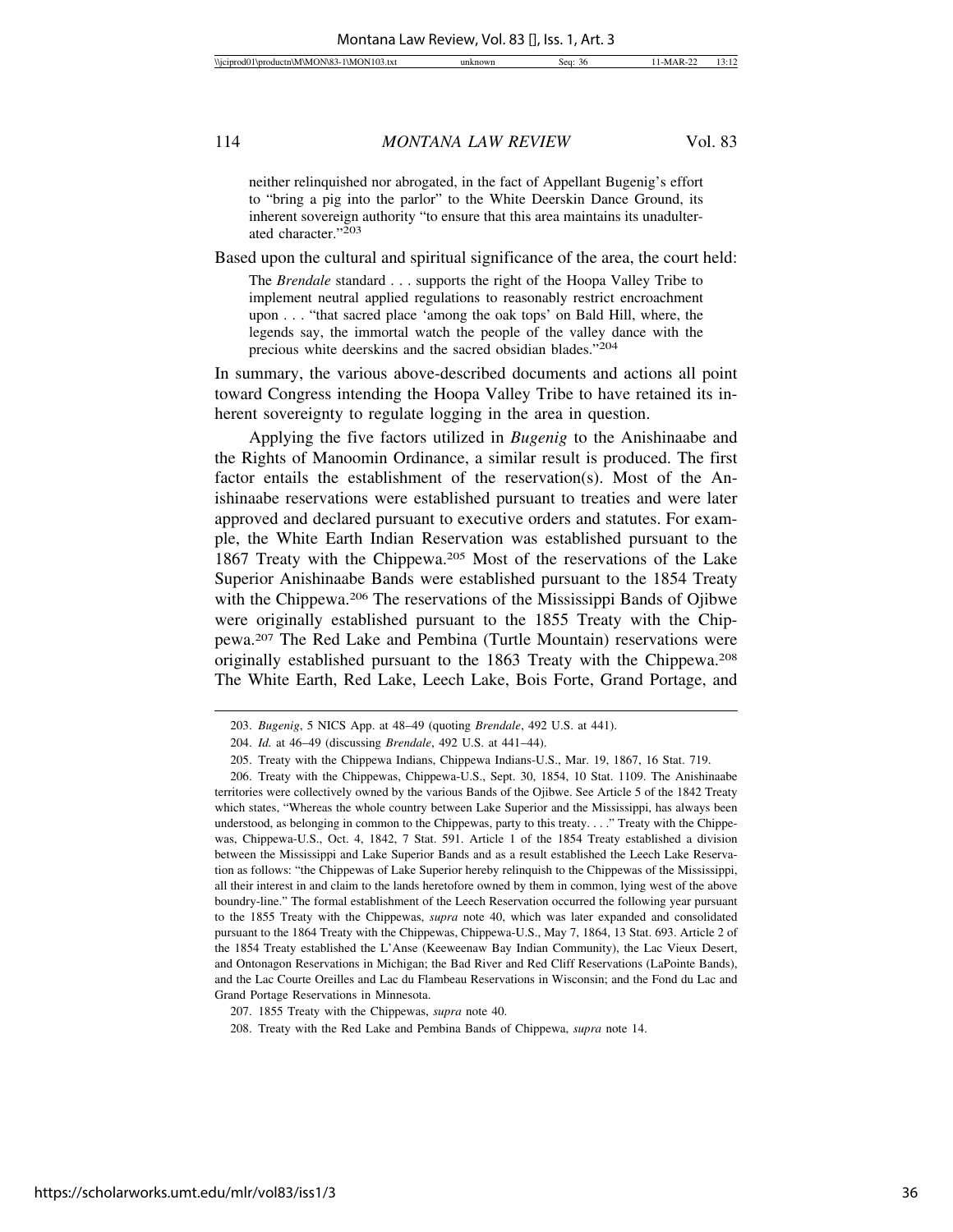Fond du Lac reservations were later amended pursuant to the Nelson Act.209 In Wisconsin, the Bad River Reservation was further approved and declared by Executive Order on October 26, 1857.210 The Lac Courte Oreilles Reservation was approved and declared by Executive Order on February 17, 1873.211 The Red Cliff Reservation was further approved and declared by the Act of February 20, 1895.212 And the Lac du Flambeau reservation was approved and declared by the Act of May 29, 1872.213

The second historical factor is the establishment and approval of the Tribe's existing governing documents. The Minnesota Chippewa Tribe, which is composed of the White Earth, Leech Lake, Mille Lacs, Fond du Lac, Bois Forte, and Grand Portage Bands, is organized pursuant to the Indian Reorganization Act of 1934 under a constitution and amendments approved by the Secretary of the Interior on March 3, 1964.214 The existing powers and authorities established in the Minnesota Chippewa Tribe Constitution and approved by the Secretary were subsequently "ratified and confirmed" as a part of the White Earth Reservation Land Settlement Act of 1985.215

214. Constitution and Bylaws of the Minnesota Chippewa Tribe. *See also* Constitution and Bylaws of the Bad River Band of Lake Superior Chippewa Tribe of Indians (the Bad River Band is organized pursuant to the Indian Reorganization Act of 1934 under a constitution and amendments approved by the Secretary of the Interior on June 20, 1936); Constitution and Bylaws of the Lac Courte Oreilles Band of Lake Superior Chippewa Indians (the Lac Courte Oreilles Band is organized pursuant to the Indian Reorganization Act of 1934 under a constitution and amendments approved by the Secretary of the Interior on November 2, 1966); Constitution and Bylaws of the Lac du Flambeau Band of Lake Superior Chippewa Indians (the Lac du Flambeau Band is organized pursuant to the Indian Reorganization Act of 1934 under a constitution and amendments approved by the Secretary of the Interior on June 25, 1943); Constitution and Bylaws of the Red Cliff Band of Lake Superior Chippewa Indians (the Red Cliff Band is organized pursuant to the Indian Reorganization Act of 1934 under a constitution and amendments approved by the Secretary of the Interior on October 24, 1943); Constitution and Bylaws of the Sokaogon (Mole Lake) Chippewa Indian Community (the Sokaogon (Mole Lake) Band is organized pursuant to the Indian Reorganization Act of 1934 under a constitution and amendments approved by the Secretary of the Interior on November 9, 1938); Constitution and Bylaws of the St. Croix Chippewa Indians (the St. Croix Band is organized pursuant to the Indian Reorganization Act of 1934 under a constitution and amendments approved by the Secretary of the Interior on November 12, 1942).

215. White Earth Reservation Land Settlement Act of 1985, Pub. L. 99-264, 100 Stat. 61 (1986), *amended by* Pub. L. 100-153, § 6(a), (b), 101 Stat. 887 (1987), *amended by* Pub. L. 100-212, § 4, 101 Stat. 1443 (1987), *amended by* Pub. L. 101-301, § 8, 104 Stat. 210 (1990), *amended by* Pub. L. 102-572 § 902(b)(2), 106 Stat. 4516 (1992), *amended by* Pub. L. 103-263, § 4, 108 Stat. 708 (1994) (Section 11 provides: "Nothing in this Act is intended to alter the jurisdiction currently possessed by the White Earth Band of Chippewa Indians, the State of Minnesota, or the United States over Indians or non-Indians within the exterior boundaries of the White Earth Reservation.").

<sup>209.</sup> An Act for the Relief and Civilization of the Chippewa Indians in the State of Minnesota (Nelson Act), 25 Stat. 642 (Jan. 14, 1889).

<sup>210.</sup> Exec. Order of Oct. 26, 1857, *reprinted in* CHARLES J. KAPPLER, 1 INDIAN AFFAIRS: LAWS AND TREATIES, Part III, 928 (1902).

<sup>211.</sup> Exec. Order of Feb. 17, 1873, *reprinted in* KAPPLER, *supra* note 210, at 929–30.

<sup>212.</sup> Act of Feb. 20, 1895, 28 Stat. 970, *reprinted in* KAPPLER, *supra* note 210, at 933–36.

<sup>213.</sup> Act of May 29, 1872, 17 Stat. 190, *reprinted in* KAPPLER, *supra* note 210, at 932.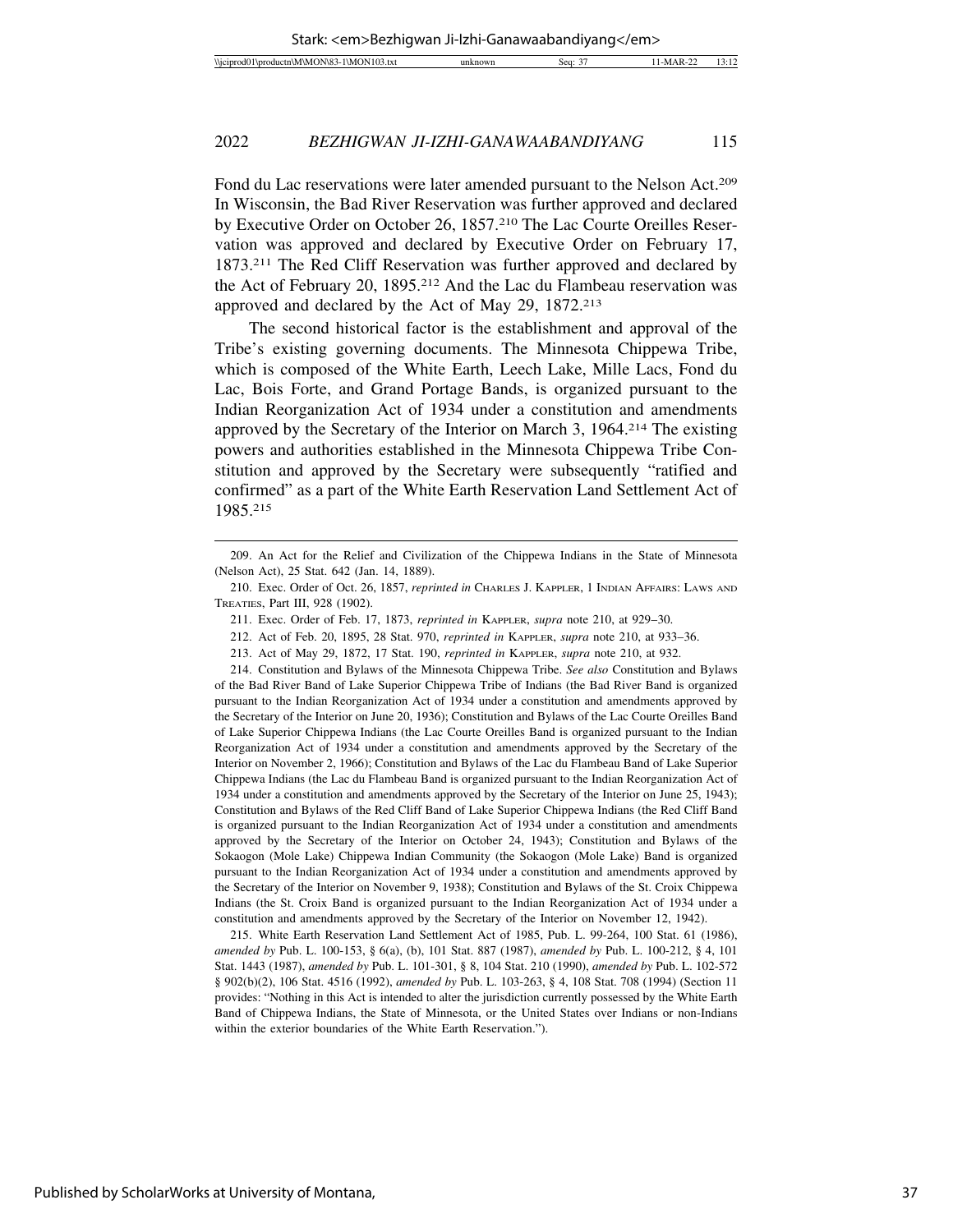The third factor utilized in the court's analysis was the powers expressed in the Tribe's constitution.216 Pursuant to Article I of the Minnesota Chippewa Tribe Constitution, the Tribe declared:

Section 3. The purpose and function of this organization shall be to conserve and develop tribal resources and to promote the conservation and development of individual Indian trust property; to promote the general welfare of the members of the Tribe; to preserve and maintain justice for its members and otherwise exercise all powers granted and provided the Indians, and take advantage of the privileges afforded by the Act of June 18, 1934 (48 Stat. 984) and acts amendatory thereof or supplemental thereto, and all the purposes expressed in the preamble hereof. $217$ 

Section 4. The Tribe shall cooperate with the United States in its program of economic and social development of the Tribe or in any matters tending to promote the welfare of the Minnesota Chippewa Tribe of Indians.218

#### Pursuant to Article V, Section 1:

The Tribal Executive Committee shall, in accordance with applicable laws or regulations of the Department of the Interior, have the following powers: . . . (f) Except for those powers hereinafter granted to the Reservation Business Committees, the Tribal Executive Committee shall be authorized to manage, lease, permit, or otherwise deal with tribal lands, interests in lands or other tribal assets; to engage in any business that will further the economic well-being of members of the Tribe . . . subject only to the approval of the Secretary of the Interior or his authorized representative, when required by Federal law or regulations. (g) The Tribal Executive Committee may by ordinance, subject to the review of the Secretary of the Interior, levy licenses or fees on non-members or non-tribal organizations doing business on two or more Reservations.219

<sup>216.</sup> *See* The Power of Indian Tribes, 55 Interior Dec. 14, 65–67 (1934) ("I conclude that under Section 16 of the Wheeler-Howard Act (48 Stat. 984) the 'powers vested in any Indian tribe or tribal council by existing law,' are those powers of local self-government which have never been terminated by law or waived by treaty, and that chief among these powers are the following: . . . (6) To remove or to exclude from the limits of the reservation nonmembers of the tribe, excepting authorized Government officials and other persons now occupying reservation lands under lawful authority, and to prescribe appropriate rules and regulations governing such removal and exclusion, and governing the conditions under which nonmembers of the tribe may come upon tribal land or have dealings with tribal members, providing such acts are consistent with Federal laws governing trade with the Indian tribes. (7) To regulate the use and disposition of all property within the jurisdiction of the tribe . . .").

<sup>217.</sup> MINNESOTA CHIPPEWA TRIBE CONST. art. I, § 3. *See also* MINNESOTA CHIPPEWA TRIBE CONST. pmbl. ("We, the Minnesota Chippewa Tribe, consisting of the Chippewa Indians of the White Earth, Leech Lake, Fond du Lac, Bois Forte (Nett Lake), and Grand Portage Reservations and the Nonremoval Mille Lac Band of Chippewa Indians, in order to form a representative Chippewa tribal organization, maintain and establish justice for our Tribe, and to conserve and develop our tribal resources and common property; to promote the general welfare of ourselves and descendants, do establish and adopt this constitution for the Chippewa Indians of Minnesota in accordance with such privilege granted the Indians by the United States under existing law.").

<sup>218.</sup> MINNESOTA CHIPPEWA TRIBE CONST. art. I, § 4.

<sup>219.</sup> *Id.* art. V, § 1.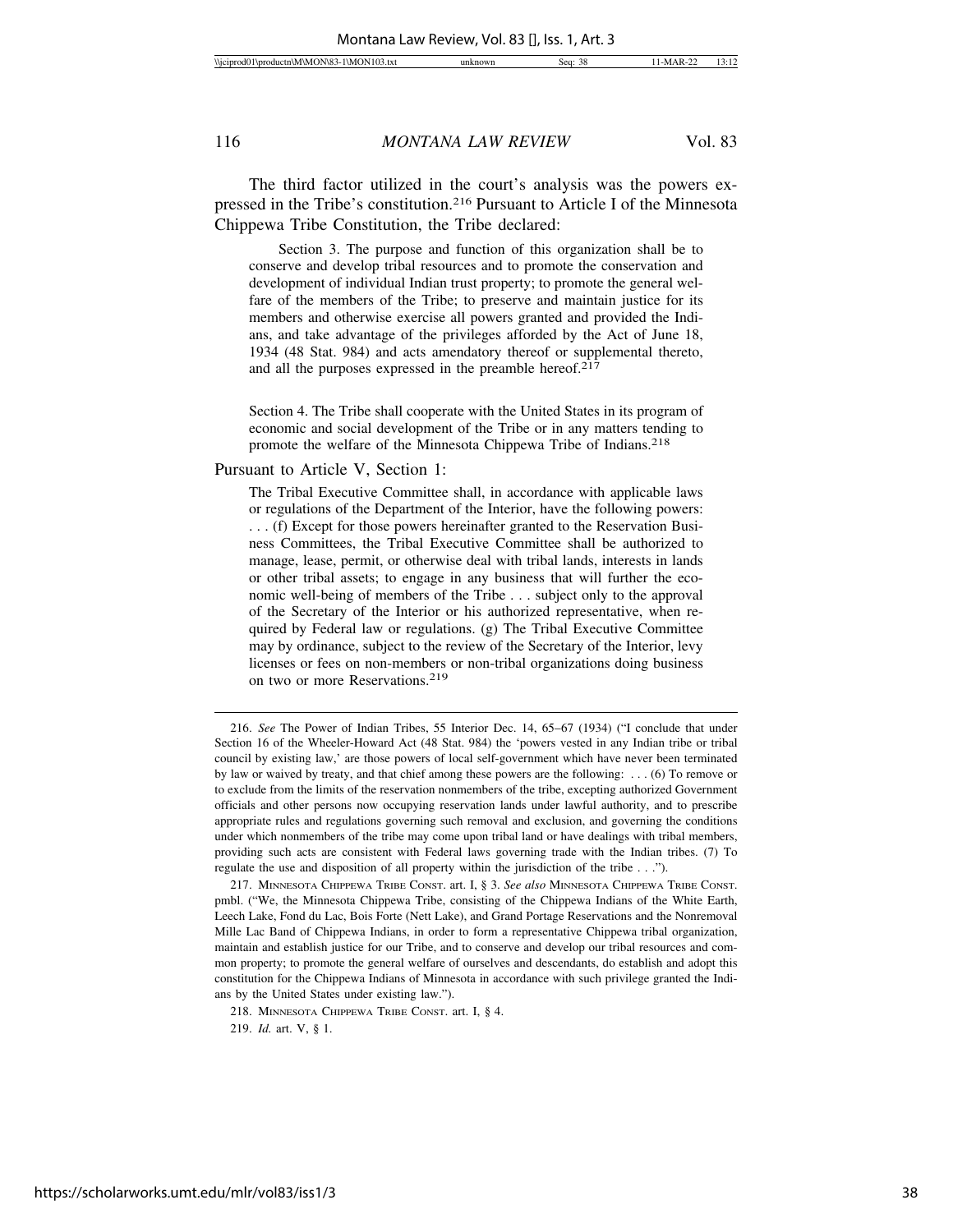The Anishinaabe Bands, with recognized treaty reserved rights, declared in their constitutions that they possessed jurisdiction within the exterior boundaries of their reservations and the treaty reserved territories.<sup>220</sup> For example, Article I of the Red Cliff Constitution establishes as follows:

Section 1. Territory. The territory of the Red Cliff Band shall consist of all the land and water within the original confines of the Red Cliff Reservation as defined pursuant to the Treaty of September 30, 1854 (10 Stat. 1109), as well as such other lands and water as have been added or may hereafter be added thereto under the laws of the United States, except as otherwise provided by Federal law.221

Section 2. Jurisdiction. The jurisdiction of the Red Cliff Band shall extend to all the land and water areas within the territory of the Band and to dependent Indian communities in Bayfield County, as they exist, and further, for the purpose of exercising and regulating the exercise of rights to hunt, fish, trap, gather wild rice and other usual rights of occupancy, such jurisdiction shall extend to Lake Superior and to all lands and waters described in treaties providing such rights, to which the Lake Superior Chippewa were a party, except as otherwise provided by Federal law.222

Pursuant to Article VI, Section 1, the Red Cliff Band declared the ability "to levy taxes or license fees, upon non-members doing business within the reservation . . . "223 and "to safeguard and promote the peace, safety, morals and general welfare of the tribe by regulating the conduct of trade and the use and disposition of property upon the reservation."224 The Band also declared the ability "to promulgate and enforce ordinances governing the conduct of persons subject to the jurisdiction of the tribe, and providing for the maintenance of law and order and the administration of justice by establishing a reservation court and defining its duties and powers."225 These same powers exist in the other Anishinaabe Constitutions.226

The fourth factor entails the effects of allotment on the reservation. For the Bands that were signatories to the 1854 Treaty, allotments were made pursuant to the Treaty. For most of the other Bands, allotments were issued pursuant to the Nelson Act. Although the allotment period had devasting

<sup>220.</sup> Bugenig v. Hoopa Valley Tribe, 5 NICS App. 37, 42 (Hoopa Valley Tribal Ct. App. 1998) ("Article II of the Constitution and Bylaws of the Hoopa Valley Tribe states: 'The jurisdiction of the Hoopa Valley Tribe shall extend to all lands within the confines of the Hoopa Valley Indian Reservation boundaries as established by Executive Order of June 23, 1876, and to such other lands as may hereafter be acquired by or for the Hoopa Valley Indians.'").

<sup>221.</sup> RED CLIFF BAND OF LAKE SUPERIOR CHIPPEWA INDIANS CONST. art. I, § 1.

<sup>222.</sup> *Id.* art. I, § 2.

<sup>223.</sup> *Id.* art. VI, § 1(g).

<sup>224.</sup> *Id.* art. VI, § 1(i).

<sup>225.</sup> *Id.* art. VI, § 1(p).

<sup>226.</sup> *See* LAC DU FLAMBEAU BAND OF LAKE SUPERIOR CHIPPEWA INDIANS OF WISCONSIN CONST. art. VI, § 1(a), (i), (l), (n), (w); LAC COURTE OREILLES BAND OF LAKE SUPERIOR CHIPPEWA INDIANS OF WISCONSIN CONST. art. V,  $\S$  1(f), (n), (p), (s), (q).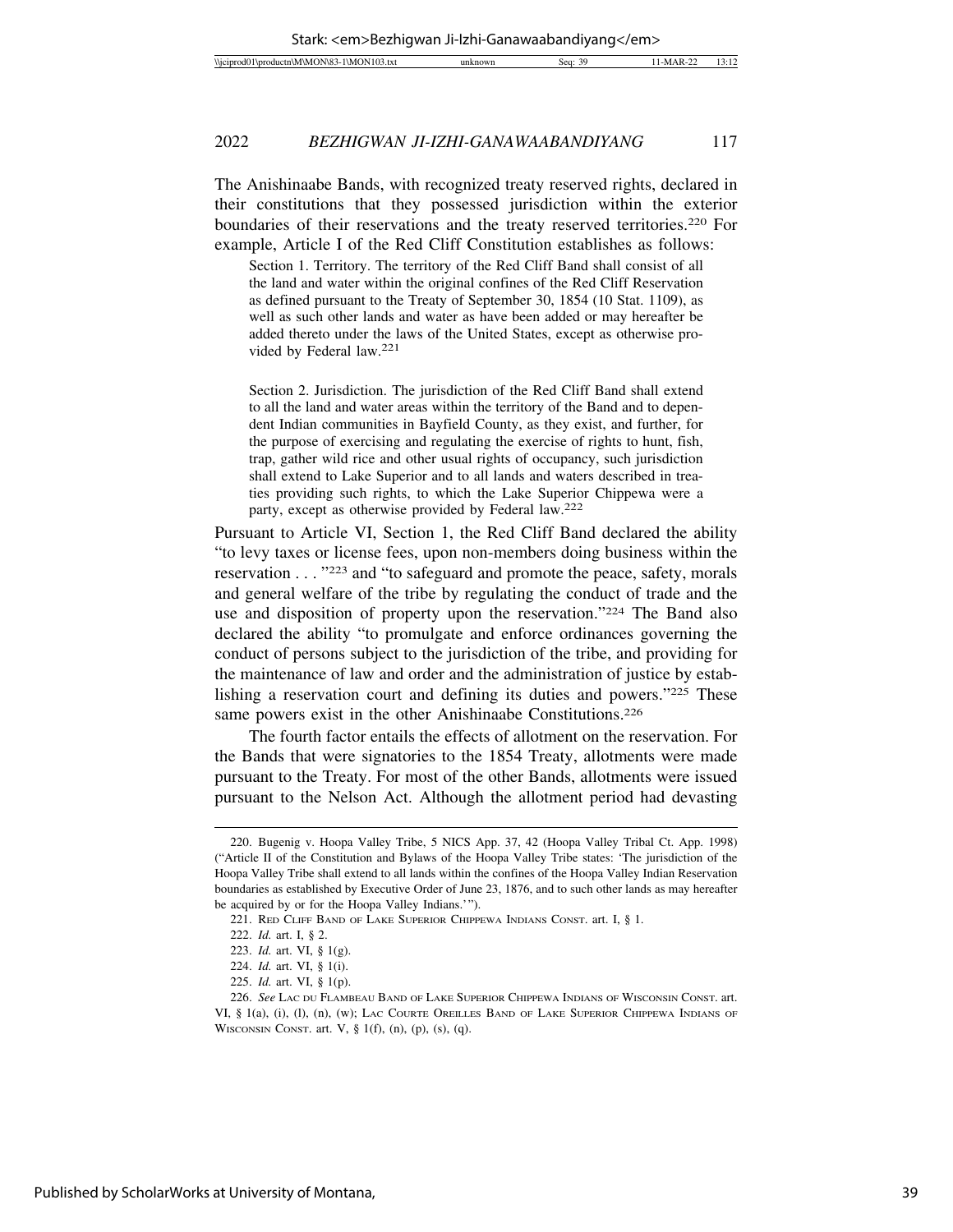effects for the Anishinaabe, it did not diminish their reservations and the powers associated with them. In *State v. Clark*, 227 the court held the White Earth Reservation was not disestablished by the Nelson Act of 1889.<sup>228</sup> The court further explained that the Tribe's aboriginal rights were recognized pursuant to the Treaty of 1867 and were never thereafter extinguished.229

The fifth factor encompasses the scope of the regulatory action. In this instance, the dispute involves the Rights of Manoomin Ordinance.230 The Ordinance established that its primary goals is that "manoomin, or wild rice . . . possesses inherent rights to exist, flourish, regenerate, and evolve, as well as inherent rights to restoration, recovery, and preservation."231 The prohibition on any business, government, or other public or private entity to "engage in activities"<sup>232</sup> or permit activities<sup>233</sup> that violate or would likely violate the provisions of this law are established in the furtherance of this stated goal.

Analyzing these five factors as the court did in *Bugenig*, it is clear that if any business, government, or other public or private entity "engage[s] in activities" $234$  or permits activities $235$  that violate or would likely violate the Rights of Manoomin Ordinance "in contravention of tribal law, threatening and physically disturbing the integrity and sacred status" of manoomin, the activity would clearly threaten Anishinaabe "customs and traditions." Here, the White Earth Band "has the power and authority to define areas of sacred significance," and through establishment of the Rights of Manoomin Ordinance, "has exercised that power."236 The "areas of significance" are

<sup>227. 282</sup> N.W.2d 902 (Minn. 1979).

<sup>228.</sup> *Id.* at 908.

<sup>229.</sup> *Id.*

<sup>230.</sup> RIGHTS OF MANOOMIN ORDINANCE, White Earth Reservation Business Committee White Earth Band of Chippewa Indians, Res. No. 001-19-009 (Dec. 31, 2018); RESOLUTION ESTABLISHING RIGHTS OF MANOOMIN ORDINANCE, 1855 Treaty Authority, Res. No. 2018-05 (Dec. 5, 2018).

<sup>231.</sup> RIGHTS OF MANOOMIN ORDINANCE, White Earth Reservation Business Committee White Earth Band of Chippewa Indians, Res. No. 001-19-009, § 1(a); RESOLUTION ESTABLISHING RIGHTS OF MA-NOOMIN ORDINANCE, 1855 Treaty Authority, Res. No. 2018-05, § 1(a).

<sup>232.</sup> RIGHTS OF MANOOMIN ORDINANCE, White Earth Reservation Business Committee White Earth Band of Chippewa Indians, Res. No. 001-19-009, § 2(a); RESOLUTION ESTABLISHING RIGHTS OF MA-NOOMIN ORDINANCE, 1855 Treaty Authority, Res. No. 2018-05, § 2(a).

<sup>233.</sup> RIGHTS OF MANOOMIN ORDINANCE, White Earth Reservation Business Committee White Earth Band of Chippewa Indians, Res. No. 001-19-009, § 2(b); RESOLUTION ESTABLISHING RIGHTS OF MA-NOOMIN ORDINANCE, 1855 Treaty Authority, Res. No. 2018-05, § 2(b).

<sup>234.</sup> RIGHTS OF MANOOMIN ORDINANCE, White Earth Reservation Business Committee White Earth Band of Chippewa Indians, Res. No. 001-19-009, § 2(a); RESOLUTION ESTABLISHING RIGHTS OF MA-NOOMIN ORDINANCE, 1855 Treaty Authority, Res. No. 2018-05, § 2(a).

<sup>235.</sup> RIGHTS OF MANOOMIN ORDINANCE, White Earth Reservation Business Committee White Earth Band of Chippewa Indians, Res. No. 001-19-009, § 2(b); RESOLUTION ESTABLISHING RIGHTS OF MA-NOOMIN ORDINANCE, 1855 Treaty Authority, Res. No. 2018-05, § 2(b); Bugenig v. Hoopa Valley Tribe, 5 NICS App. 37, 48–49 (Hoopa Valley Tribal Ct. App. 1998).

<sup>236.</sup> *Bugenig*, 5 NICS App. at 48.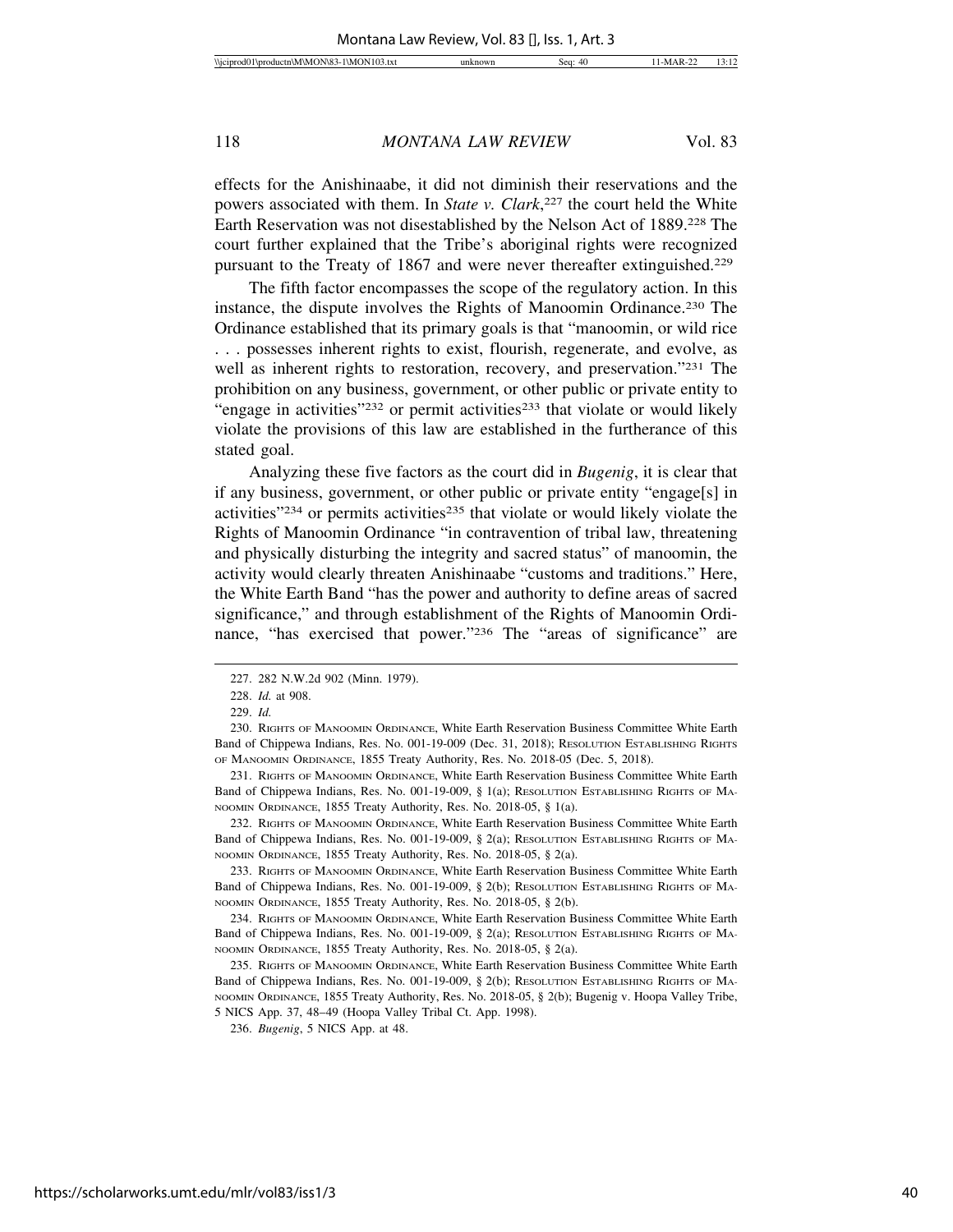#### \)\jciprod01\productn\M\MON\83-1\MON103.txt unknown Seq: 41 11-MAR-22 13:12

#### 2022 *BEZHIGWAN JI-IZHI-GANAWAABANDIYANG* 119

*manidoo-gitigaan*, the lakes and rivers that make up the wild rice beds.237 As explained in the Statement Made by the Indians, "*manoomin nindizhiwiindaan maandan, gaawiin isa mamin gibagidinamoosinoon*" [This Straw that I hold in my hand. Wild Rice is what we call this. These I do not sell.].238 As a result, the Anishinaabe expressly reserved all rights and powers associated with manoomin, and Congress expressly authorized the existence of those rights and powers when it ratified the Anishinaabe treaties as the supreme law of the land.239

Thus, the Rights of Manoomin Ordinance "neutrally applied," the purpose and effect of which is to preserve the continuing cultural importance of manoomin as a sacred food that embodies the existence of the Anishinaabe Nation, is a right retained by the Anishinaabe people to ensure that the ecosystems that sustain manoomin maintain their "unadulterated character."240 Based upon the cultural and spiritual significance of manoomin, the *Brendale* standard supports the right of the Anishinaabe to enforce these "neutrally applied" regulations that "reasonably restrict" infringement of the Treaty with Manoomin.241 The combined effects of these five factors, as the Ninth Circuit Court of Appeals held in *Bugenig v. Hoopa Valley Tribe*, 242 constitute "an express delegation of authority to the Tribe[s]."243

#### *2. Adjudicatory Jurisdiction*

In *Strate v. A-1 Contractors*, 244 the U.S. Supreme Court explained that a Tribe's adjudicatory jurisdiction over nonmembers may not exceed its regulatory jurisdiction.245 In interpreting the existence of a Tribe's adjudicatory jurisdiction, the U.S. Supreme Court has held that "where tribes possess authority to regulate the activities of nonmembers, 'civil jurisdiction over disputes arising out of such activities presumptively lies in the tribal courts.'"246 Therefore, the existence of tribal regulatory jurisdiction, inher-

<sup>237.</sup> KINEW, *supra* note 25, at 327–28.

<sup>238.</sup> STATEMENT MADE BY THE INDIANS, *supra* note 116, at 44.

<sup>239.</sup> U.S. CONST. art. II, § 2 (Treaty Clause); U.S. CONST. art. VI (Supremacy Clause).

<sup>240.</sup> *Bugenig*, 5 NICS App. at 48–49; Brendale v. Confederated Tribes & Bands of Yakima Indian Nation, 492 U.S. 408, 444 (1989).

<sup>241.</sup> *Bugenig*, 5 NICS App. at 46–49; *Brendale*, 492 U.S. at 439–44.

<sup>242. 266</sup> F.3d 1201 (9th Cir. 2001).

<sup>243.</sup> *Id.* at 1216.

<sup>244. 520</sup> U.S. 438 (1997).

<sup>245.</sup> *Id.* at 453.

<sup>246.</sup> *Id.*; Iowa Mut. Ins. Co. v. LaPlante, 480 U.S. 9, 18 (1987) ("Tribal authority over the activities of non-Indians on reservation lands is an important part of tribal sovereignty. Civil jurisdiction over such activities presumptively lies in the tribal courts unless affirmatively limited by a specific treaty provision or federal statute."); Water Wheel Camp Recreational Area, Inc. v. LaRance, 642 F.3d 802, 814 (9th Cir. 2011); Knighton v. Cedarville Rancheria of N. Paiute Indians, 922 F.3d 892, 906 (9th Cir. 2019).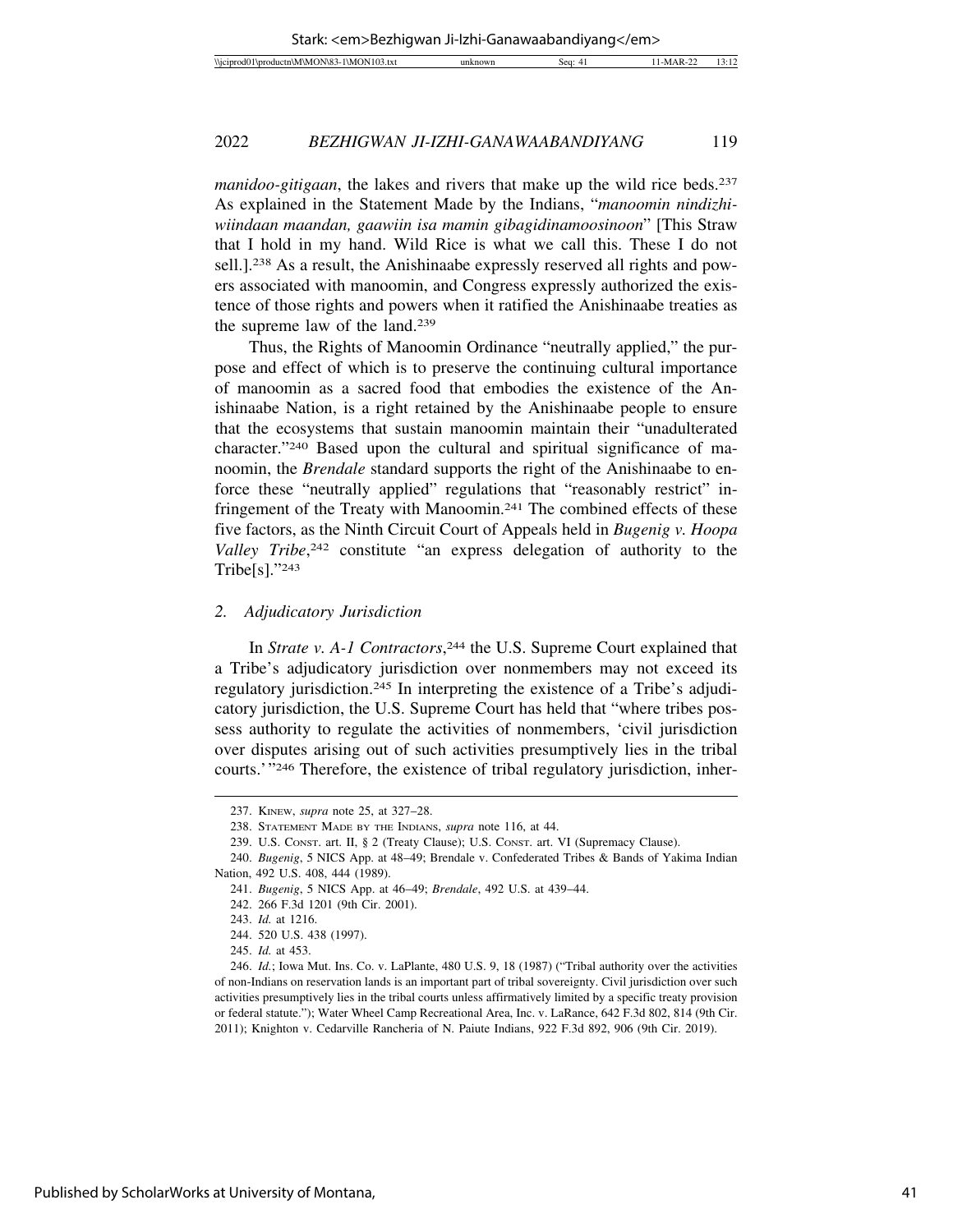ent tribal sovereignty, and the federal trust responsibility combine to establish that a Tribe possesses adjudicatory jurisdiction.247 As the Ninth Circuit Court of Appeals has stated, "[a]ny other conclusion would impermissibly interfere with the tribe's inherent sovereignty, contradict long-standing principles the Supreme Court has repeatedly recognized, and conflict with Congress's interest in promoting tribal self-government."248 In regard to establishing the existence of adjudicatory jurisdiction involving the Rights of Manoomin Ordinance, the Anishinaabe can establish that they possess tribal regulatory jurisdiction, that they continue to possess inherent tribal sovereignty, and that the federal government continues to exercise its federal treaty trust responsibility.249 Therefore, these factors combine to establish that the Anishinaabe possess adjudicatory jurisdiction involving the Rights of Manoomin Ordinance.

#### *D. Tribal Authority Over Law Enforcement Officers*

The Rights of Manoomin Ordinance directly prohibits law enforcement personnel from arresting or detaining those directly enforcing these rights.250 In this context, the courts are likely to apply the holding in *Hicks* which established that "tribal authority to regulate state officers in executing . . . state laws is not essential to tribal self-government . . . ."251 As a result of *Hicks*, it is highly unlikely that courts will uphold tribal authority over state law enforcement officers as established in the Rights of Manoomin Ordinance due to the competing state interest.252

252. White Earth Band of Chippewa Indians v. Alexander, 683 F.2d 1129, 1137–38 (8th Cir. 1982) ("To determine state authority over non-member activities within the Reservation requires a particularized inquiry into the nature of the state, federal, and tribal interests at stake, an inquiry designed to determine whether, in the specific context, the exercise of state authority would violate federal law. The state has a strong legitimate interest in regulation of hunting and fishing because of its investment in and historic management of reservation game and fish resources. The Band's right to hunt, fish and gather wild rice is an attribute of its inherent sovereignty. The Band argues that the district court overvalued the state's interest and ignored significant interests of the Band. The district court applied *Bracker*'s twoprong test to determine state authority: (1) whether the exercise of state authority has been preempted by federal law, and (2) whether the exercise of state authority unlawfully infringes on the Band's right to make its own laws and be ruled by them. Considering the first prong, the district court appears to hold that the lack of direct evidence of a federal intent to preempt is fatal to the Band's argument. The Supreme Court, however, has rejected the notion that 'an express Congressional statement' is necessary to find federal preemption. The district court found that the Band's inherent sovereignty is 'only' a backdrop in determining whether there has been federal preemption. The Supreme Court, however,

<sup>247.</sup> FMC Corp. v. Shoshone-Bannock Tribes, 942 F.3d 916, 941 (9th Cir. 2019); *Knighton*, 922 F.3d at 906–07; *Water Wheel*, 642 F.3d at 814–16.

<sup>248.</sup> *FMC Corp.*, 942 F.3d at 941–42 (quoting *Water Wheel*, 642 F.3d at 816).

<sup>249.</sup> *See generally* Part V(C)(1).

<sup>250.</sup> RIGHTS OF MANOOMIN ORDINANCE, White Earth Reservation Business Committee White Earth Band of Chippewa Indians, Res. No. 001-19-009, § 3(f) (Dec. 31, 2018); RESOLUTION ESTABLISHING RIGHTS OF MANOOMIN ORDINANCE, 1855 Treaty Authority, Res. No. 2018-05, § 3(f) (Dec. 5, 2018).

<sup>251.</sup> Nevada v. Hicks, 533 U.S. 353, 364 (2001).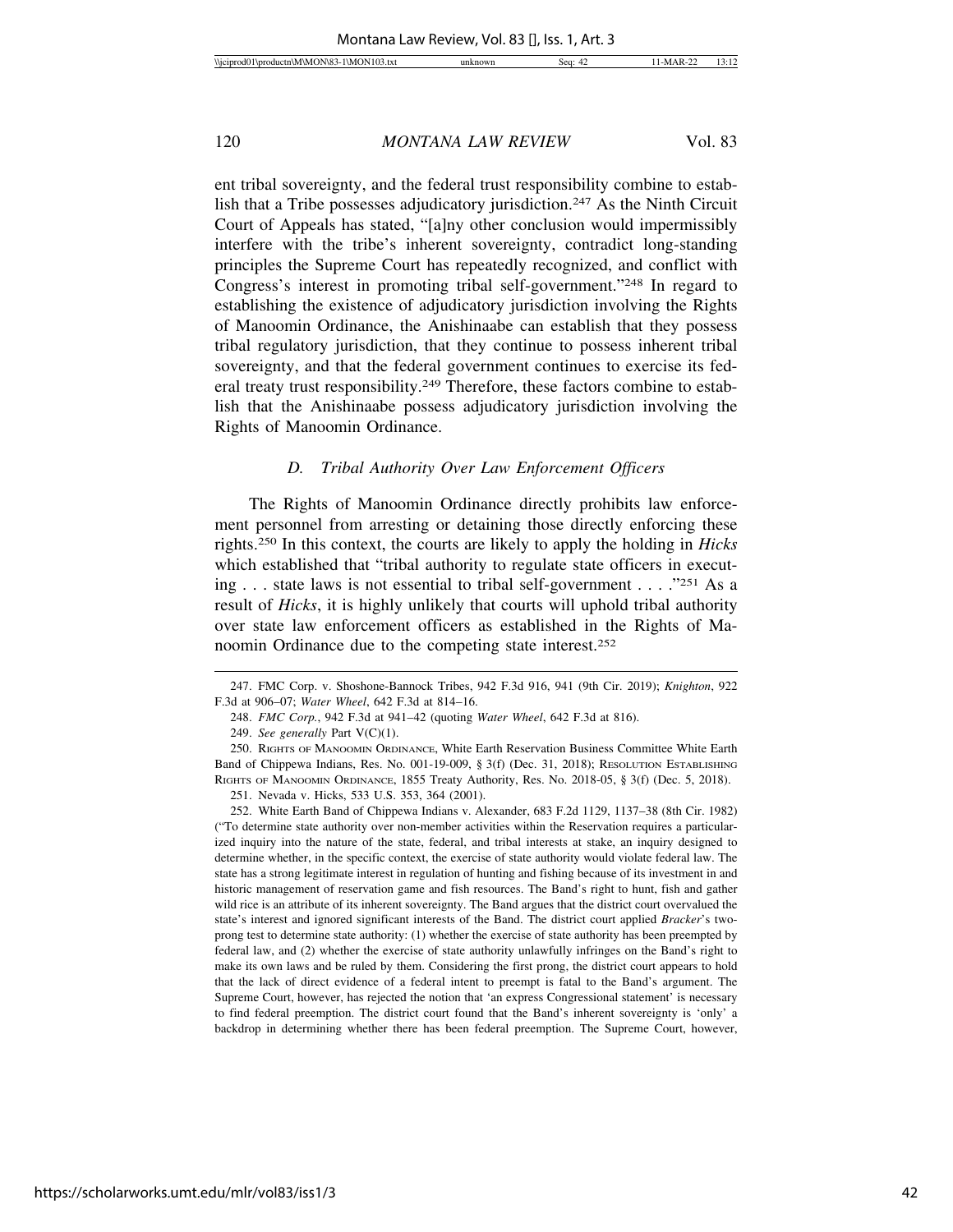#### \\jciprod01\productn\M\MON\83-1\MON103.txt unknown Seq: 43 11-MAR-22 13:12

#### 2022 *BEZHIGWAN JI-IZHI-GANAWAABANDIYANG* 121

However, state officers are likely preempted from preventing individuals, such as the water protectors sanctioned by the Tribe, from enforcing the Rights of Manoomin Ordinance.253 As a basic principle of treaty law, the effective tribal self-regulation of a particular resource or activity precludes state regulation of that resource or activity as to the Tribes.254 So, just as tribal conservation officers are allowed to carry firearms and use "red and blue" lights as part of their enforcement obligations and tribal biologists are allowed to use electrofishing equipment to conduct fishery surveys as part of their management responsibilities, the water protectors can likewise protect manoomin as part of their treaty obligations, as authorized by the Rights of Manoomin Ordinance.255

# *E. Penalties*

These ordinances establish that any business, government, or other public or private entities that violate "any provision of this law" are guilty of an "offense" and are subject to the maximum fine allowable under tribal law.256 The Indian Civil Rights Act limits tribal court citations to a maximum fine of \$5,000.00;<sup>257</sup> however, the White Earth Band of Ojibwe was granted concurrent jurisdiction, which took effect on June 1, 2013, under the Tribal Law and Order Act, which allows the Tribe to implement enhanced sentencing provisions.<sup>258</sup> These ordinances also establish an additional liability for the recovery of any damages to manoomin or its habitat. Damages are measured as the cost of restoring manoomin and its habitat to

stated that tribal sovereignty is an 'important backdrop,' against which vague or ambiguous federal enactments must always be measured." (citations omitted)).

<sup>253.</sup> United States v. Winans, 198 U.S. 371, 381–82 (1905); Settler v. Lameer, 507 F.2d 231, 237–38 (9th Cir. 1974); United States v. Washington, 384 F. Supp. 312, 340–42 (W.D. Wash. 1974), *aff'd*, 520 F.2d 676, 686 (9th Cir. 1974); Washington v. Wash. State Com. Passenger Fishing Vessel Ass'n, 443 U.S. 658, 684 (1979); United States v. Michigan, 471 F. Supp. 192, 273 (W.D. Mich. 1979); United States v. Felter, 546 F. Supp. 1002, 1022–23 (D. Utah 1982), *aff'd*, 752 F.2d 1505 (10th Cir. 1985). S*ee generally* Lac Courte Oreilles Band of Lake Superior Chippewa Indians v. Wisconsin (LCO IV), 668 F. Supp. 1233, 1241 (W.D. Wis. 1987); United States v. Oregon, 787 F. Supp. 1557, 1566 (D. Or. 1992), *aff'd*, 29 F.3d 481 (1994).

<sup>254.</sup> *See Washington*, 520 F.2d at 686; *Michigan*, 471 F. Supp. at 274; *LCO IV*, 668 F. Supp at 1241–42; Lac Courte Oreilles Band of Lake Superior Chippewa Indians v. Wisconsin (LCO VI), 707 F. Supp. 1034, 1055 (W.D. Wis. 1989); Mille Lacs Band v. Minnesota, 952 F. Supp. 1362, 1369–75 (D. Minn. 1997).

<sup>255.</sup> *LCO IV*, 668 F. Supp. at 1237–39 (Tribes may block state regulation if Tribes effectively regulate themselves and protect legitimate state conservation, health, and safety interests); *See United States*, 384 F. Supp. at 340–41.

<sup>256.</sup> RIGHTS OF MANOOMIN ORDINANCE, White Earth Reservation Business Committee White Earth Band of Chippewa Indians, Res. No. 001-19-009, § 3(b) (Dec. 31, 2018); RESOLUTION ESTABLISHING RIGHTS OF MANOOMIN ORDINANCE, 1855 Treaty Authority, Res. No. 2018-05, § 3(b) (Dec. 5, 2018).

<sup>257.</sup> Indian Civil Rights Act of 1968, 25 U.S.C. § 1302(a)(7)(B) (2018).

<sup>258.</sup> *United States to Accept Concurrent Jurisdiction Over White Earth Reservation in Minnesota*, U.S. DEP'T OF JUSTICE (Mar. 15, 2013), https://perma.cc/8HT7-GZPY.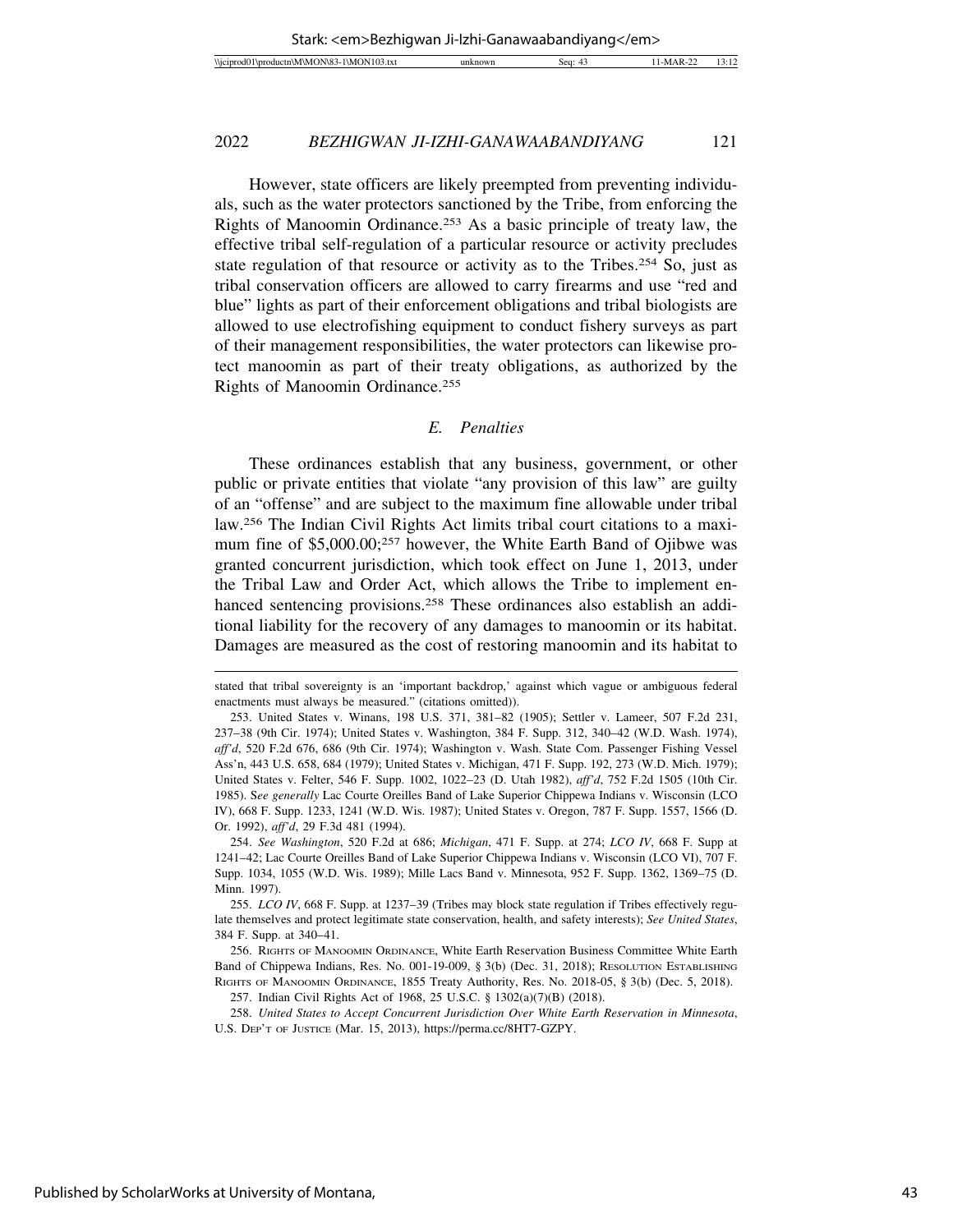its "original state" before the violation.259 An example of the potential cost can be shown from the Enbridge oil spill in Kalamazoo, Michigan which decimated the manoomin beds in the area; the company agreed to pay \$75 million to the State of Michigan for various clean up and restoration projects in a settlement announced on May 13, 2015.260 A little over a year later, the company entered into a consent decree with the U.S. EPA and the U.S. Department of Justice and agreed to pay \$177 million in a settlement announced on July 20, 2016.261 In total, the spill cost the company over \$1.2 billion to clean up.<sup>262</sup>

# VI. EXPRESS CONGRESSIONAL DELEGATION

There are number of laws enacted where Congress has expressly confirmed tribal authority to regulate specific aspects of their tribal territories as well as individuals conducting prohibited activities within these territories. Some of these express delegations include actions that result in violations related to natural resource habitat and environmental degradation in violation of the Clean Air Act,<sup>263</sup> Clean Water Act,<sup>264</sup> National Indian Forest Resources Act,265 American Indian Agricultural Resources Management Act,<sup>266</sup> National Historic Preservation Act,<sup>267</sup> National Environmental Preservation Act,268 Hazardous Materials Transportation Act,269 Nuclear Waste Policy Act,<sup>270</sup> and the Safe Drinking Water Act<sup>271</sup> to name a few.

The tribal rights of nature ordinances establish a framework that Tribes can utilize as a tribal legal standard, pursuant to the implementation of these or future express federal delegations. Through the enactment of non-Tribal rights of nature, the major obstacle for full implementation is demonstrating standing. Pursuant to the Tribal enactments, the major obstacle to the imple-

- 263. 42 U.S.C. § 7601(d)(1)(A) (2018).
- 264. 33 U.S.C. § 1377(e) (2018). 265. 25 U.S.C. §§ 3101–3120 (2018).
- 266. 25 U.S.C. §§ 3701–3746.
- 267. 54 U.S.C. §§ 300101–320303 (2018).
- 268. 42 U.S.C. §§ 4321–4370m-12 (2018).
- 269. 49 U.S.C. §§ 5101–5128 (2018).
- 270. 42 U.S.C. §§ 10101–10270 (2018).
- 271. 42 U.S.C. § 300f.

<sup>259.</sup> RIGHTS OF MANOOMIN ORDINANCE, White Earth Reservation Business Committee White Earth Band of Chippewa Indians, Res. No. 001-19-009, § 3(c); RESOLUTION ESTABLISHING RIGHTS OF MA-NOOMIN ORDINANCE, 1855 Treaty Authority, Res. No. 2018-05, § 3(c).

<sup>260.</sup> Sabin Ctr. for Climate Change Law, *Kalamazoo River Oil Spill*, COLUM. L. SCH. (May 19, 2015), https://perma.cc/RCS5-GTA6; *see also* Consent Judgment, *Mich. Dep't of Env't Quality v. Enbridge Energy* (Mich. Cir. Ct. May 13, 2015) (No. 15-1411-CE), https://perma.cc/8WAP-WTZN.

<sup>261.</sup> David Hasemyer, *Enbridge's Kalamazoo Spill Saga Ends in \$177 Million Settlement*, INSIDE CLIMATE NEWS (July 20, 2016), https://perma.cc/R4FB-2SV6; *See also* Consent Order, *United States v. Enbridge Energy* (W.D. Mich. July 20, 2016) (No. 1:16-cv-914), https://perma.cc/64SZ-77C6.

<sup>262.</sup> *Kalamazoo River Oil Spill*, *supra* note 260; Hasemyer, *supra* note 261.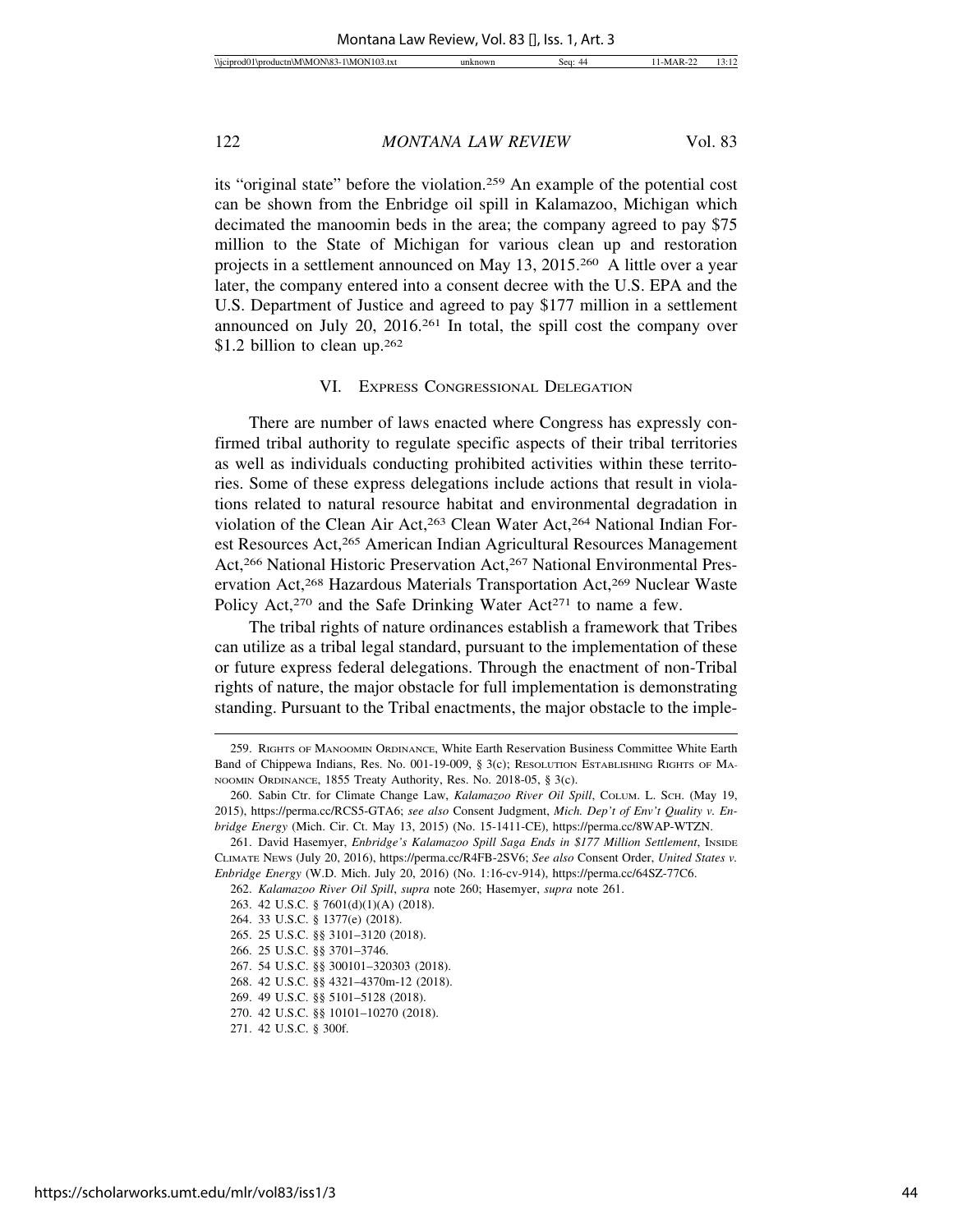mentation of these tribal laws is the issue of jurisdiction. As established in this analysis, specifically as applied to the Rights of Manoomin Ordinance, Tribes can successfully establish jurisdiction pursuant to tribal law principles. The burden is the time and resources required to successfully defend challenges to a Tribe's ordinance. A recommendation for the future, as the Rights of Manoomin Ordinance and additional rights of nature ordinances are enacted and implemented or future express federal delegations are established, is for all actors, Tribal, Federal, State, individual, and corporate, to be bound by the traditional law principles of Tribes as they express and determine their responsibilities and obligations to their traditional territories.

#### VII. CONCLUSION

The Creator enacted the "Great Laws of Nature for the wellbeing and the harmony of all things and all creatures."272 This inherently embedded principle of traditional law is supported in the obligations and responsibilities that many Indigenous Nations correlate with the Earth. In the implementation of tribal rights of nature laws, Indigenous Nations are able to recognize the *bezhigwan ji-izhi-ganawaabandiyang* (inalienable rights)<sup>273</sup> of the earth. Through these enactments, Tribes are able to acknowledge that nature in all its life forms has "the right to exist, the right to habitat (or a place to be), and the right to participate in the evolution of the Earth community."274 As evidenced by the creation story told by Campbell Papequash, "Man must seek guidance outside himself. Before he can abide by this law [Great Laws of Nature], human beings must understand the framework of the ordinances of creation. In this way, Man will honor the order as was intended by the Great Spirit."275

<sup>272.</sup> WALDRAM, *supra* note 11, at 83. *See also* Nelson v. Yurok, 5 NICS App. 119, 123, 129–31 **R** (1999) (The Yurok Tribal Court of Appeals addressed whether a conviction under the Tribal Fishing Rights Ordinance violated the Yurok Constitution, which protects "traditional practices" from infringement by acts of the Yurok Tribal Council. The Yurok Tribal Court of Appeals determined that "the tribe's exercise of its governmental powers was based upon a legitimate, rational, constitutionally provided mechanism to protect its tribal resources . . ." In doing so, the Court recognized that the purpose of the Tribal Fishing Rights Ordinance is "to protect the fishery resources and therefore, tribal fishing rights by establishing procedures for the conservation of fish stock and [the] exercise of federally reserved fishing rights" consistent with tribal customary law. The Court relied upon what it phrased as "two fundamental rules of traditional Indian law," which are as follows: "The [f]irst [r]ule is: 'Bring honor and respect to the family, clan, and tribe.' The [s]econd [r]ule is: 'Live in harmony with nature . . . In this case, we note that the Yurok Tribe has placed greater emphasis in its Constitution regarding the [s]econd [r]ule, to live in harmony with nature, over that of a traditionally exercising a fishing right . . . The Tribe has placed upon itself and its members a traditional obligation of living in harmony with nature.'").

<sup>273.</sup> MANITOBA ABORIGINAL LEGAL GLOSSARY: OJIBWE, *supra* note 32, at 27.

<sup>274.</sup> Maloney, *supra* note 34, at 133.

<sup>275.</sup> WALDRAM, *supra* note 11, at 84. **R**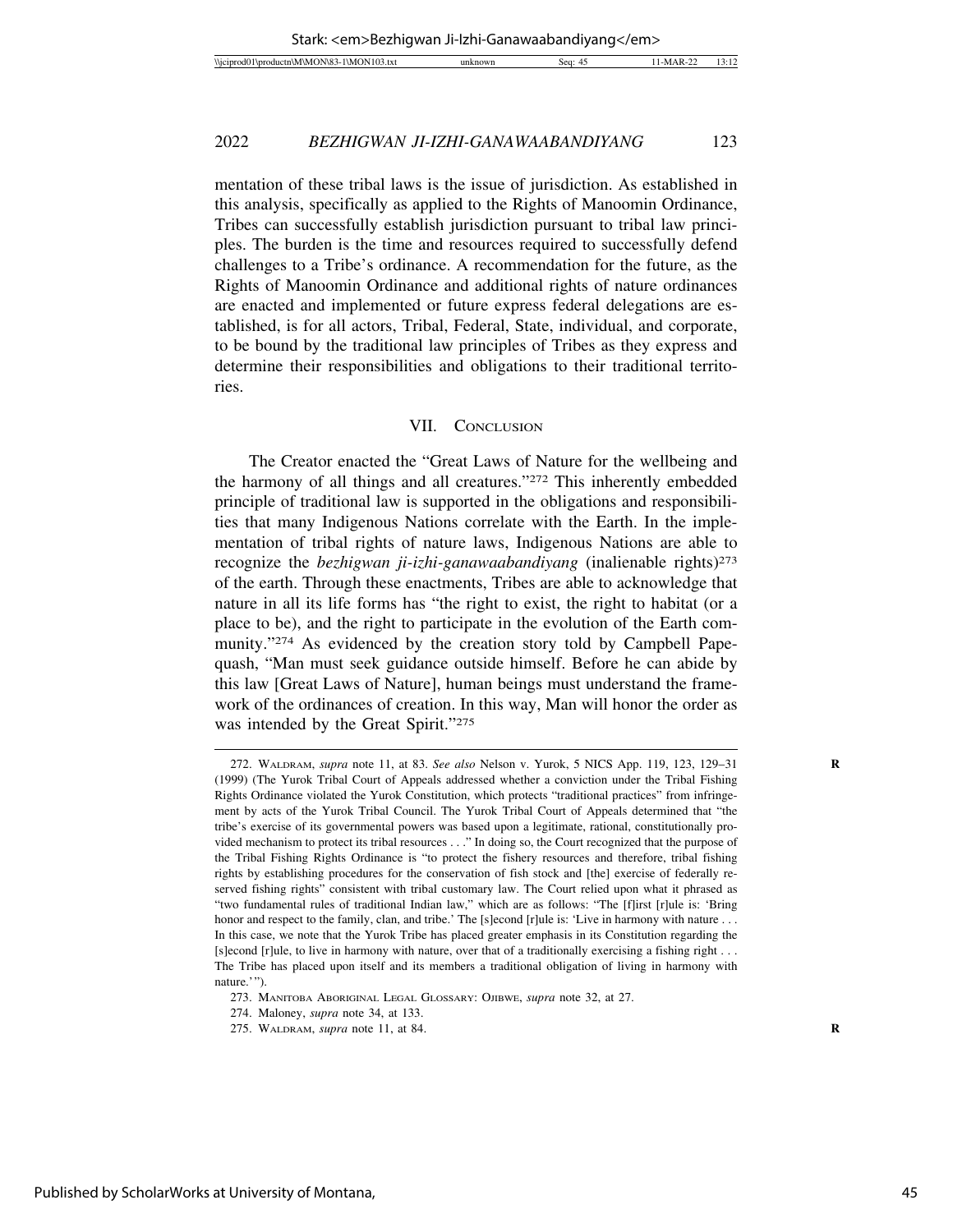As a matter of federal Indian law, the legal assertions in the Rights of Manoomin Ordinance establish jurisdictional protections for the Ansishinaabe. These ordinances also establish the beginnings of a tribal framework, "the framework of the ordinances of creation,"276 that can be utilized as a legal standard for other tribal governments that want to make similar enactments and can also be used as a legal standard pursuant to numerous federal delegations.

To summarize the takeaways from this analysis, there are numerous provisions that successfully implement the Rights of Manoomin Ordinance. The first provision that successfully implements the Rights of Manoomin Ordinance is the assertion that Manoomin possesses the inherent right to exist.277 The establishment of this right successfully acknowledges the longstanding relationship that the Anishinaabe have with manoomin.<sup>278</sup> The second provision that successfully implements the Rights of Manoomin Ordinance is the assertion acknowledging the rights of tribal members to engage in the harvest of manoomin and to protect and save manoomin seeds.279 The Rights of Manoomin Ordinance also successfully acknowledges the collective rights of sovereignty.280

The fourth provision that successfully implements the Rights of Manoomin Ordinance are the statements making it unlawful for any business, government, or other public or private entity to "engage in activities"281 or permit activities282 that violate or would likely violate the provisions of the ordinance and as a result subject violators to the maximum fine allowable under tribal law.283 A particularly successful element of this provision is a Tribe's ability to bind the State as a non-member since its regulatory actions, such as permitting activities that impact manoomin, can make it a

<sup>276.</sup> *Id.*

<sup>277.</sup> RIGHTS OF MANOOMIN ORDINANCE, White Earth Reservation Business Committee White Earth Band of Chippewa Indians, Res. No. 001-19-009, § 1(a) (Dec. 31, 2018); RESOLUTION ESTABLISHING RIGHTS OF MANOOMIN ORDINANCE, 1855 Treaty Authority, Res. No. 2018-05, § 1(a) (Dec. 5, 2018).

<sup>278.</sup> Smith & Vogel, *supra* note 44, at 749–51.

<sup>279.</sup> RIGHTS OF MANOOMIN ORDINANCE, White Earth Reservation Business Committee White Earth Band of Chippewa Indians, Res. No. 001-19-009, § 1(b); RESOLUTION ESTABLISHING RIGHTS OF MA-NOOMIN ORDINANCE, 1855 Treaty Authority, Res. No. 2018-05, § 1(b).

<sup>280.</sup> RIGHTS OF MANOOMIN ORDINANCE, White Earth Reservation Business Committee White Earth Band of Chippewa Indians, Res. No. 001-19-009, § 1(c); RESOLUTION ESTABLISHING RIGHTS OF MA-NOOMIN ORDINANCE, 1855 Treaty Authority, Res. No. 2018-05, § 1(c).

<sup>281.</sup> RIGHTS OF MANOOMIN ORDINANCE, White Earth Reservation Business Committee White Earth Band of Chippewa Indians, Res. No. 001-19-009, § 2(a); RESOLUTION ESTABLISHING RIGHTS OF MA-NOOMIN ORDINANCE, 1855 Treaty Authority, Res. No. 2018-05, § 2(a).

<sup>282.</sup> RIGHTS OF MANOOMIN ORDINANCE, White Earth Reservation Business Committee White Earth Band of Chippewa Indians, Res. No. 001-19-009, § 2(b); RESOLUTION ESTABLISHING RIGHTS OF MA-NOOMIN ORDINANCE, 1855 Treaty Authority, Res. No. 2018-05, § 2(b).

<sup>283.</sup> RIGHTS OF MANOOMIN ORDINANCE, White Earth Reservation Business Committee White Earth Band of Chippewa Indians, Res. No. 001-19-009, § 3(b); RESOLUTION ESTABLISHING RIGHTS OF MA-NOOMIN ORDINANCE, 1855 Treaty Authority, Res. No. 2018-05, § 3(b).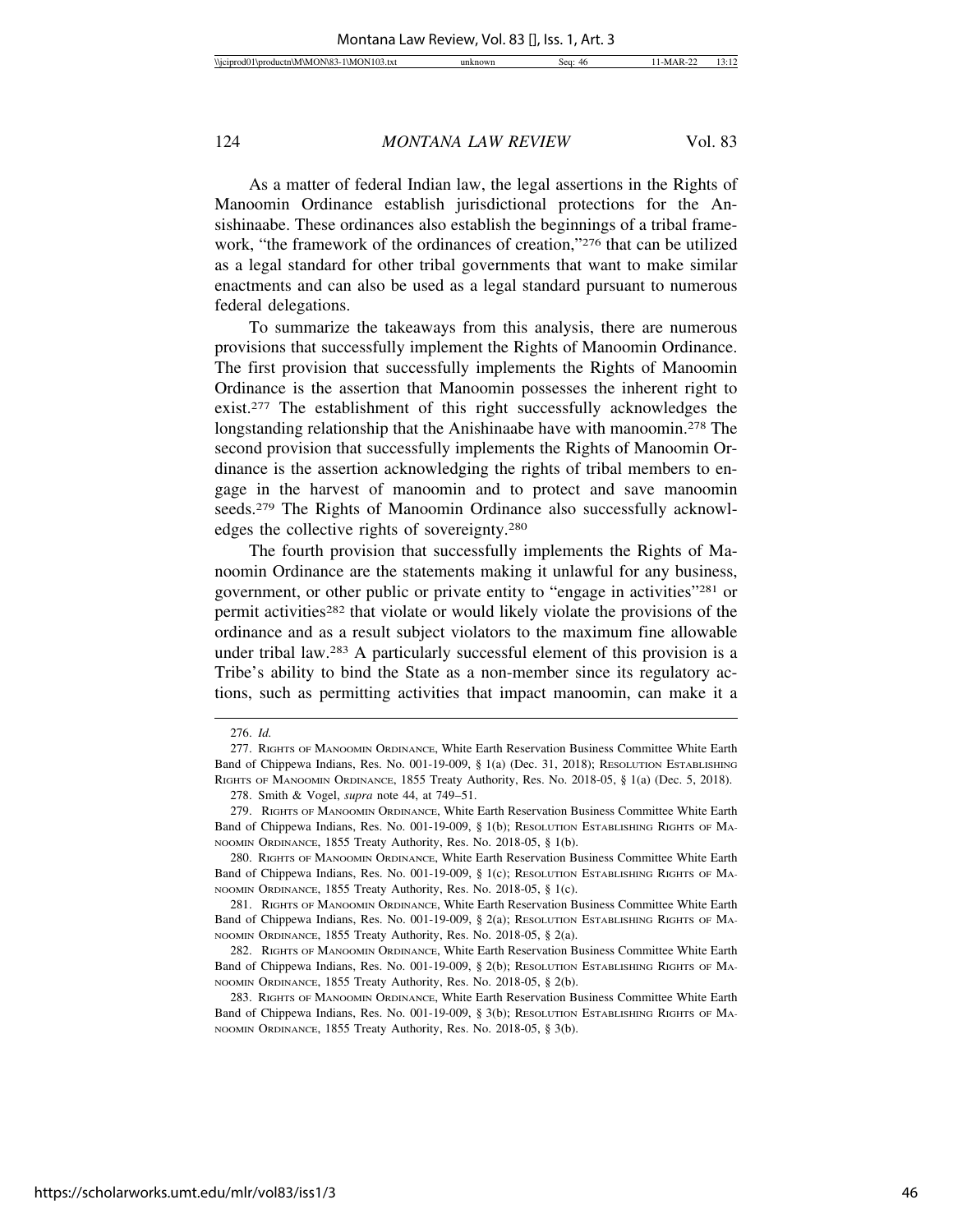primary violator of the rights of manoomin. Even if the State itself is not bound, it is important for a strong rights of nature law to bind and penalize individual non-members who might otherwise violate the rights of manoomin under the color of state law.

The fifth provision that successfully implements the Rights of Manoomin Ordinance is the territorial statement, applying the ordinance to both the exterior boundaries of the reservation<sup>284</sup> as well as the treaty territory.285 Lastly, the Rights of Manoomin Ordinance successfully acknowledges Tribal jurisdiction, and in analyzing jurisdiction, the application of the *Montana* exceptions favors tribal jurisdiction pursuant to tribal law principles.286

The following provisions are not as successful in implementing the Rights of Manoomin Ordinance. The first provision that is not as successful in implementing the Rights of Manoomin Ordinance is the provision establishing that either the Tribe, the 1855 Treaty Authority, or individually enrolled tribal members may enforce the provisions of this law.287 A recommendation moving forward that may make this provision more successful is for Tribes enacting Rights of Nature Ordinances to create additional mechanisms that specify in greater detail those who are allowed to enforce the law. The additional mechanism can be a tribal permit, resolution, or other authorization specifying that the identified individuals are able to enforce the provisions of this ordinance. The Anishinaabe Bands are accustomed to implementing this type of mechanism for both the harvest and management of their treaty reserved resources. To enact a similar mechanism, pursuant to the Rights of Nature Ordinances, is not unreasonable. Furthermore, the benefit of establishing a mechanism or procedure to identify the specific individuals authorized to enforce the law, rather than a blanket general authorization, ensures that the authorized individuals are acting in the implementation of the sovereign prerogatives of the Tribe in addition to those that are designated to speak on behalf of manoomin.

This right to enforce the Rights of Manoomin Ordinance does not fully answer the question of who gets to speak on behalf of manoomin. Tribes need to be careful and designate the appropriate individuals who will en-

<sup>284.</sup> RIGHTS OF MANOOMIN ORDINANCE, White Earth Reservation Business Committee White Earth Band of Chippewa Indians, Res. No. 001-19-009, § 1(a).

<sup>285.</sup> RESOLUTION ESTABLISHING RIGHTS OF MANOOMIN ORDINANCE, 1855 Treaty Authority, Res. No. 2018-05, § 1(a).

<sup>286.</sup> RIGHTS OF MANOOMIN ORDINANCE, White Earth Reservation Business Committee White Earth Band of Chippewa Indians, Res. No. 001-19-009, § 3(b); RESOLUTION ESTABLISHING RIGHTS OF MA-NOOMIN ORDINANCE, 1855 Treaty Authority, Res. No. 2018-05, § 3(b).

<sup>287.</sup> RIGHTS OF MANOOMIN ORDINANCE, White Earth Reservation Business Committee White Earth Band of Chippewa Indians, Res. No. 001-19-009, § 1(c); RESOLUTION ESTABLISHING RIGHTS OF MA-NOOMIN ORDINANCE, 1855 Treaty Authority, Res. No. 2018-05, § 1(c).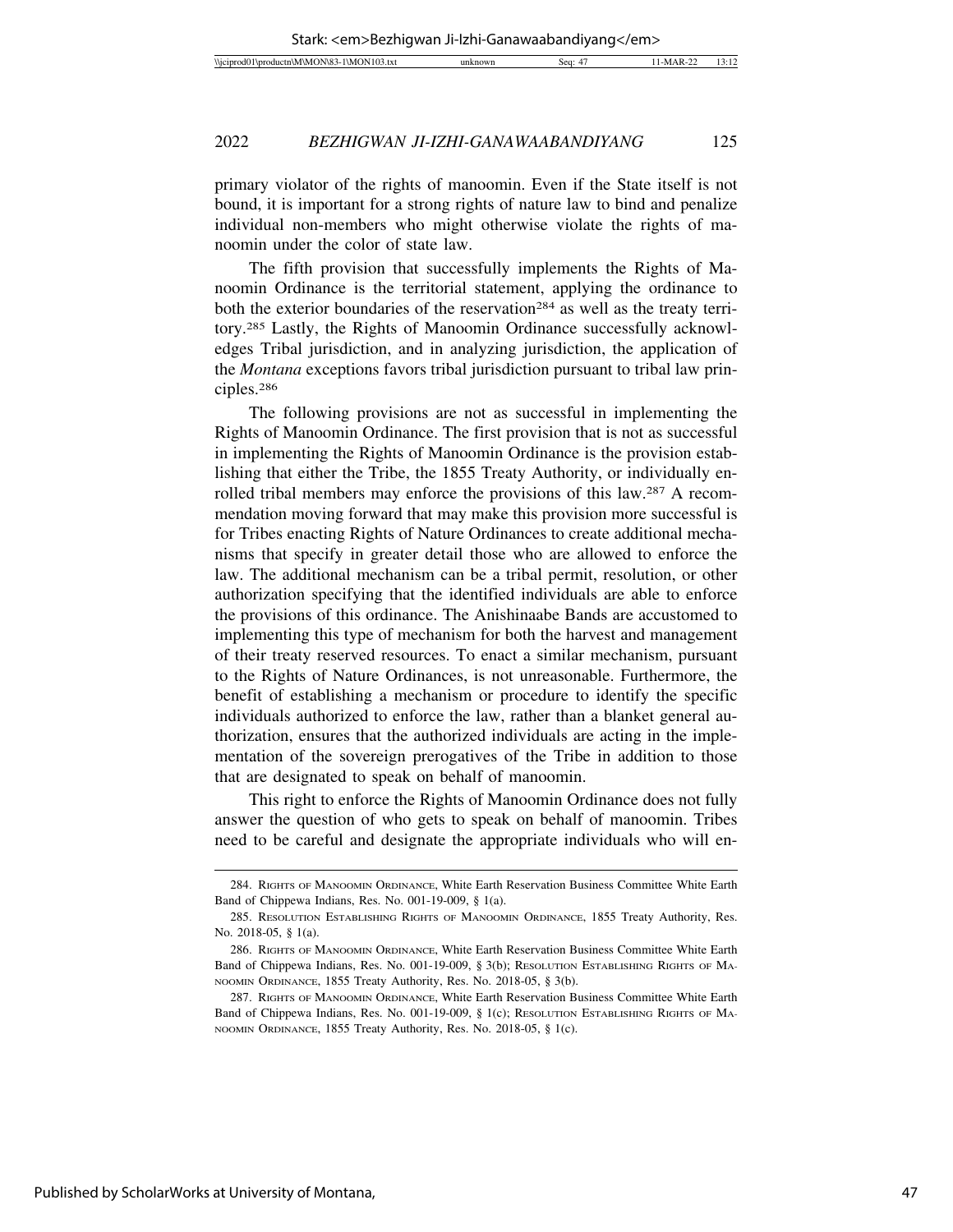gage ceremony and "sit with the land" in order to invoke the proper authority to speak on her behalf. A recommendation moving forward that may make this provision more successful is to designate a committee to speak on behalf of manoomin such as the Rights of Manoomin Taskforce, the Tribal Wild Rice Task Force, the Voigt Intertribal Taskforce, the Wild Rice Management Committee, the Tribal Wild Rice Authorities, or the Tribal rice chiefs.

The third provision that is not as successful in implementing the Rights of Manoomin Ordinance is the acknowledgment of the individual rights of sovereignty.288 This declaration is significant as it extends the rights of tribal sovereignty outside the bounds of existing law as federal Indian law only recognizes that Tribal rights are communally held by the Tribe or collectively held by multiple Tribes, on behalf of individual tribal members.<sup>289</sup> A recommendation moving forward that may make this provision more successful is reframing this provision, not as an assertion of "expanded rights" but as an assertion of traditional tribal law principles. To the extent that traditional tribal law "expands rights-protections for *people* and *manoomin* above those provided by less-protective state, federal, or international law," this expansion of rights protections would be grounded in tribal law pursuant to the inherent sovereignty of the Tribe.290

The final provision that is not as successful in implementing the Rights of Manoomin Ordinance is the direct prohibition of law enforcement personnel from arresting or detaining those directly enforcing the Rights of Manoomin Ordinance.291 As a result of the holding in *Hicks*, it is highly unlikely that courts will uphold tribal authority over state law enforcement officers as established in the Rights of Manoomin Ordinance due to the competing state interest.292 A recommendation moving forward that may make this provision more successful is reframing this provision, not as a "prohibition" against law enforcement personnel from arresting or detaining

<sup>288.</sup> RIGHTS OF MANOOMIN ORDINANCE, White Earth Reservation Business Committee White Earth Band of Chippewa Indians, Res. No. 001-19-009, § 1(c); RESOLUTION ESTABLISHING RIGHTS OF MA-NOOMIN ORDINANCE, 1855 Treaty Authority, Res. No. 2018-05, § 1(c).

<sup>289.</sup> *See* United States v. Washington, 520 F.2d 676, 688 (9th Cir. 1975); United States v. Michigan, 471 F. Supp. 192, 271 (W.D. Mich. 1979), *aff'd as modified*, 653 F.2d 277 (6th Cir. 1981); Lac Courte Oreilles Band of Lake Superior Chippewa Indians v. Wisconsin, 653 F. Supp. 1420, 1424–25 (W.D. Wis. 1987); Mille Lacs Band of Chippewa v. Minnesota, No. 3-94-1226 (D. Minn. Mar. 29, 1996) (unpublished decision).

<sup>290.</sup> RIGHTS OF MANOOMIN ORDINANCE, White Earth Reservation Business Committee White Earth Band of Chippewa Indians, Res. No. 001-19-009, § 1(c); RESOLUTION ESTABLISHING RIGHTS OF MA-NOOMIN ORDINANCE, 1855 Treaty Authority, Res. No. 2018-05, § 1(c).

<sup>291.</sup> RIGHTS OF MANOOMIN ORDINANCE, White Earth Reservation Business Committee White Earth Band of Chippewa Indians, Res. No. 001-19-009, § 3(f); RESOLUTION ESTABLISHING RIGHTS OF MA-NOOMIN ORDINANCE, 1855 Treaty Authority, Res. No. 2018-05, § 3(f).

<sup>292.</sup> Nevada v. Hicks, 533 U.S. 353, 364 (2001); White Earth Band of Chippewa Indians v. Alexander, 683 F.2d 1129, 1137–38 (8th Cir. 1982).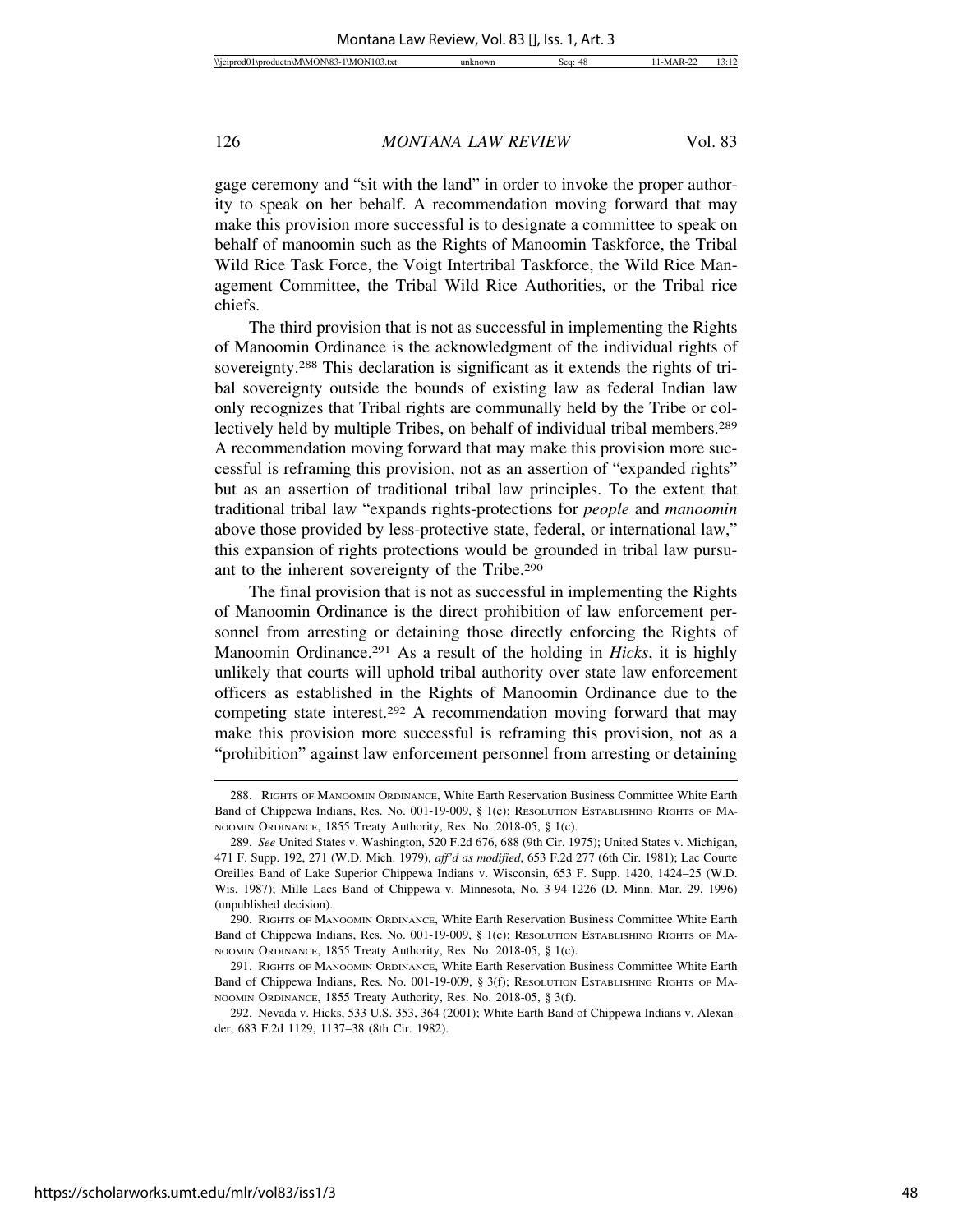those directly enforcing the Rights of Manoomin Ordinance, but rather that law enforcement personnel are "preempted" from arresting or detaining those directly enforcing the Rights of Manoomin Ordinance. This is because State officers are likely preempted from preventing individuals from enforcing the Rights of Manoomin Ordinance because, pursuant to treaty law principles, the effective tribal self-regulation of a particular resource or activity precludes state regulation of that resource or activity.293

In a broader sense, the tribal rights of nature enactments are sparking dialogue about the rights of nature as traditional law principles that must be respected. There is a need for legal reform similar to the enactment of the Violence Against Women Reauthorization Act of 2013294 or the Duro Fix295 that can be exercised to further recognize and implement the important assertions by Tribal Nations that acknowledge the Rights of Nature.

<sup>293.</sup> *See Washington*, 520 F.2d at 686; *Michigan*, 471 F. Supp. at 274; Lac Courte Oreilles Band of Lake Superior Chippewa Indians v. Wisconsin (LCO IV), 668 F. Supp. 1233, 1241–42 (W.D. Wis. 1987); Lac Courte Oreilles Band of Lake Superior Chippewa Indians v. Wisconsin (LCO VI), 707 F. Supp. 1034, 1055 (W.D. Wis. 1989); Mille Lacs Band v. Minnesota, 952 F. Supp. 1362, 1369–75 (D. Minn. 1997).

<sup>294. 25</sup> U.S.C. § 1301(2) (2018); Violence Against Women Reauthorization Act of 2013, Pub. L. No. 113-4, 127 Stat. 54 (2013).

<sup>295. 25</sup> U.S.C. § 1304.